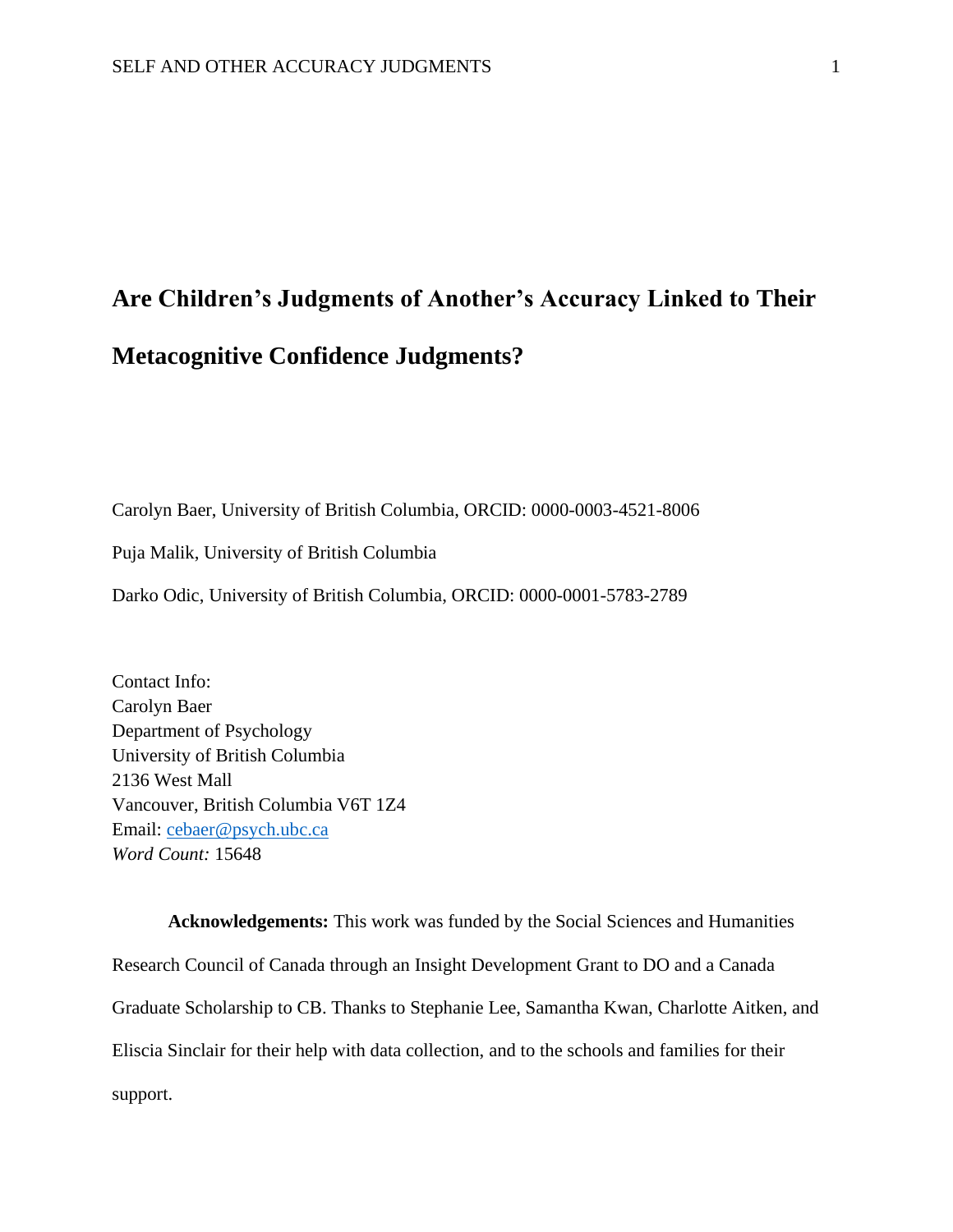#### **Abstract**

The world can be a confusing place, which leads to a significant challenge: how do we figure out what is true? To accomplish this, children possess two relevant skills: reasoning about the likelihood of their own accuracy (metacognitive confidence) and reasoning about the likelihood of others' accuracy (mindreading). Guided by Signal Detection Theory and Simulation Theory, we examine whether these two self- and other-oriented skills are one in the same, relying on a single cognitive process. Specifically, Signal Detection Theory proposes that confidence in a decision is purely derived from the imprecision of that decision, predicting a tight correlation between decision accuracy and confidence. Simulation Theory further proposes that children attribute their own cognitive experience to others when reasoning socially. Together, these theories predict that children's self and other reasoning should be highly correlated and dependent on decision accuracy. In four studies  $(N = 374)$ , children aged 4-7 completed a confidence reasoning task and selective social learning task each designed to eliminate confounding language and response biases, enabling us to isolate the unique correlation between self and other reasoning. However, in three of the four studies, we did not find that individual differences on the two tasks correlated, nor that decision accuracy explained performance. These findings suggest self and other reasoning are either independent in childhood, or the result of a single process that operates differently for self and others.

**Keywords:** Confidence, selective social learning, signal detection theory, simulation theory, individual differences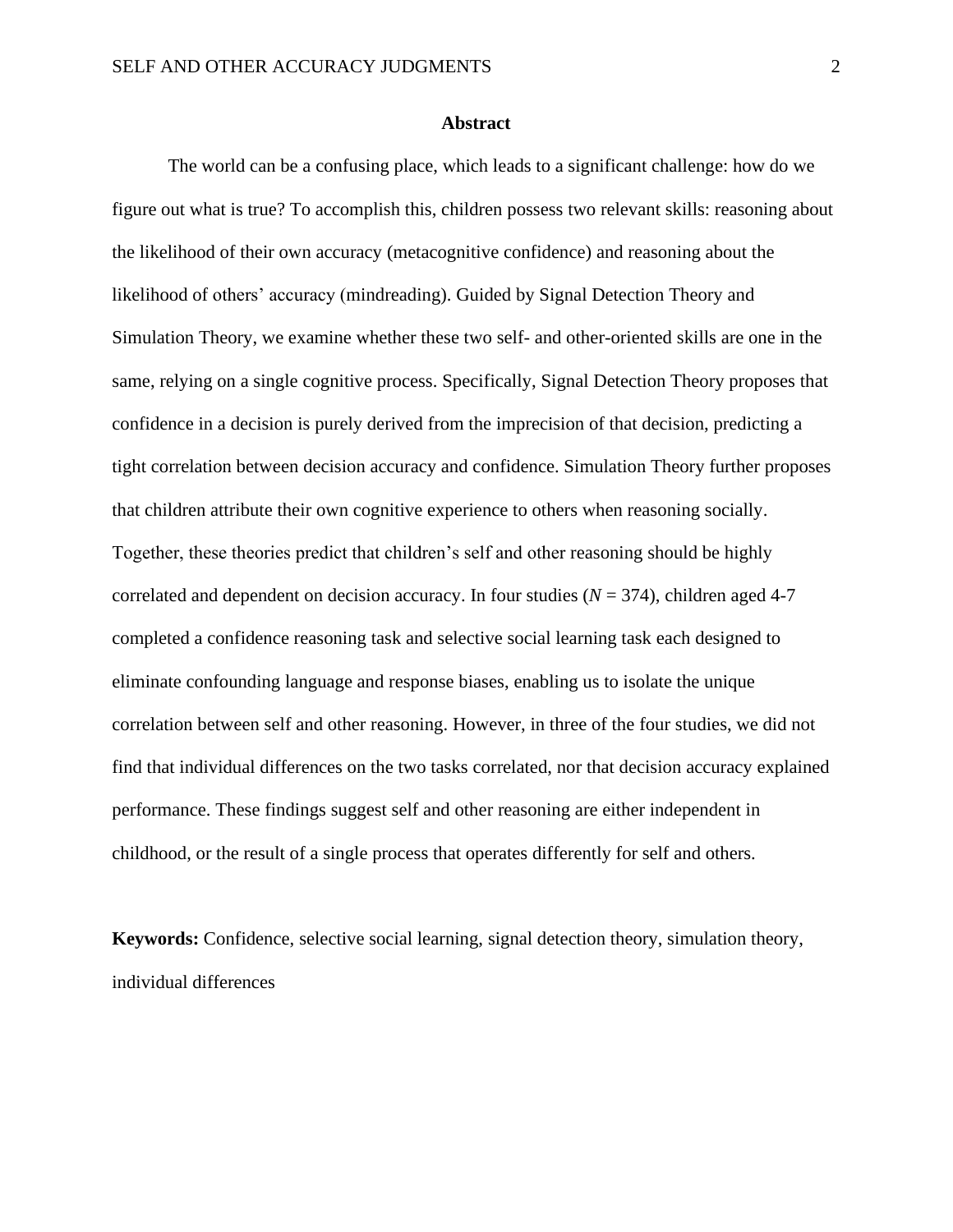# **Declarations**

# **Funding**

This work was funded by the Social Sciences and Humanities Research Council of

Canada through an Insight Development Grant to DO and a Canada Graduate Scholarship to CB.

# **Conflicts of Interest**

The authors declare that they have no conflict of interest.

# **Ethical Procedures**

These studies were approved by the University of British Columbia Behavioural

Research Ethics Board [H14-01984]. Parents/guardians of children in the study provided

informed consent.

# **Availability of Data and Material**

Stimuli, data, and associated extraction and analysis scripts (in R) are available on OSF.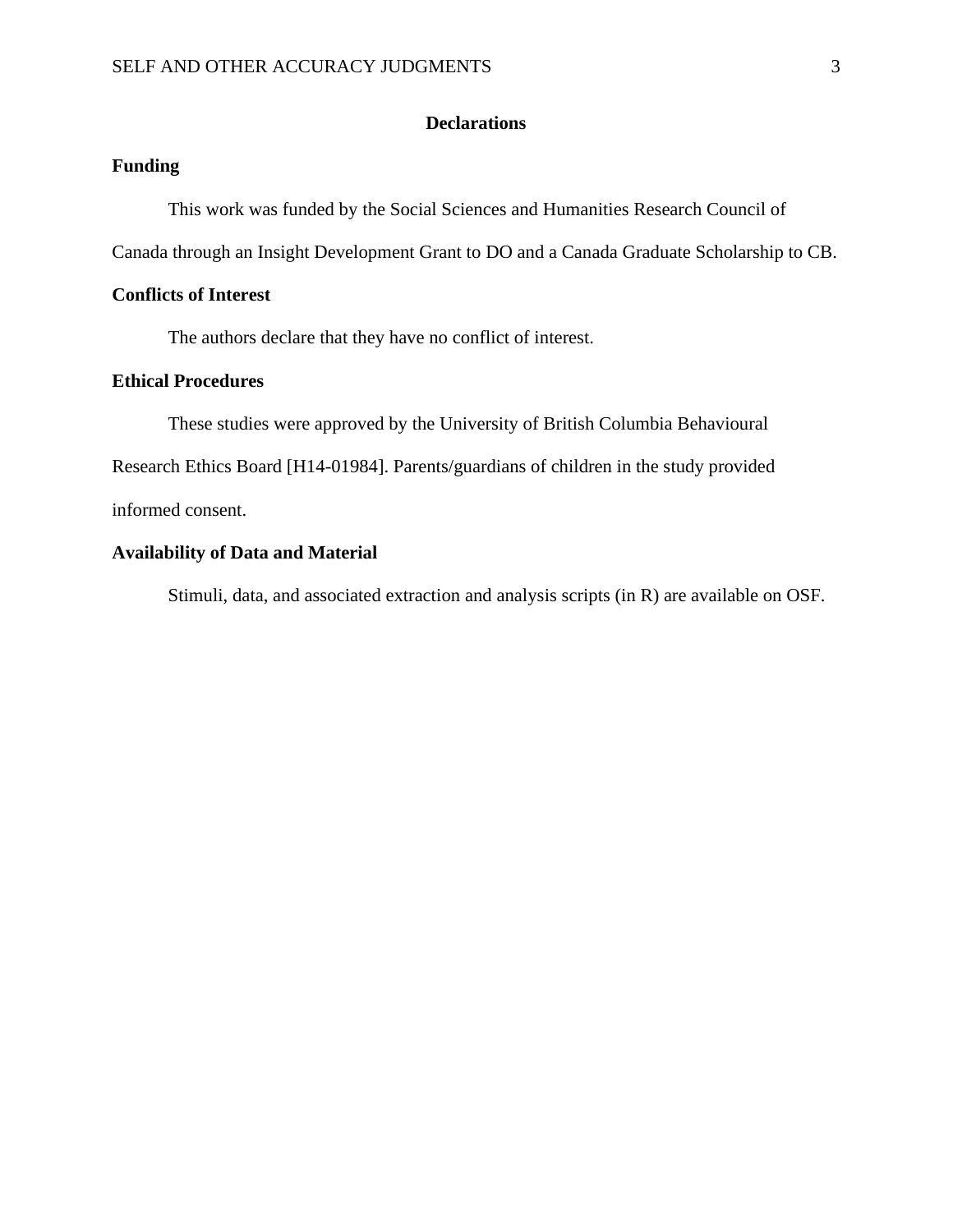Are Children's Judgments of Another's Accuracy Linked to Their Metacognitive Confidence Judgments?

How do children distinguish truths from falsehoods, like determining that their sibling is lying about the moon being made of cheese? As early as infancy, humans possess several tools to help evaluate truthfulness, including early-emerging core concepts for physical objects and psychological agency (Carey, 2009; Spelke & Kinzler, 2007), and a tendency to trust others (Csibra & Gergely, 2009; Harris, 2012). While these cognitive tools are generally helpful, overreliance on any single one could lead to mistaken beliefs about the world. For example, if we relied only on our pre-existing concepts, we might never learn counterintuitive truths like the Earth's sphericity. If we relied only on trusting others' knowledge, we could fall prey to mischievous lies about cheesy moons. To avoid this, children and adults must consider the reliability of their own knowledge and that of the information provided by others to determine which ideas and concepts to trust and which to disregard.

Accordingly, children have at least two abilities that help them evaluate the reliability of evidence, one focused on the self and one focused on others. First, in part through their broader metacognitive toolbox, children can reason about their own confidence: the graded signal of whether an answer is likely to be true (Flavell, 1979; Pouget et al., 2016). For instance, our sense of confidence might tell us we are likely or unlikely to land a jump, that we might need to double-check an answer on an exam, or that we're pretty sure the moon is made of rocks. As some evidence for this ability in childhood, preschoolers report higher confidence when they correctly identify a pixelated object or remember seeing an object than when they are incorrect (Hembacher & Ghetti, 2014; K. E. Lyons & Ghetti, 2011) and can both prospectively and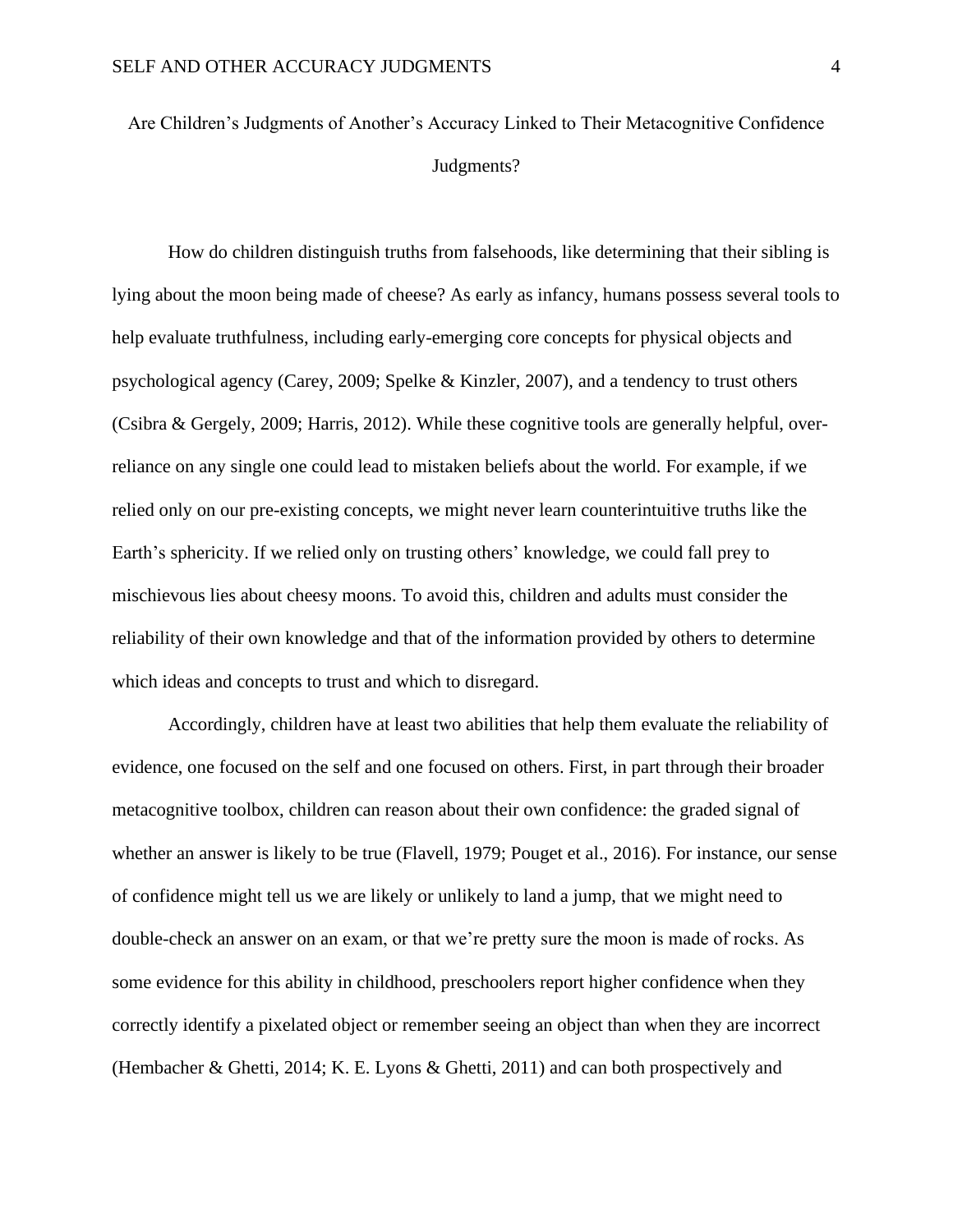retrospectively judge their accuracy on simple perceptual discrimination tasks (Baer & Odic, 2019). Twenty-month-old infants similarly respond to uncertainty by asking their caregiver for help (Goupil et al., 2016). These findings suggest that reasoning about confidence, evaluating the reliability of one's own knowledge, emerges at a young age.

Second, children also detect the reliability of knowledge in *others*. Decades of research in *mindreading* (also known as mentalizing or Theory of Mind) demonstrates that by at least age 3, children detect ignorance in others and use this to predict another's behavior or choose when to offer help (Liszkowski et al., 2008; Onishi & Baillargeon, 2005; Wimmer & Perner, 1983). Infants and children also make strategic decisions about which people to believe by tracking past accuracy, group membership, confidence displays, and other cues to accuracy (Birch et al., 2010; Koenig et al., 2004; Mills, 2013; Poulin-Dubois & Brosseau-Liard, 2016), which could help children discount statements about cheesy moons from lying siblings. For instance, when only one of two teachers consistently gives the correct labels for objects, preschool children selectively trust the accurate labeller's future answers and ask her for help instead of the inaccurate labeller (Koenig et al., 2004). Children are therefore also sensitive to the likelihood of others' knowledge when discerning the truth, rather than being entirely gullible to incoming information.

While extensive work has shown both that children have a metacognitive ability to evaluate their own confidence and are sophisticated in how they evaluate the reliability of others, these two research programs have remained separate, in part because they concern distinct targets: the reliability of self vs. another. However, several theorists have pointed out the potential for overlap between self and other reasoning (Carruthers, 2009; Gopnik, 1993; Proust, 2012). Most notably, reasoning about the self and about others involves thinking about an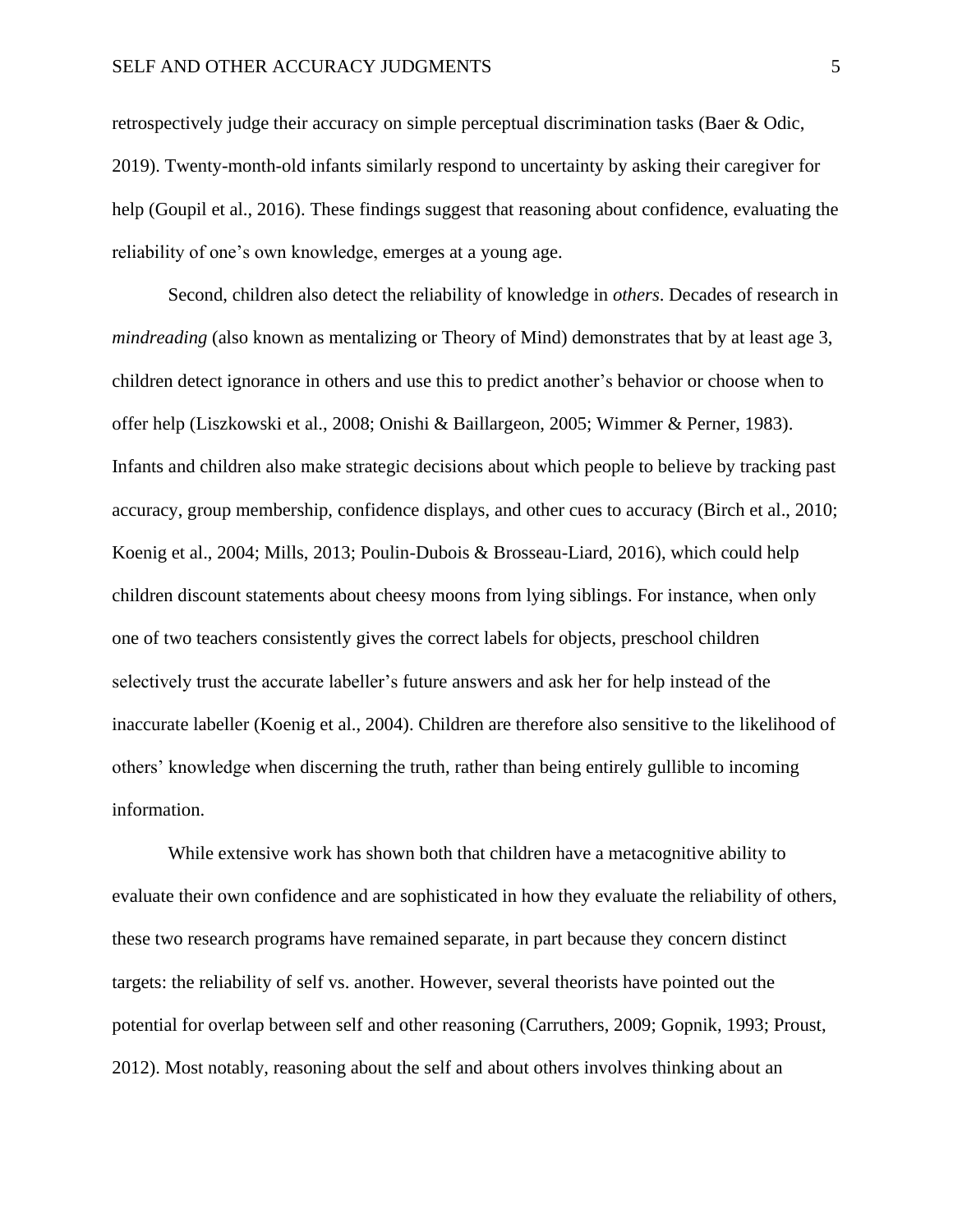#### SELF AND OTHER ACCURACY JUDGMENTS 6

individual's knowledge, and specifically the likelihood that the knowledge in question is correct. Accordingly, children could base both self and other evaluations on similar information (e.g., noting for themselves and also for others that long decision times signal answers that are more likely to be wrong; Koriat & Ackerman, 2010b), and could therefore rely on similar processing mechanisms when using this information to form reliability estimates in both cases.

In support, several studies have documented correlations and commonalities between self-focused metacognitive abilities (including reasoning about confidence specifically) and other-focused mindreading abilities (e.g., Gopnik & Astington, 1988; Kuzyk et al., 2020; Lecce et al., 2015; Lockl & Schneider, 2007; Paulus et al., 2014; but see Bernard et al., 2015; van Loon & van de Pol, 2019). In one study, three-year-old's mindreading abilities measured through a battery of false belief tasks predicted their metacognitive knowledge of memory strategies (e.g., spending more time to memorize difficult items) at age 5 (Lockl & Schneider, 2007). Another recent study presented 18-month-old infants with non-verbal self and other reasoning tasks, using a measure of persistence to index confidence (Kuzyk et al., 2020). Infants who poorly monitored their confidence (i.e., persisted on tasks that had no probability of success) were also more likely to learn a new object label from an unreliable teacher (a sign of poor social reasoning; Kuzyk et al., 2020). At the same time, however, some studies find no correlations between reasoning about the self and others. Bernard and colleagues (2015) found no correlation between preschool children's metacognition in an opt-out paradigm (where they can choose not to answer when uncertain) and their performance on false belief tasks, a finding replicated in a cross-cultural sample of German and Japanese children (Kim et al., 2020). It thus remains unclear when, if ever, metacognition and mindreading should correlate in childhood and what that means for the way the two abilities operate in the mind.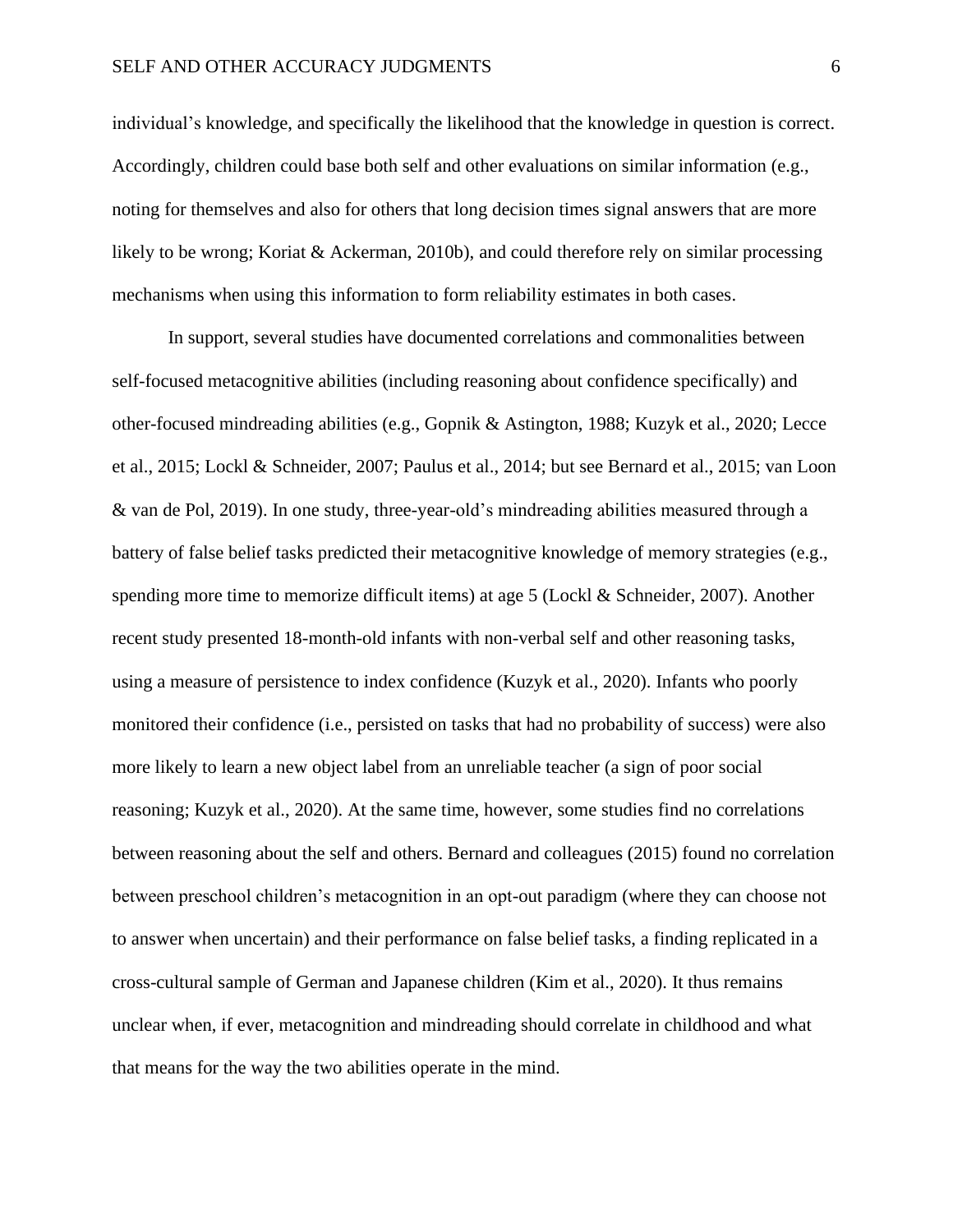There are many possible explanations of how reasoning about the self and about others could be linked, and we devote some space in the General Discussion to those not tested here. Here, we test one relatively simple explanation: both judgments about one's own confidence and about another's likely accuracy are rooted in children's understanding of the task that the self and other are doing. Children who understand the task well are better positioned to notice deviations in knowledge and performance in both the self and others, while children who do not understand the task well are not. Importantly, this explanation predicts that there should be correlations in reasoning about expected accuracy when the self and other are doing the same task, but not necessarily when completing different tasks.

This potential mechanistic link between reasoning about the reliability of self and others that is rooted in Signal Detection Theory (SDT) and Simulation Theory. SDT, a highly influential theory in the fields of perception and memory, is designed to explain decision-making under uncertainty (Green & Swets, 1966). The critical observation of SDT is that our internal representations of the world are imprecise, leading to a degree of uncertainty in every decision we make (e.g., what we estimate to be 300 words on a page could plausibly be 237 or 413 or anything within that range; Dehaene, 2011; Green & Swets, 1966). When there is more variability in our decision (e.g., a range of 100-1000 words), we should be less confident about our accuracy; when there is more precision in that decision (e.g., a much narrower range of 299- 301 words), we should experience much more confidence. In fact, SDT proposes that our confidence should be *directly* proportional to the degree of variability (Alais & Burr, 2004; Mamassian, 2016). In this way, confidence is much like a standard deviation around a mean, which quantifies the variability or uncertainty around the true mean (fittingly leading to a larger "confidence interval"): when the information we get is imprecise, we should lower our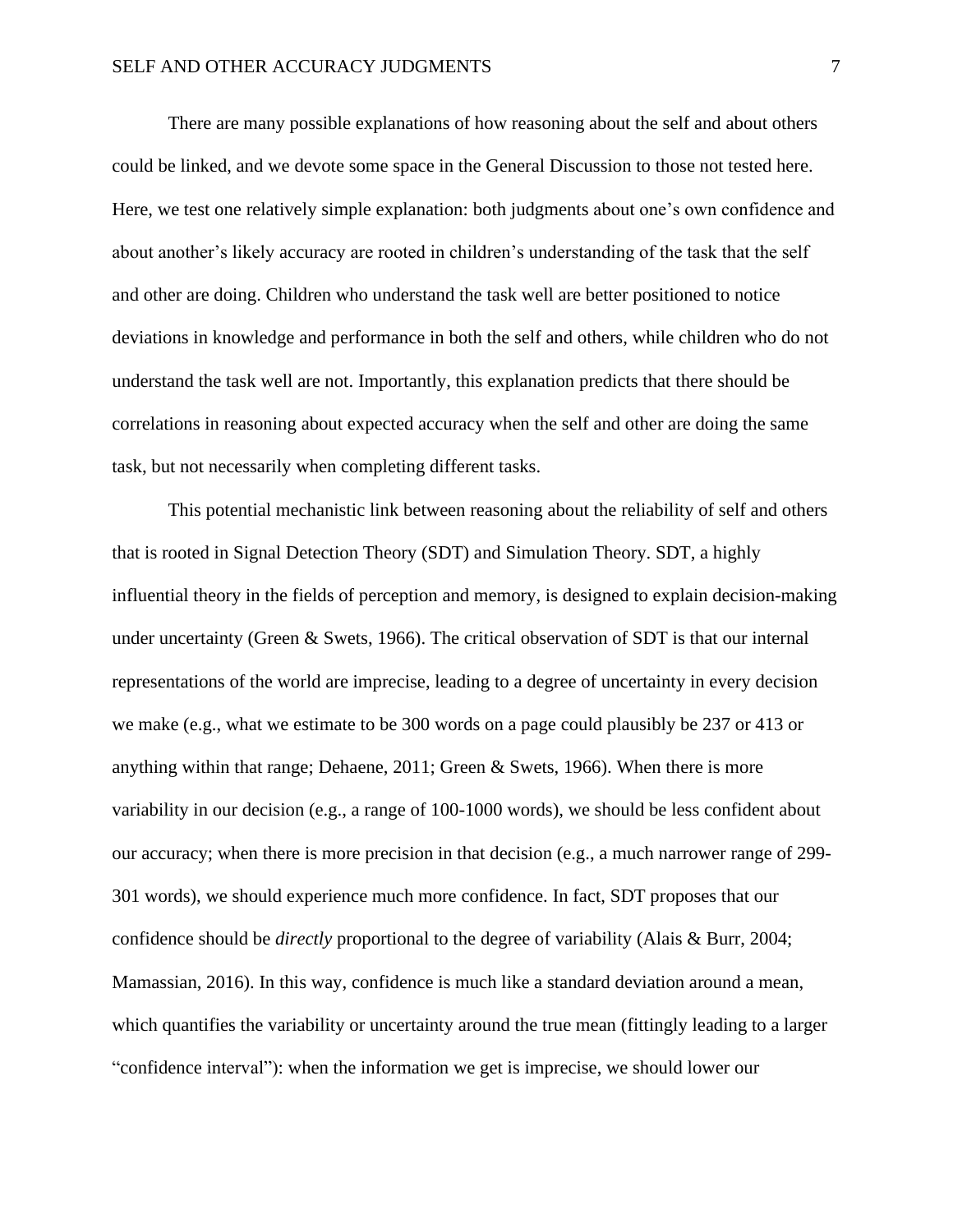confidence so as not to trust incorrect information. Because SDT provides a computationally simple mechanism for reasoning about confidence, it is an appealing account of how metacognitive confidence evaluations arise (Galvin et al., 2003; Kiani & Shadlen, 2009; Mamassian, 2016; Maniscalco & Lau, 2012; Pleskac & Busemeyer, 2010). Further, it can easily be tested by manipulating the amount of imprecision in a given decision, say by masking an item to be identified or by changing the ratio between two magnitudes to be close (high imprecision) or far (low imprecision).

On its own, SDT makes no explicit prediction about whether reasoning about confidence in the self vs. others is a single process or not; it simply states that if you have an imprecise internal representation, your expected accuracy (confidence) can be estimated from the amount of internal variability. However, a popular theory within the mindreading literature, *Simulation Theory* (Goldman, 2006; Jost et al., 1998; Meltzoff, 2007; Nickerson, 1999), could accommodate this link. Under this view, interpreting others' mental states occurs through a simulation process, metaphorically putting oneself in another's shoes, and attributing the experienced mental states to that other. When a child is reasoning about another's likelihood of accuracy, then, this simulation would involve reasoning metacognitively about their *own* likelihood of accuracy but attributing that likelihood to another person.

As evidence for Simulation Theory, first-hand experience seems to enable children to detect mental states in others when they otherwise wouldn't, suggesting that reasoning about the self is intricately linked to and predictive of reasoning about others. For instance, 3-month-old infants who gain experience grasping a desired object by wearing sticky mittens (something otherwise difficult for 3-month-olds) can then detect the goals of a grasping hand (Sommerville et al., 2005), even though 3-month-olds without this experience do not infer these goals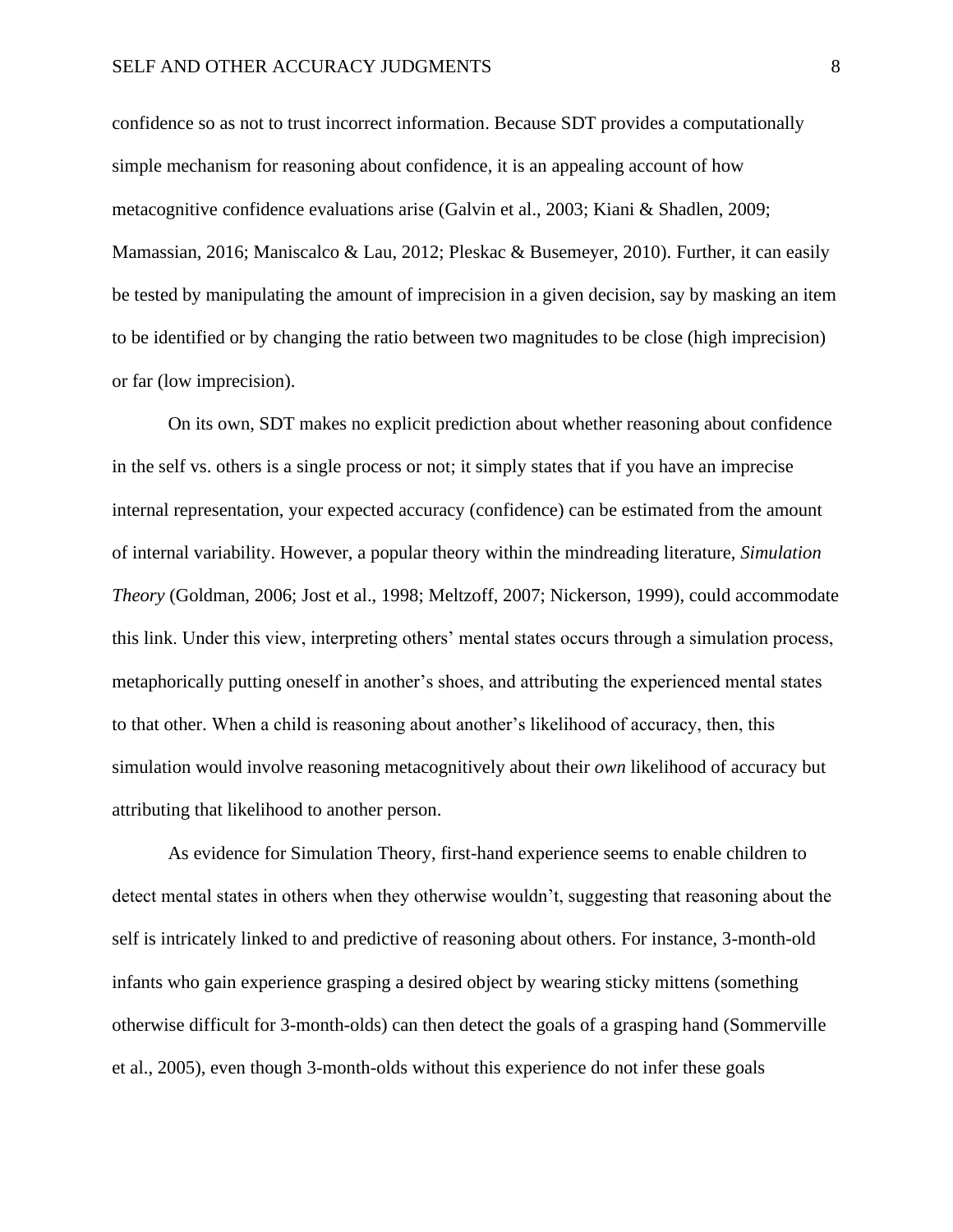(Woodward, 1998). Within the realm of confidence judgments specifically, when adults and children make judgments of learning (a type of confidence judgment based on one's expectations about how successful future performance on an item will be), they are more accurate in predicting others' learning if they have first predicted their own performance (Koriat & Ackerman, 2010b; Paulus et al., 2014). In fact, reasoning about others can go awry if the metacognitive process itself is misled: adults who have learned and forgotten trivia items are more likely to attribute knowledge of those items to their peers, but not knowledge of items they were never taught (Birch et al., 2017). These findings strongly suggest that our evaluations of others – attributing goals, judging others' learning, and estimating the prevalence of knowledge – are highly influenced by reasoning about the self.

In combination, then, SDT and Simulation Theory together could explain correlations between own and other reasoning by arguing that both abilities rely on the same key process of quantifying the imprecision of a decision. That imprecision can be attributed to the self as feelings of confidence or to another as an assessment of likely accuracy. For example, if we estimate that there are between 200 and 300 words on this page, we could – using principles of SDT – judge our own confidence of the decision that there are "1000 words" as very low in probability. Similarly, if we hear somebody else estimating that there are "1000 words" on this page, we could likewise use the same process to estimate our confidence in *their* decision, judging them to be an unreliable teacher for future word-estimation decisions. Therefore, any time a child and the person they are observing have access to the same information (e.g., are looking at the same page of words), we should expect to find strong correlations in their estimates of self and other accuracy. This is often true in the studies reporting correlations – children evaluate whether they know what an object really is and then evaluate another's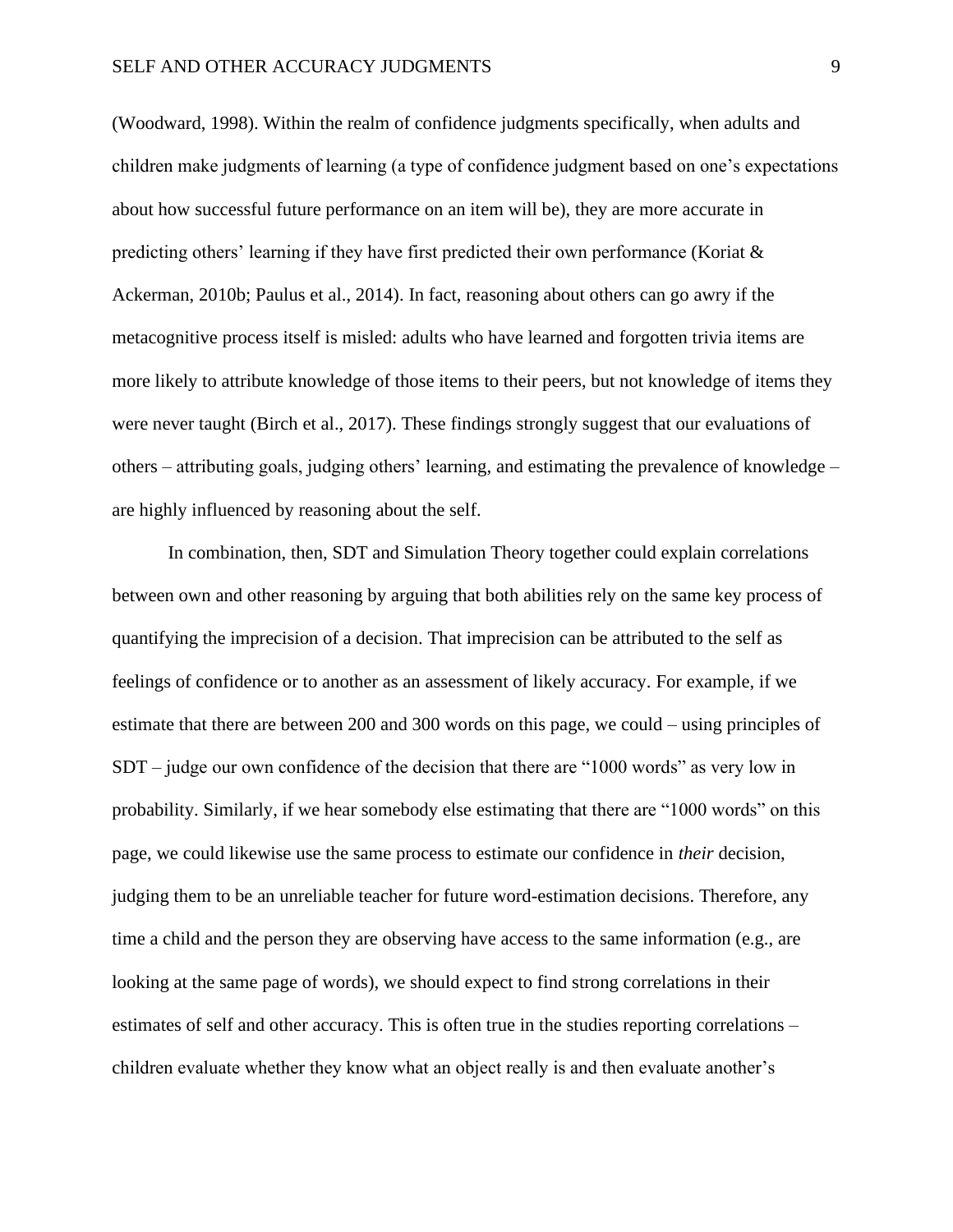perspective about the same object (Gopnik & Astington, 1988), or they evaluate whether they or another know the answer to one target memory pair (Paulus et al., 2014).

Besides making identical judgements when given identical information, the combination of Simulation Theory and SDT also makes a second testable prediction. Since SDT proposes that confidence is a direct computation of the imprecision of a decision and Simulation Theory proposes that evaluating another's likely accuracy is the same as reasoning about your own, the combination of these accounts predicts that individual differences in the imprecision of decisions should be the core source of variability for both self and other judgments. Put differently, if we can directly measure a subject's decision imprecision and statistically control for it, any correlations between self and other reasoning should disappear.

Therefore, in the studies reported here, we set out to test these two predictions: (1) whether there are strong correlations between detecting accuracy in the self and others when given access to the same task (and not when using an unrelated task), and (2) whether these correlations are eliminated when controlling for individual differences in the imprecision of decisions in that task. We chose to use a task tapping into children's perception of area, an earlydeveloping ability used previously in metacognitive tasks (Baer et al., 2018; Baer & Odic, 2020a; Salles et al., 2016). This task allows us to experimentally manipulate the imprecision of the decision by making the shapes close in size (harder, more imprecision) or disparate (easier, less imprecision), something much harder to achieve in the memory tasks used in past work. We correlated how well children computed the imprecision in simple area discrimination decisions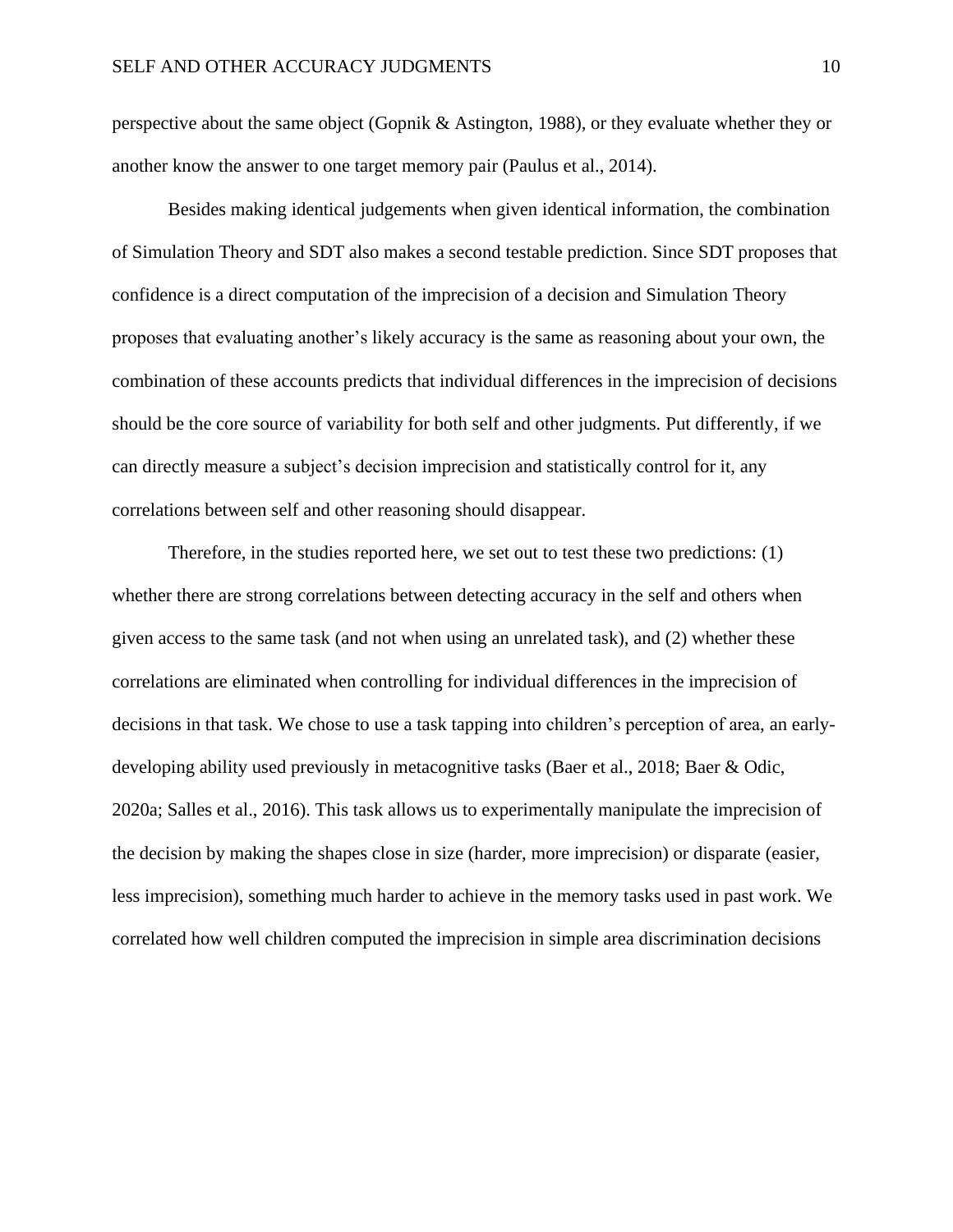(i.e., how sure am I that I know which of two shapes is larger) compared to their judgements of how well *others* do it (i.e., which of two agents did better on a shape drawing competition).<sup>1</sup>

In designing this study, we also needed to ensure that any correlations found are not the result of other processes in common to the self and other judgments. For example, many mindreading and metacognition tasks depend on the use of mental state verbs (e.g., "know" or "think"). While the shared language signals that judgments of knowledge in both the self and others contribute to a shared concept of 'knowledge', relying on this language may artificially link the processes leading to such judgments, which may themselves be distinct. As one solution, some recent studies have turned to measures of *procedural metacognition* (or reasoning about confidence without requiring mentalistic language). For example, the study by Kuzyk and colleagues (2020) described earlier uses a measure of persistence rather than explicit report, thereby avoiding the confound of developing mental state language that was present in past work. Therefore, following this work, we also chose paradigms that measure children's self and other reasoning in a way that avoids mentalistic language.

A second major problem is the influence of response biases. Within the metacognition literature, it is well documented that children tend to report higher confidence in their knowledge and abilities than is warranted (e.g., Destan & Roebers, 2015; Hagá & Olson, 2017; Taylor et al., 1994; van Loon et al., 2017), possibly due to overoptimistic beliefs about the self (Lockhart et al., 2017). Similarly, when reasoning about others' knowledge, children will imitate seemingly irrelevant actions even though they seem to understand the irrelevance (D. E. Lyons et al., 2007; Meltzoff, 1988) and trust adults who blatantly lie to them even when children know the truth

 $<sup>1</sup>$  Note that because our main task uses a 2-alternative forced choice format (choosing which shape is</sup> larger), we are specifically referring to theories of SDT that propose confidence is a relative computation of decision imprecision. Other variations of SDT theories are briefly discussed in the General Discussion.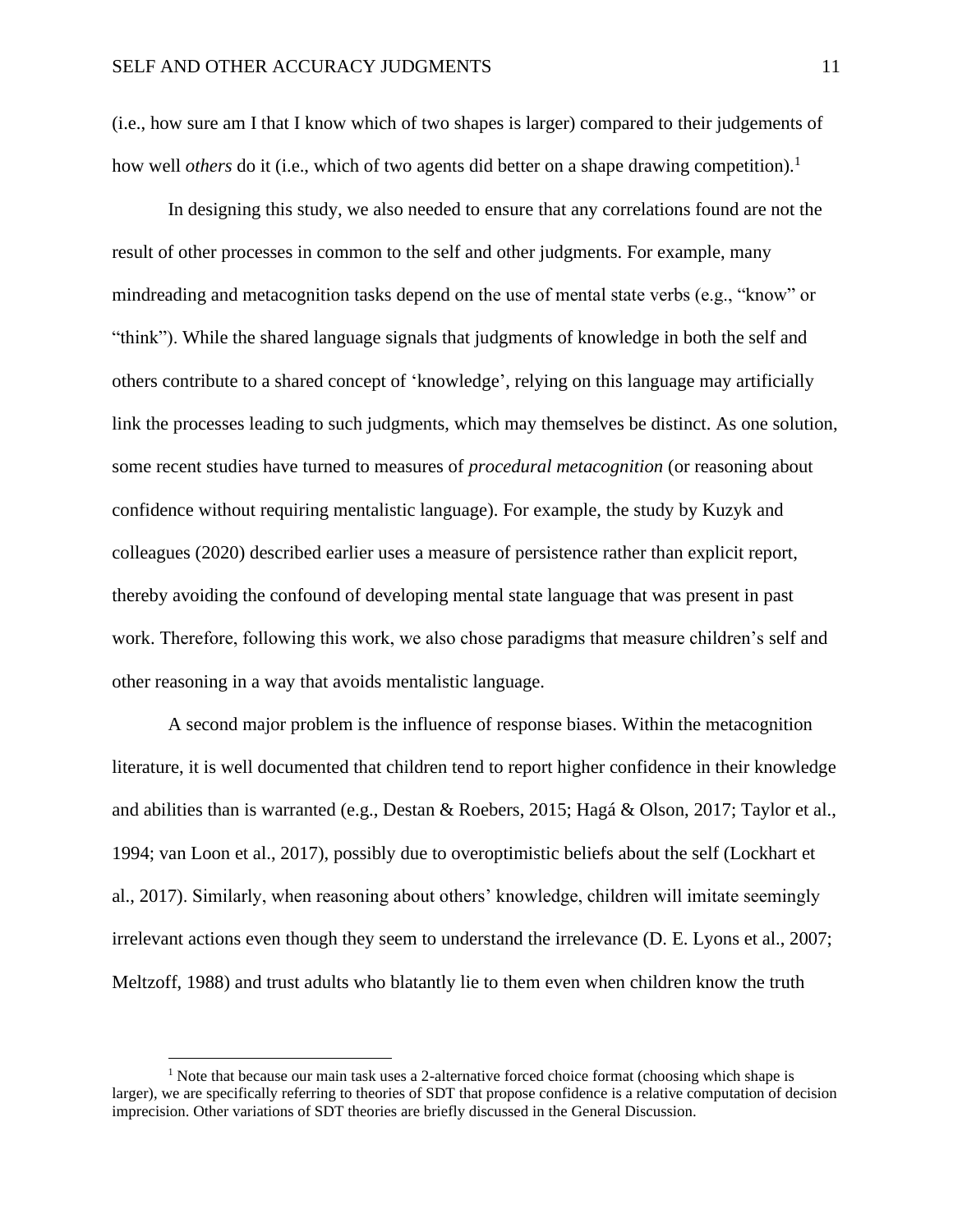(Jaswal, 2010). Given these patterns, which co-occur in childhood (Hagá  $\&$  Olson, 2017), there is a chance that some of the reported correlations between self and other evaluations might stem from common response biases. For instance, in Kuzyk et al. (2020), some infants might be naturally inclined to seek out as much information as possible when faced with uncertainty both by persisting longer or by trusting adults, leading to correlations that are driven entirely by children's information-seeking biases and not their metacognitive abilities, per se. Other response biases, like a desire to please adults or to be optimistic, could similarly affect both self and other judgments and lead to correlations even if the two have completely unrelated cognitive processes.

In the current work, we test for correlations between self and other reasoning about accuracy using tasks that eliminate overconfident response biases and mental state language while maintaining the critical commonality deemed necessary under the SDT/Simulation Theory account: task-specific decision imprecision. First, we adopt a relative choice paradigm for both the self and other tasks, rather than relying on absolute judgments like declarations of knowledge or decisions to trust or not trust a teacher. In a relative task, children are asked to indicate which of two options best fits a given criteria (in this case, which is more likely to be true). Notice that in doing so, we remove a child's ability to respond overconfidently because they must pick one of two answers they cannot simply say 'yes' to everything. Instead, they must reason about which of the two options is *the most* likely to be true. In the self reasoning task, this involves selecting which of two questions children feel most sure of answering correctly (e.g., Baer & Odic, 2019; Butterfield et al., 1988). In the other reasoning task, this involves selecting which of two teachers children feel is more reliable (called a selective social learning task; e.g., Birch et al., 2008; Einav & Robinson, 2010; Koenig et al., 2004). By experimentally eliminating these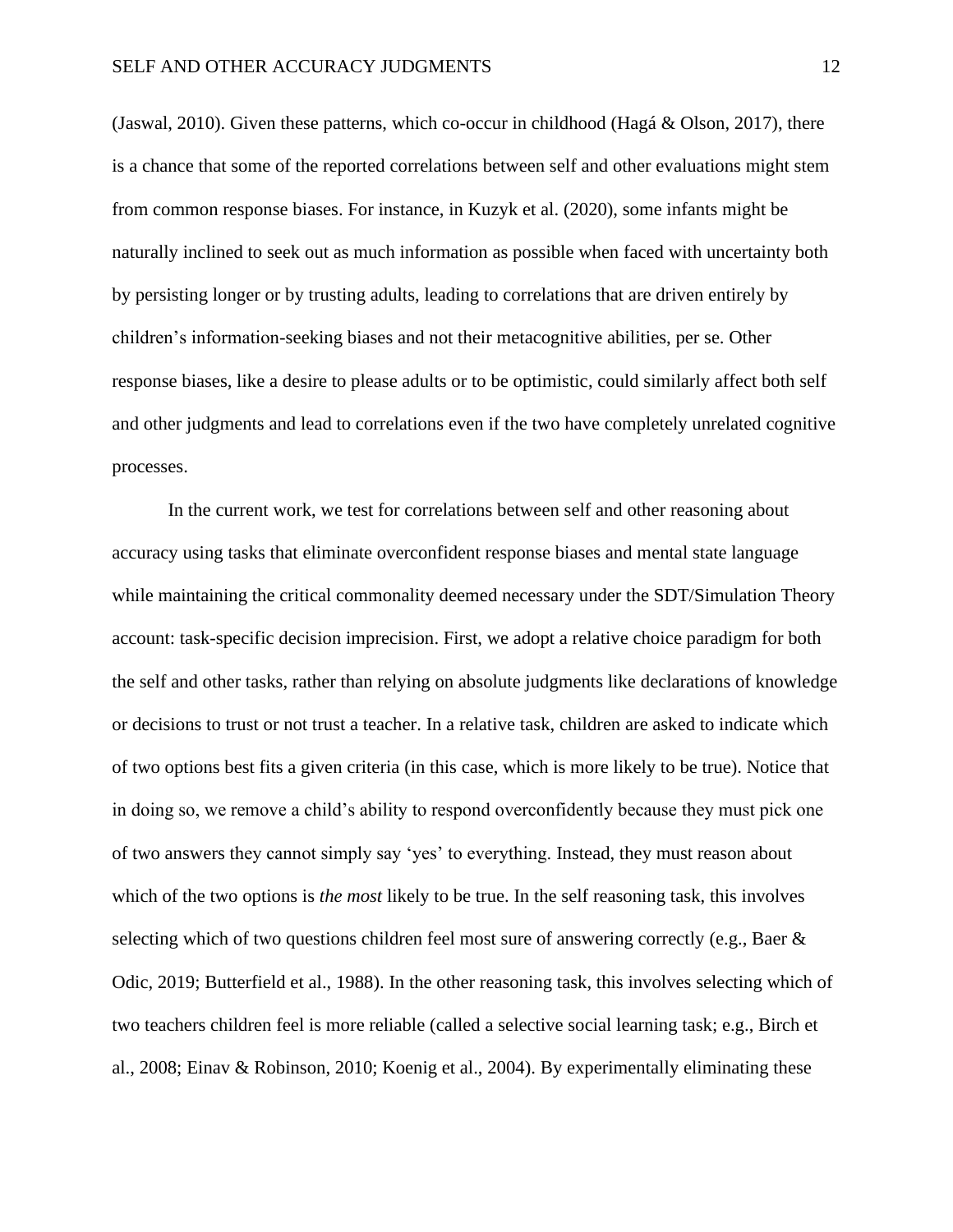response biases, we can ensure that any correlations between the self and other judgments do not stem from shared response biases.

Then, to limit the use of mental state language, we ask children to make strategic judgments that rely on assessments of knowledge (see Crivello et al., 2018; Hembacher & Ghetti, 2014). For example, instead of asking children to report which teacher knows more, we ask children to make a strategic choice to ask one teacher for help (Einav & Robinson, 2010; Koenig et al., 2004). And, instead of asking children to report whether they know an answer or not, we ask them to strategically answer the question they feel most sure about (Baer & Odic, 2019). These changes help reduce the potential influence of shared linguistic concepts inducing correlations between the two tasks.

The prediction of the SDT/Simulation account is that self and other reasoning on these two tasks should correlate despite the removal of these third variable explanations, provided one critical condition is true. The SDT account requires that they will correlate if and only if they are both computed from the *same* decision imprecision, which is thought to be dimension-specific (Baer et al., 2018; Vo et al., 2014). That is, children's confidence in their own or another's estimate of the number of words on a page should be related, but both should be entirely unrelated to their confidence in their own or another's estimate of the emotional expression on a face. We therefore adapted both paradigms to use a single target decision. Specifically, children were asked to reason about the relative sizes of shapes, tapping into a system of representing area that is well-developed in childhood but still subject to individual differences (Brannon et al., 2006; Odic, 2018). In fact, these individual differences in area representation are thought to be the direct result of representational imprecision – the more imprecise a child's perceptual representation of area, the harder it will be for that child to tell apart two sizes (Brannon et al.,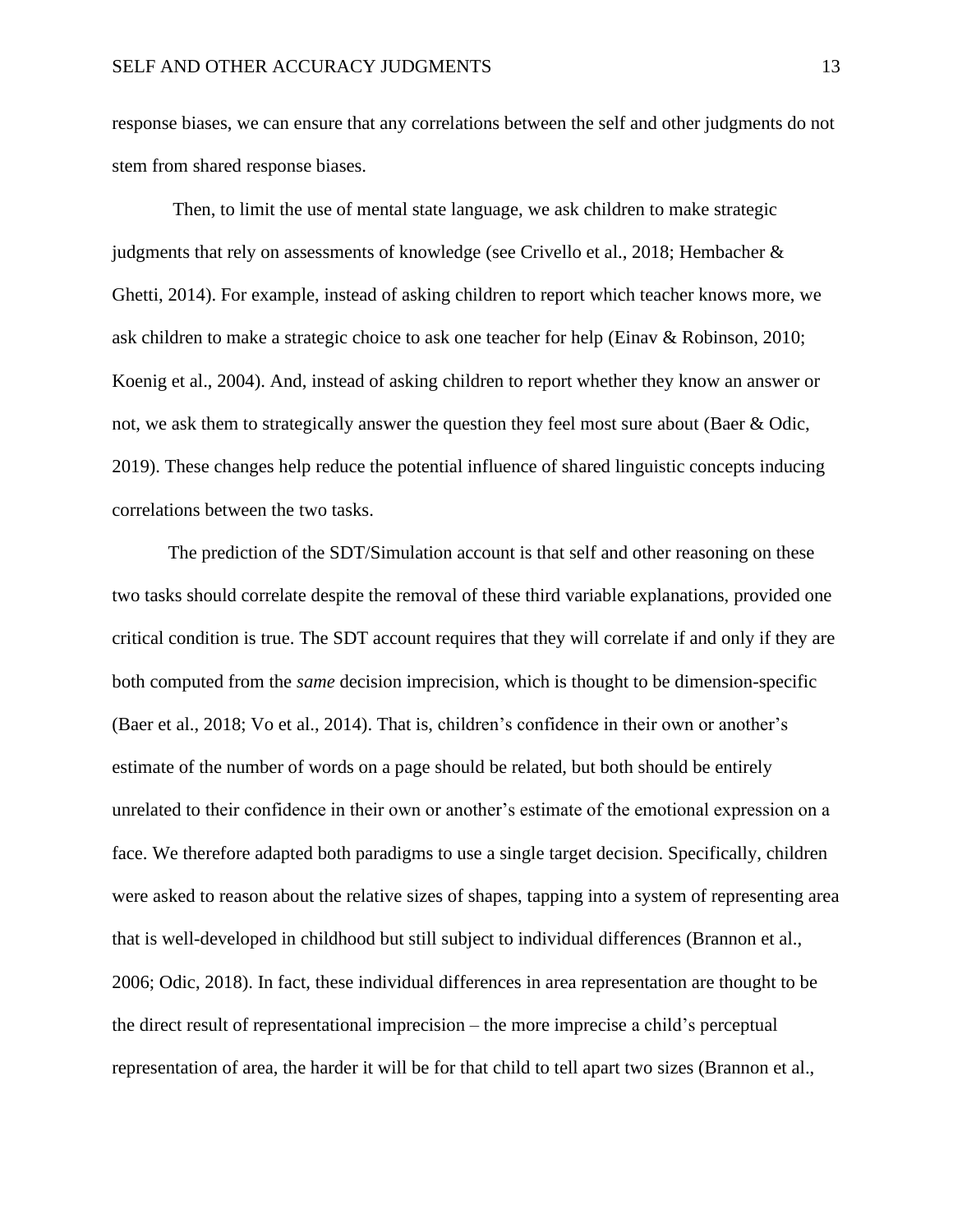2006; Odic, 2018; Odic et al., 2013). Therefore, to test the second prediction that any correlation between the self and other tasks should be eliminated when controlling for imprecision, we can use children's accuracy on these area discriminations to capture the imprecision in their sense of area.

Together, by using two paradigms that eliminate response biases and mental state language as potential third variables, and by using a single type of representation in both paradigms, we can test whether SDT and Simulation Theory together can explain how children reason about the likely accuracy of their own and other's knowledge. In four studies, we test whether self and other reasoning is correlated when representations are shared, and uncorrelated when representations are distinct (the first prediction). Then, in Experiments 3 and 4, we use two techniques to test whether shared representations entirely explain any correlations (the second prediction). To anticipate our findings, we surprisingly failed to detect a consistent correlation between self and other reasoning in the studies – a basic requirement of the SDT/Simulation account. We therefore also conducted a mega-analysis of all four studies to clarify the results.

# **Experiment 1**

#### **Methods**

**Participants.** A total of 80 children participated in the study (44 girls), meeting the planned sample size of 80 children (20 per age group, set arbitrarily a priori, see Simmons et al., 2011). We focused on children between 4 and 8 years ( $M = 5;11$  [years; months], range = 4;0 -7;10) to overlap the age ranges of studies using similar paradigms (Baer & Odic, 2019; Einav & Robinson, 2010). Both these studies show development in these skills over this age range, which additionally helps us find individual differences that should correlate between the two tasks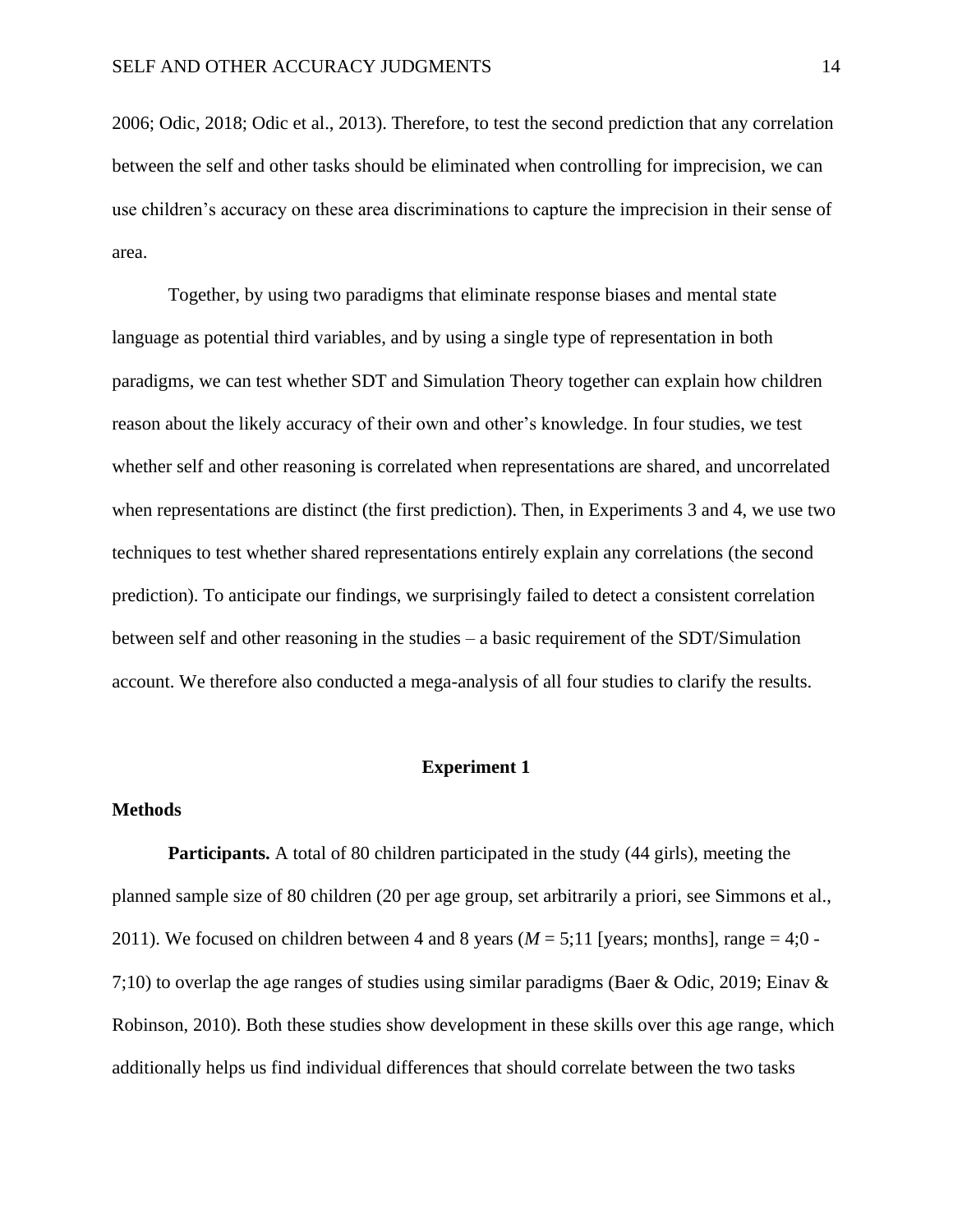according to the SDT/Simulation theory account. Five additional children were tested but not included in the sample because they did not complete the study. Children were tested individually in a quiet area of their schools and daycares. All children spoke enough English to carry on a short conversation, and were predominantly White or South-East Asian and middleclass, as is representative of the Vancouver area.

**Materials and Procedures.** To test whether children's evaluations of self and other accuracy correlate when using the same representational variability, we adapted two existing paradigms: the selective social learning paradigm (reasoning about others) and the relative confidence task (reasoning about the self). Children completed the two tasks in a fixed order, with the selective social learning task first and the confidence discrimination task second. Both tasks were presented on a laptop.

*Selective Social Learning Task.* To assess individual differences in children's reasoning about others' knowledge, we used a selective social learning paradigm modified to rely on area representations. In the selective social learning paradigm, two informants are shown to differ on a critical trait (e.g., past accuracy, displayed confidence, social group, etc.) and children are asked to make a series of social judgments to indicate which informant they find most reliable. If children consistently choose one informant over the other, we can reason that children notice and care about the critical trait (e.g., Birch et al., 2010; Koenig et al., 2004). Here, we based our task on a variation by Einav and Robinson (2010) in which one informant is consistently more accurate than the other during a short 'history' phase. Importantly, neither informant is truly accurate – both informants provide incorrect answers that differ only in the magnitude of their error. For example, in Einav and Robinson's study, informants said that either 6 or 10 dots were on a card when there were actually 5. Because children cannot evaluate accuracy here by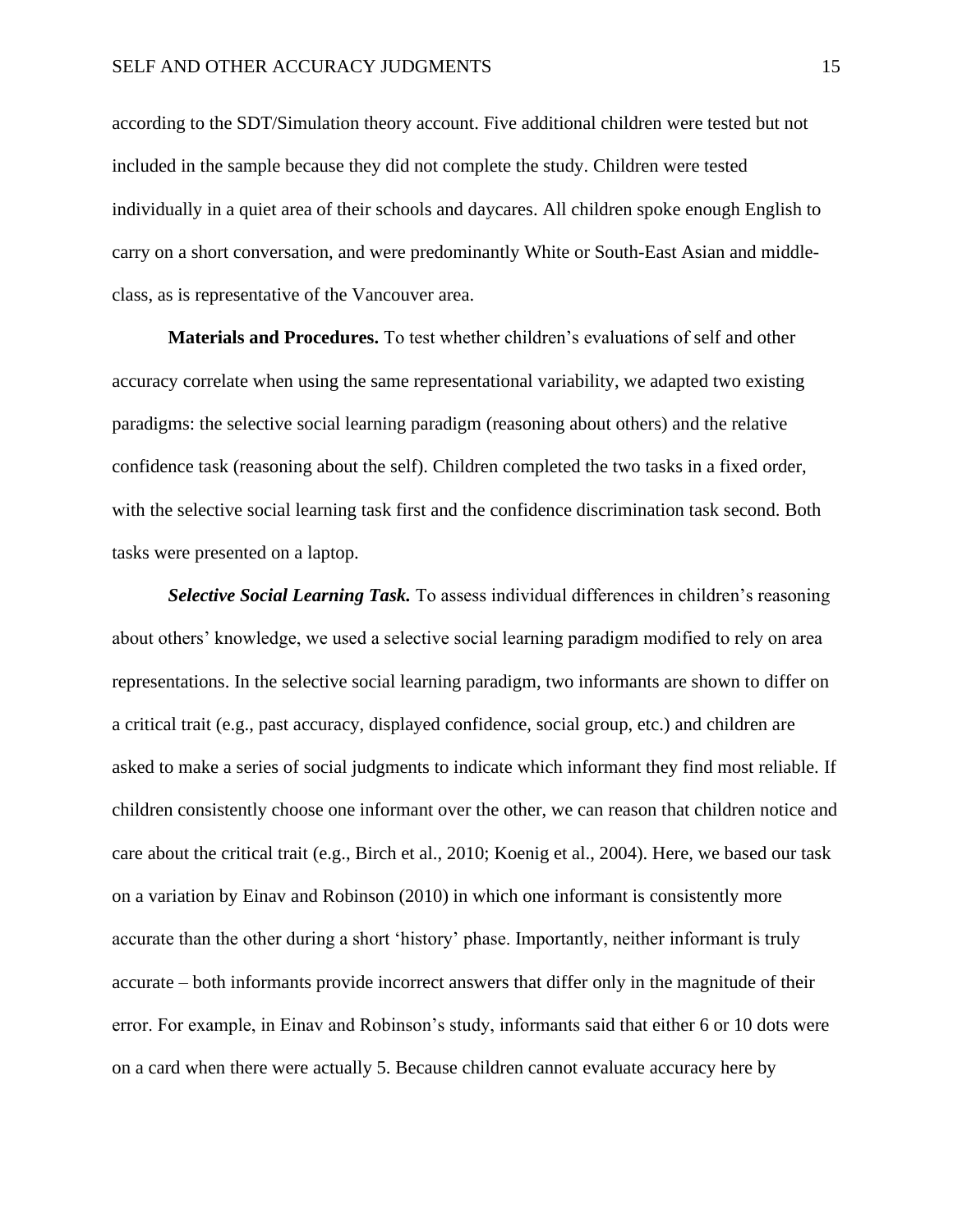identifying the correct or incorrect item (as both are incorrect), children must rely on their evaluations of the magnitude of each informant's error, i.e., the relative likelihood of their accuracy.

In our modified version using area representations, children saw photos of a pair of "contestants in a drawing contest" and were asked to help the experimenter "choose the winner". At the beginning of the study, the experimenter told children that the contestants had to copy a shape perfectly, and that it was particularly important for the shape to be the same size (children were asked to repeat this rule to ensure understanding). We felt that using differences in size, rather than numerosity as Einav & Robinson did, would make the task more accessible to children who were still learning number words (Le Corre & Carey, 2007).

To obtain coarse individual differences, children completed 4 trials, each with three judgments of informant accuracy. In each trial, children were introduced to a new pair of White female "contestants". Because the SDT/Simulation account proposes that only representational imprecision is used to compute confidence, we used only photographs of the contestants rather than videos or live actors to remove other potential cues to confidence like reaction time or movement cues (see Kominsky et al., 2016 for a similar method). Children then saw three drawings from each contestant which critically differed only in size. Each example started with a target shape in its true size in the center of the screen, followed by the "copies" made by each contestant underneath their respective photos (see Figure 1). Across the three examples within each trial, one contestant consistently produced shapes that were relatively closer in size to the target (either larger or smaller than the target by a ratio of 1.2; e.g., 120% or 83% of the original size), while the other contestant produced relatively further-sized shapes (a ratio of  $2.0 - 200\%$ ) or 50% – over or under in the same direction as the 'closer' contestant). Shapes varied in whether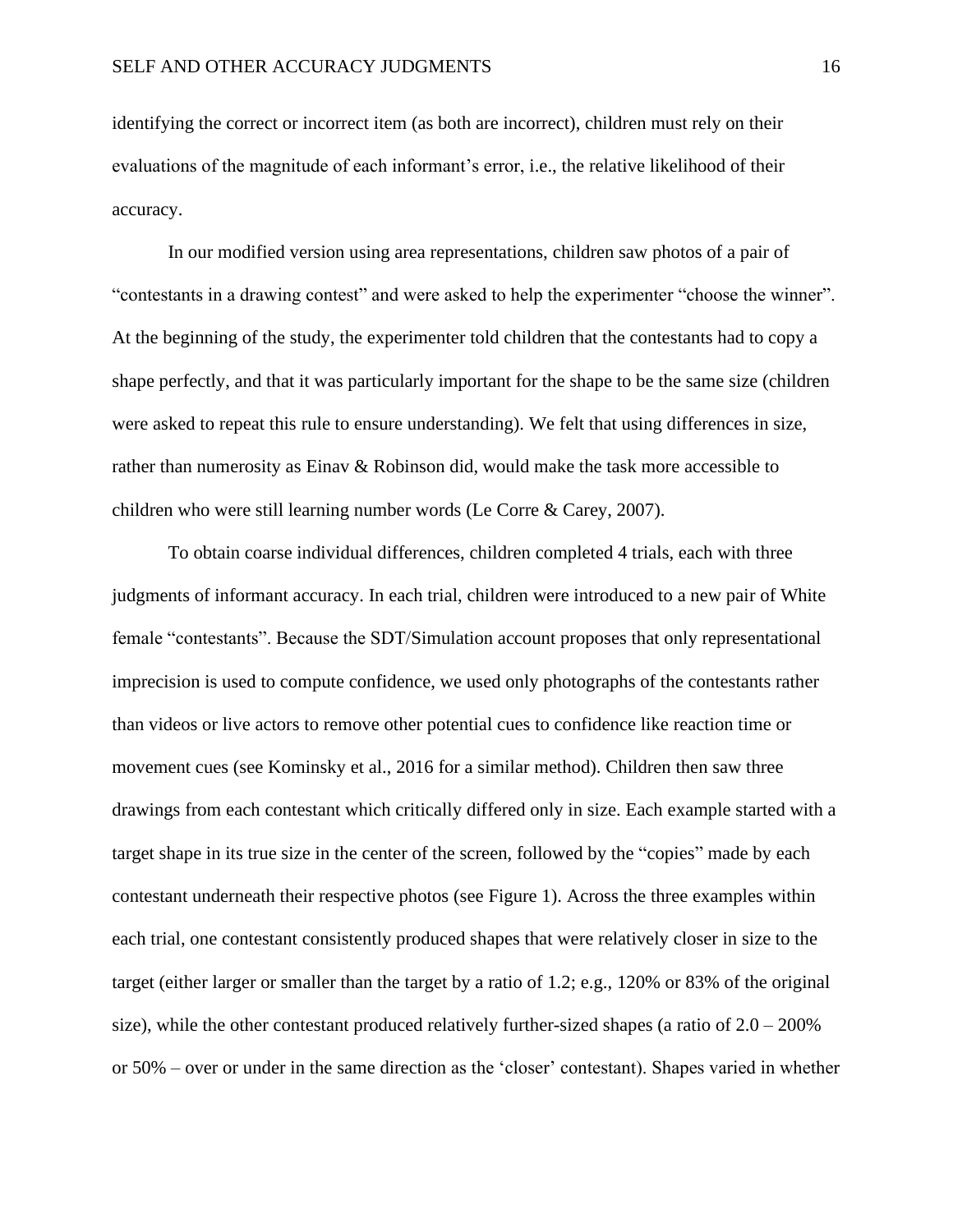they were too large or too small between examples to avoid children learning a rule that the smallest/largest shape was always the winner. The left/right positioning of the closer-sized shape was counterbalanced across the 4 trials, and the identities of the 'winning' contestants were counterbalanced between participants.

# **Figure 1**

#### *Selective Social Learning Task and Confidence Task Stimuli.*



*Note*. Panel A depicts a sample trial in the Selective Social Learning Task. Children saw three examples of two informants' drawings beside a target object. The right contestant is the 'closer' contestant in this example. Children then made Winner, Ask, and Endorse judgments about this pair of contestants. Panel B depicts sample stimuli from the Confidence Task in Experiment 1. Only the Area trials were used in Experiments 2-4. Panel C depicts the confidence paradigm used in Experiments 1, 2, and 4. Children first selected which of two questions they wanted to answer, then answered only that question. Panel D depicts the confidence paradigm used in Experiment 3. Children first answered each question, then selected which answer they felt most confident about.

Following the three examples in each trial, children answered three test questions based on classic selective social learning measures (e.g., Birch et al., 2008; Einav & Robinson, 2010; Koenig et al., 2004). First, the experimenter asked children to choose the "Winner" of the contest (i.e., who drew their shapes closer in size to the targets), providing a direct assessment of whether children detected the difference in relative accuracy. Children were then told they could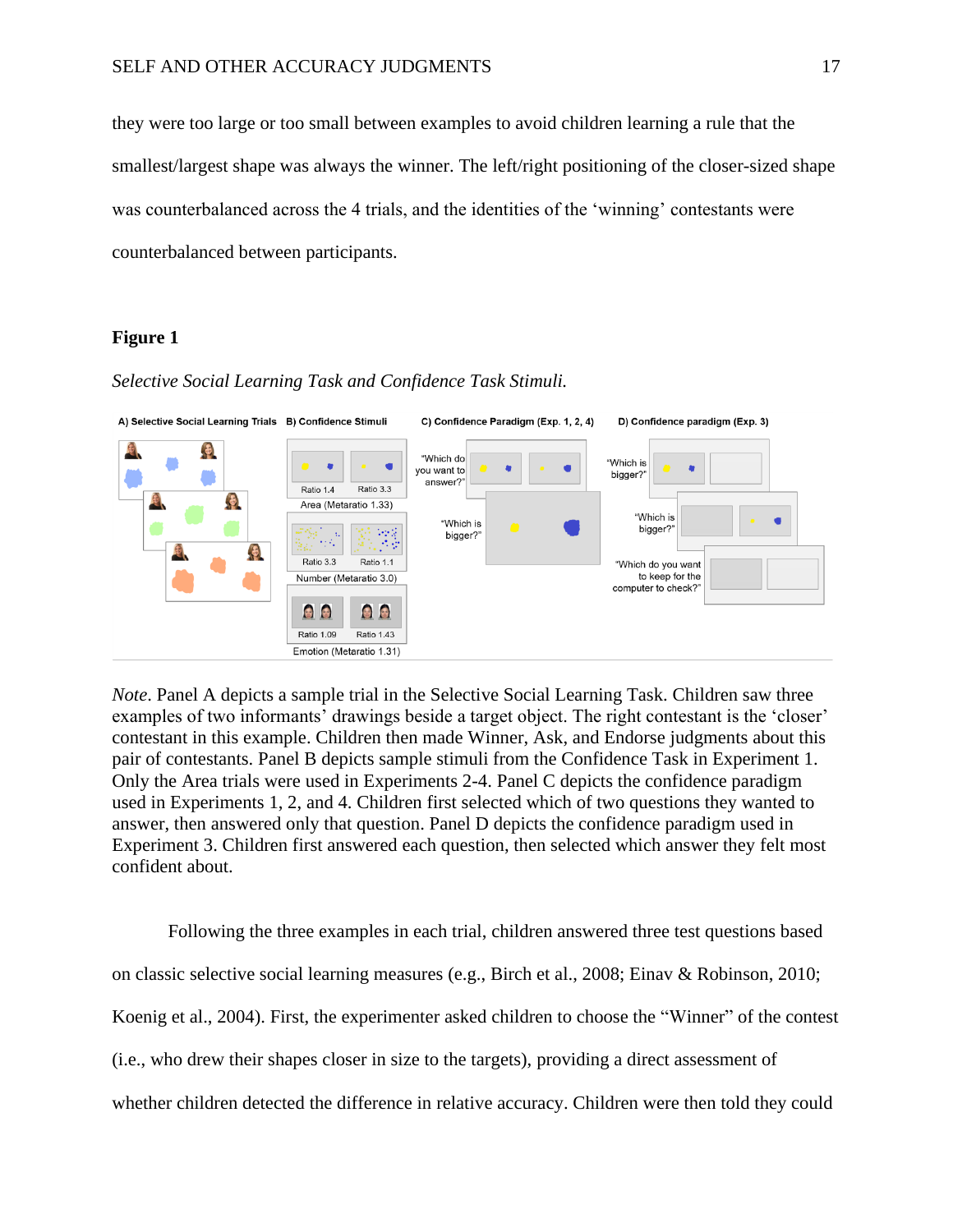ask one of the two contestants for assistance on a drawing contest to be held in class, allowing us to see if their assessments of accuracy carry over to their judgments of worthy teachers (an "Ask" judgment). Finally, the experimenter pretended as though she was showing another example drawn by the contestants, but the target shape didn't show up because of a "computer glitch." Instead, children saw shapes of the same size drawn by the two contestants and were asked to indicate which shape was probably more like the target [that didn't show up]. Thus, much like "Endorse" trials in other studies (e.g., Koenig & Harris, 2005), we expected children to rely on their previous judgments of competency to make their selection, given the absence of an objective answer.

*Confidence Task.* To assess individual differences in children's sensitivity to confidence, we administered the Relative Confidence Task from Baer, Gill, and Odic (2018). In each trial, children had to make a simple choice, like whether a yellow or blue shape is larger (see Figure 1 and Odic, 2018). Critically, and following the principles of SDT, this task manipulates the degree of confidence participants should feel in the choices by varying specific properties of the stimuli. For instance, in the case of area judgments, when the ratio of pixels in the blue and yellow shapes is large like ratio 3.3 (e.g., 119,130 yellow pixels and 36,100 blue pixels), participants should experience higher confidence than in smaller ratios like 1.05 (Baer et al., 2018).

To assess sensitivity to these differences in confidence, children saw screenshots of area comparisons in pairs on the screen prior to answering and selected which of the two screenshots they "wanted to answer," appealing to a desire to answer correctly. Effectively, then, we were asking children to compare the sizes of shapes in two questions, then compare their confidence in each of those size comparisons. Children then answered only the selected question. Screenshots were paired to make three "metaratios": differences in difficulty between the two screenshots.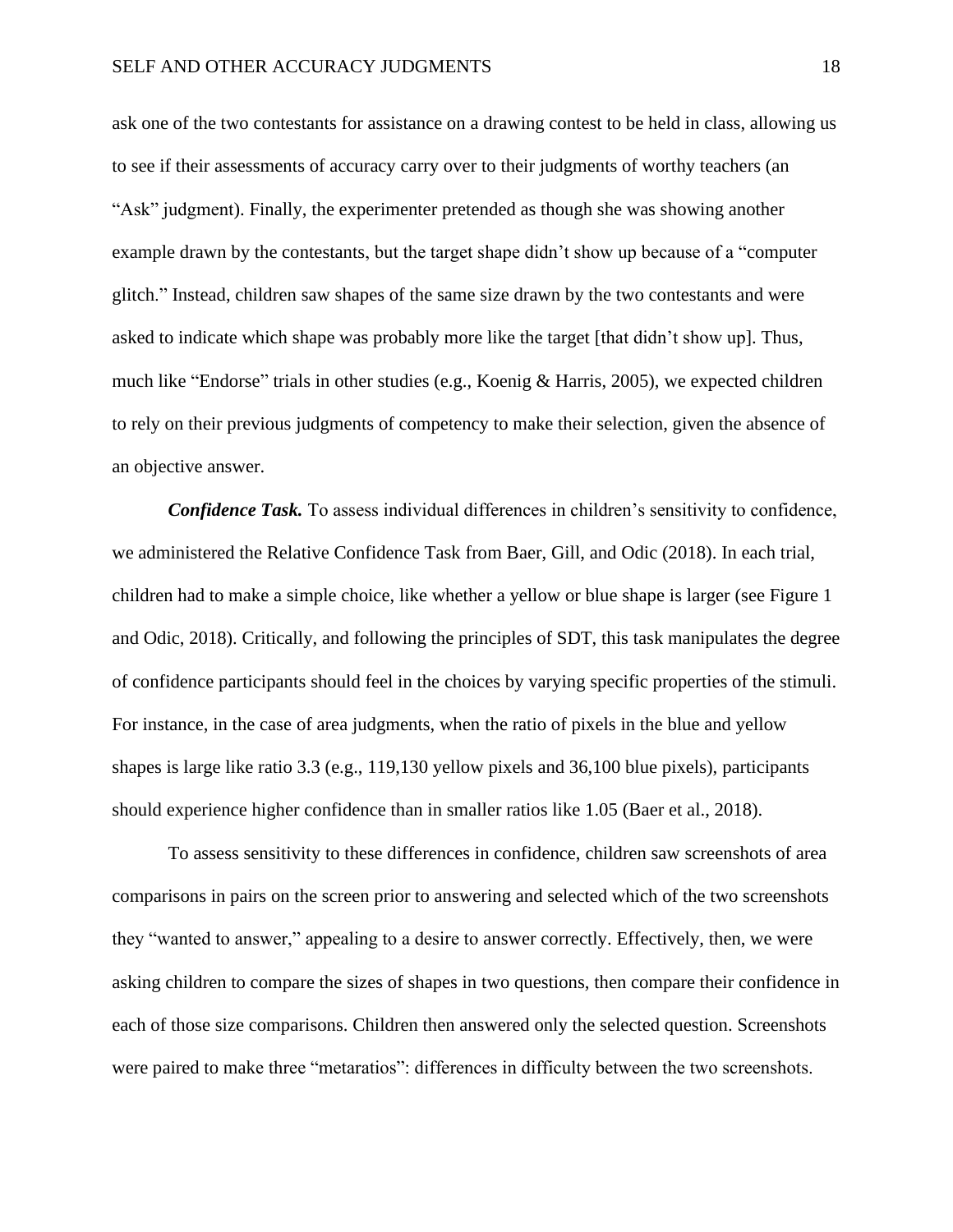For example, one trial with a ratio of 3.3 on the left and a ratio of 1.1 on the right yields a metaratio of 3.0 (3.3 / 1.1). By varying the difference in difficulty, we can identify children who can tell apart only large differences between their confidence (e.g., the difference between "very sure" and "not sure") versus children who can tell apart even small differences in their confidence (e.g., between "very sure" and "somewhat sure"), yielding a measure of individual differences.

The confidence task included 3 independent perceptual dimensions: area, number, and emotion (detailed below; Baer et al., 2018; Odic, 2018; Vo et al., 2014). By extracting confidence judgments from children on each of the three dimensions, we can test the first prediction of the SDT/Simulation account that self and other reasoning should *only* correlate when representations are shared. That is, we would expect area confidence reasoning to correlate with our area-focused Selective Social Learning Task, but not number confidence or emotion confidence<sup>2</sup>.

On each Area question, children selected whether a yellow or blue shape was bigger (see Figure 1 and Odic, 2018). Expected confidence in these choices was manipulated through the ratio of pixels in the blue and yellow shapes (e.g., a ratio of 3.3 yellow pixels for every blue pixel for high confidence or a ratio of 1.05 for low confidence; Baer et al., 2018). There were 5 ratios in total for this task (3.3, 2.1, 1.4, 1.1, and 1.05), which were then paired into three metaratios (3.0, 2.0, and 1.33). Metaratio pairs were created such that the largest shape was not always in the high confidence pairing to prevent children from using a heuristic like 'choose the largest of the 4 visible shapes.' On each Number question, children selected whether a set of yellow or blue

 $2$  Baer et al. (2018) did find correlations between these three tasks in children aged 6-9, slightly older than we tested here. However, other findings using these same dimensions (e.g., Vo et al., 2014) and using other dimensions (Bellon et al., 2020; Geurten et al., 2018) show no correlations between metacognitive dimensions under age 8.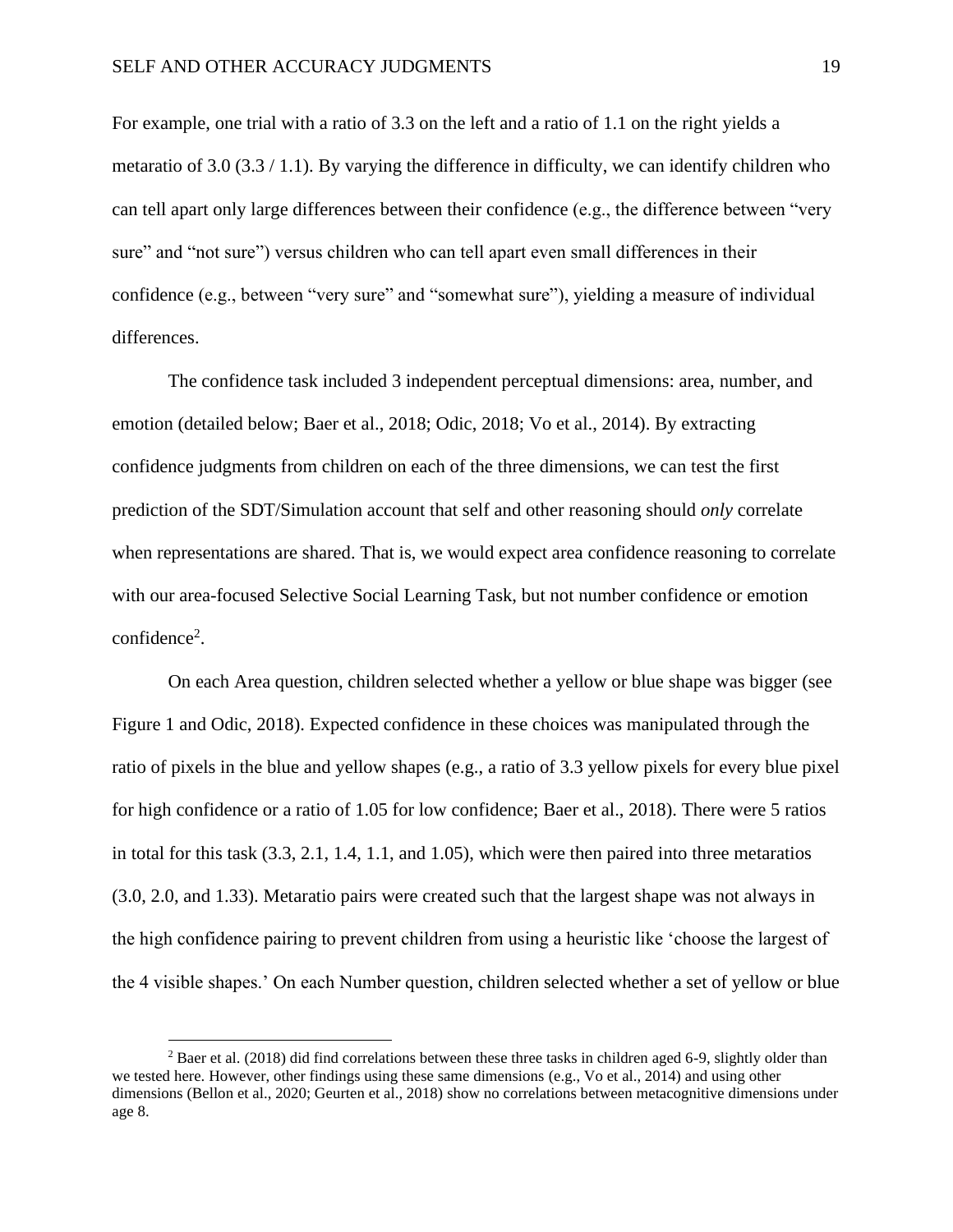dots was more numerous (see Figure 1 and Halberda et al., 2008). Here, expected confidence was manipulated through the ratio of dots in the blue and yellow sets using the same ratios as the area questions (3.3, e.g., 33 yellow dots and 10 blue dots, 2.1, 1.4, 1.1, and 1.05). Metaratio pairs, like the area trials, were 3.0, 2.0, and 1.33. In each Emotion question, children selected which of two expressions was happier (see Figure 1 and Baer et al., 2018; Vo et al., 2014). The expressions, taken directly from Baer et al. (2018), were created by blending a happy and angry expression by one of four female models (two Caucasian and two East Asian). The blended expressions ranged from 100% happy (i.e., 0% angry), through 53.3% happy (i.e., 46.7% angry). Expected confidence was manipulated by varying the ratio of the happy/angry weights (e.g., 93.3% happy vs. 60% happy, a ratio of 1.56 for a high confidence trial, 73.3% happy vs. 66.7% happy, a ratio of 1.1 for a low confidence trial). This resulted in 5 different binned ratios (1.09, 1.2, 1.31, 1.43, and 1.57), paired to make metaratios of 1.44, 1.31, and 1.1. See https://osf.io/dtzpq/?view\_only=8c28abc81c7b47f6a234df1c36dbc5f0 for exact stimuli.

In past work with this paradigm, approximately 90% of children strategically choose the easier of the two images, relying on a subjective sense of their own confidence in being able to correctly answer the question (Baer et al., 2018; Baer & Odic, 2019). The remaining 10% of children strategically choose the *harder* of the two images, often citing a desire to challenge themselves. While the response produced by these children is qualitatively different than expected, the underlying ability to detect differences in confidence that we are interested in (i.e., to identify which trial feels 'easy' and which feels 'hard') remains identical to children who chose the easier option. In fact, given that our analyses rely on correlations, these children could artificially induce correlations where none otherwise exist. However, these children can objectively be identified using a psychophysical model that expects children to be increasingly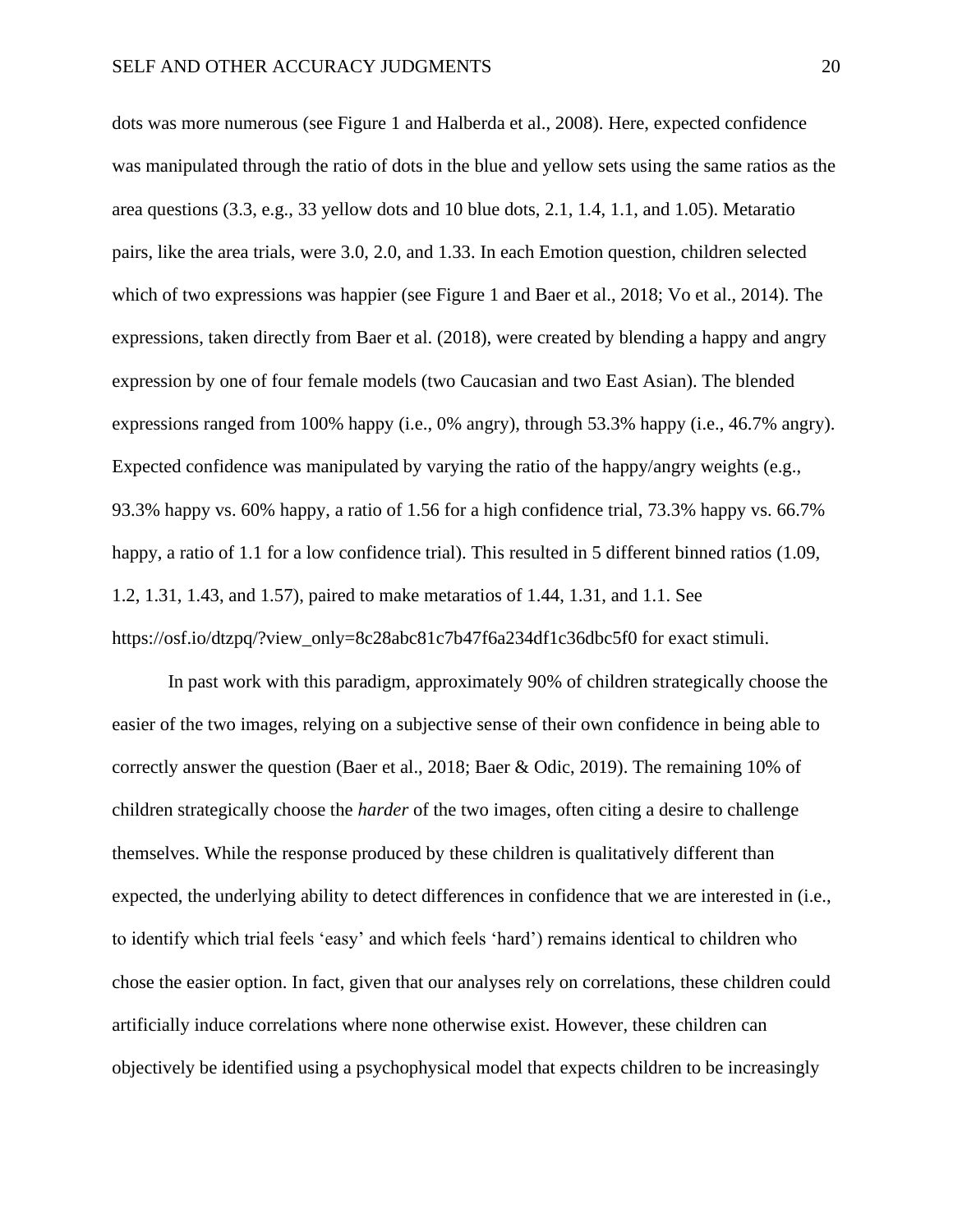likely to select the easier question as the difference in difficulty increases. If children become *less* likely to select the easier question (i.e., they consistently pick the harder question), their data will only fit an inverted model, allowing us to identify these children and invert their data (see Baer et al., 2018 for a description of the model).

The Confidence Task consisted of 45 trials in total (five at each of three metaratios in the three dimensions), with 4 warm-up trials of the Area, Number and Emotion tasks alone (i.e., with no preceding confidence choice). To keep children engaged, the three dimensions were randomly intermixed and children received pre-recorded feedback from the computer ("Yeah, that's right!", "Oh, that's not right.") when they answered the Area, Number, and Emotion questions (e.g., which shape was larger). They received no feedback about their confidence choices (see Baer & Odic, 2019 for evidence that this feedback does not affect performance relative to neutral affirmations).

#### **Results**

**Selective Social Learning Task.** First, we examined whether children's performance on the Selective Social Learning task replicated typical patterns in each of the three response types: Winner, Ask, and Endorse. At ages 6 and 7, children reliably chose the closer contestant as the Winner, though children at age 4 did not (see Table 1 for means and tests against chance of 50%). Performance correlated with age, *r*(78) = .48, *p* = .001, indicating that older children were better at detecting and attributing the differences in sizes to the contestants. Similarly, 7-yearolds reliably Asked the closer contestant for help, while children aged 4 through 6 did not (see Table 1). There was a significant correlation with age,  $r(78) = .24$ ,  $p = .036$ , suggesting that older children were more likely to use their judgments of error magnitude to inform their help-seeking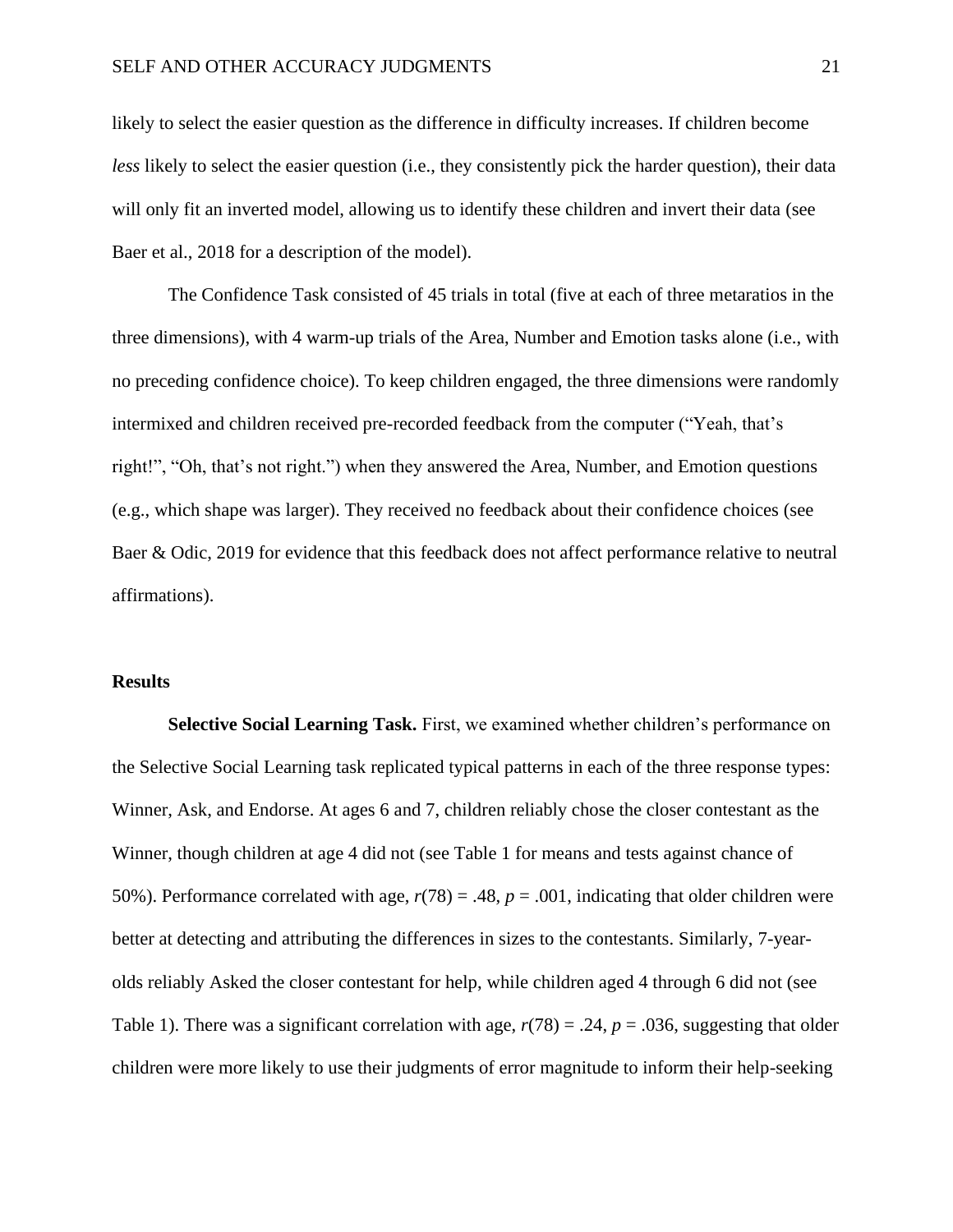# **Table 1**

|                           | Experiment 1      |           |       |                  |                  | <b>Experiment 2</b> |           |         |                |                  |
|---------------------------|-------------------|-----------|-------|------------------|------------------|---------------------|-----------|---------|----------------|------------------|
|                           | Mean<br>(%)       | <b>SD</b> | t(79) | $\boldsymbol{p}$ | $\boldsymbol{d}$ | Mean<br>$(\% )$     | <b>SD</b> | t(80)   | $\overline{p}$ | $\boldsymbol{d}$ |
| Winner                    |                   |           |       |                  |                  |                     |           |         |                |                  |
| $\overline{4}$            | 56.25             | 21.27     | 1.31  | .204             | 0.29             | 40.00               | 26.16     | $-1.71$ | .104           | 0.38             |
| 5                         | 57.14             | 23.90     | 1.37  | .186             | 0.30             | 64.29               | 26.89     | 2.43    | .024           | 0.53             |
| 6                         | 77.63             | 24.85     | 4.85  | < .001           | 1.11             | 86.25               | 28.65     | 5.66    | < .001         | 1.27             |
| 7                         | 85.00             | 23.51     | 6.66  | < .001           | 1.49             | 86.25               | 23.61     | 6.87    | < .001         | 1.54             |
| Ask                       |                   |           |       |                  |                  |                     |           |         |                |                  |
| $\overline{4}$            | 51.25             | 23.61     | 0.24  | .815             | 0.05             | 47.50               | 22.80     | $-0.49$ | .629           | 0.11             |
| 5                         | 59.52             | 26.78     | 1.63  | .119             | 0.36             | 67.86               | 23.90     | 3.42    | .003           | 0.75             |
| 6                         | 60.53             | 34.68     | 1.32  | .202             | 0.30             | 63.75               | 33.91     | 1.81    | .086           | 0.41             |
| $\overline{7}$            | 72.50             | 27.98     | 3.60  | .002             | 0.80             | 80.00               | 28.79     | 4.66    | < .001         | 1.04             |
| Endorse                   |                   |           |       |                  |                  |                     |           |         |                |                  |
| $\overline{4}$            | 50.00             | 25.65     | 0.00  | 1.00             | 0.00             | 41.25               | 24.70     | $-1.58$ | .130           | 0.35             |
| 5                         | 57.14             | 27.55     | 1.19  | .249             | 0.26             | 46.43               | 31.90     | $-0.51$ | .614           | 0.11             |
| $\boldsymbol{6}$          | 52.63             | 18.44     | 0.62  | .542             | 0.14             | 52.50               | 35.26     | 0.32    | .755           | 0.07             |
| $\overline{7}$            | 62.50             | 34.89     | 1.60  | .126             | 0.36             | 48.75               | 32.92     | $-0.17$ | .867           | 0.04             |
|                           | Area Confidence   |           |       |                  |                  |                     |           |         |                |                  |
| $\overline{4}$            | 63.33             | 14.43     | 4.13  | .001             | 0.92             | 65.00               | 12.40     | 5.41    | < .001         | 1.21             |
| 5                         | 67.94             | 8.85      | 9.29  | < .001           | 2.03             | 68.57               | 15.94     | 5.34    | < .001         | 1.17             |
| 6                         | 69.12             | 14.09     | 5.92  | < .001           | 1.36             | 66.67               | 14.18     | 5.26    | < .001         | 1.18             |
| 7                         | 77.00             | 13.59     | 8.89  | < .001           | 1.99             | 69.33               | 14.73     | 5.87    | < .001         | 1.31             |
|                           | Number Confidence |           |       |                  |                  |                     |           |         |                |                  |
| $\overline{4}$            | 61.33             | 10.28     | 4.93  | < .001           | $1.10\,$         |                     |           |         |                |                  |
| 5                         | 62.22             | 11.42     | 4.91  | < .001           | 1.07             |                     |           |         |                |                  |
| 6                         | 65.26             | 14.33     | 4.64  | < .001           | 1.07             |                     |           |         |                |                  |
| $\overline{7}$            | 67.33             | 12.96     | 5.98  | < .001           | 1.34             |                     |           |         |                |                  |
| <b>Emotion Confidence</b> |                   |           |       |                  |                  |                     |           |         |                |                  |
| $\overline{4}$            | 60.00             | 11.03     | 4.05  | .001             | 0.91             |                     |           |         |                |                  |
| 5                         | 57.78             | 11.61     | 3.07  | .006             | 0.67             |                     |           |         |                |                  |
| 6                         | 62.81             | 13.21     | 4.23  | .001             | 0.97             |                     |           |         |                |                  |
| 7                         | 61.00             | 11.70     | 4.20  | < .001           | 0.94             |                     |           |         |                |                  |

*Tests Against Chance at Each Age Group in Experiments 1 and 2.*

decisions. However, we found a different pattern of results in children's Endorsement of one contestant over the other when lacking an objective reference: all age groups chose at chance rates, with no difference between age groups,  $r(78) = .18$ ,  $p = .114$ . This was unexpected given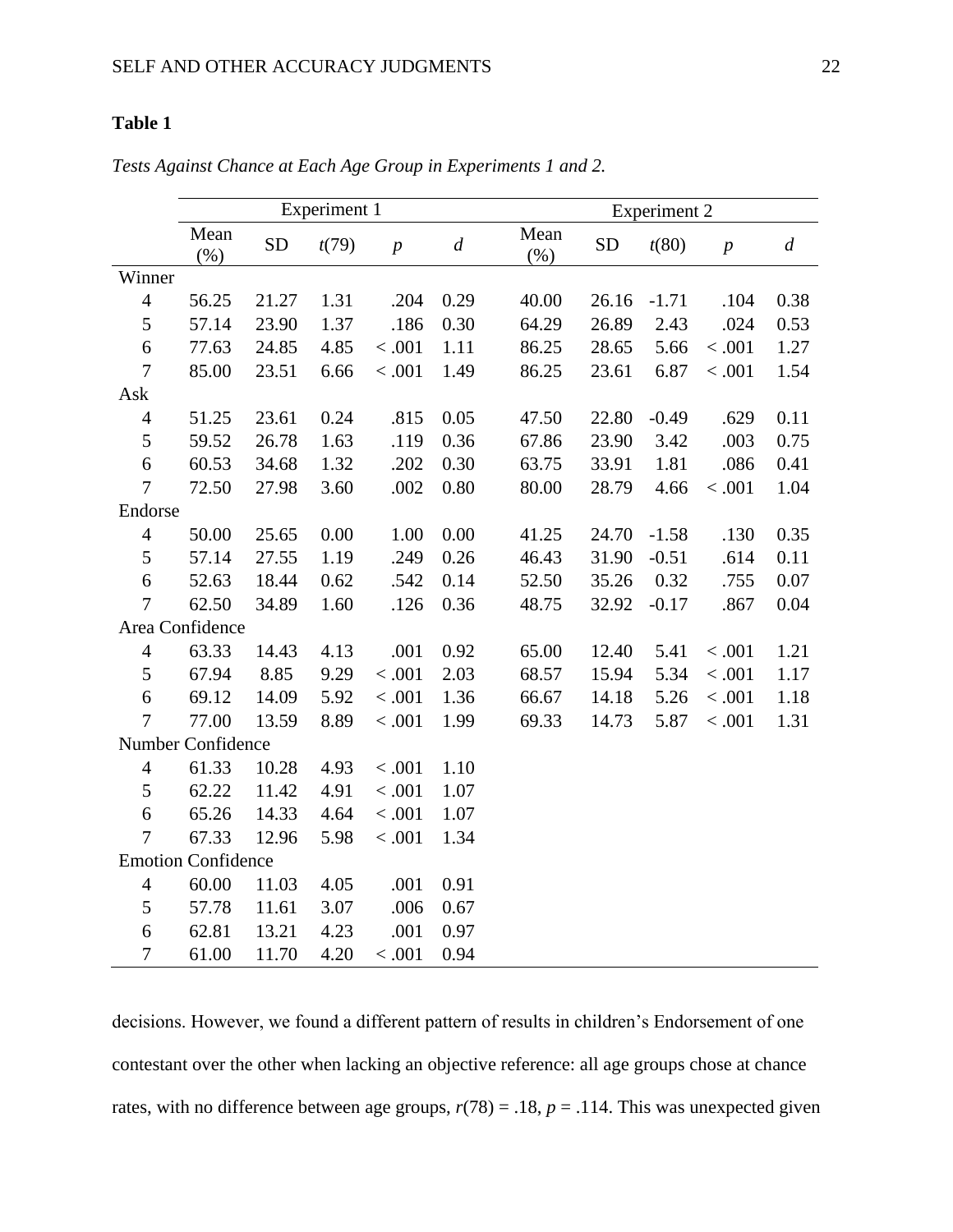that a recent meta-analysis conducted on selective social learning tasks found strong evidence that children endorse informants they believe to be more accurate (Tong et al., 2020). <sup>3</sup> See the Supplemental Material for additional correlations between measures. Given this result, we report all correlations between this task and our confidence measure separately for each question.

**Confidence Task***.* In this task, we expected children to select the easier of the two screenshots if they could tell them apart using their subjective confidence. Accordingly, we found that children at all age groups selected the easier trial more than 50% of the time in all three dimensions (see Table 1 for means and tests against chance). For these analyses, children who responded consistently with the harder option (4 in the Area trials: one 4-year-old, one 6 year-old, two 7-year-olds, 18 in the Number trials: seven 4's, five 5's, two 6's, and four 7's, and 17 in the Emotion trials: five 4's, seven 5's, one 6, and four 7's, detected by the psychophysical model) have been inverted to match the response pattern of the rest of the sample. However, with their original data, this test against chance remains significantly above chance in 4, 5, and 6-yearolds. See the Supplemental Material for additional analyses of this task.

**Correlations of Individual Differences.** Given that both tasks demonstrated as expected that children were sensitive to relative differences in their own (Confidence Task) or another's relative accuracy (Selective Social Learning Task, except the Endorse trials), we next looked for correlations of individual differences between the two tasks. As shown in Table 2, we surprisingly found no correlations between the Winner, Ask, or Endorse choices and any of the three dimensions for the confidence task when controlling for age.

<sup>3</sup> Note that these data and those from Experiment 2 are included as unpublished data in this meta-analysis.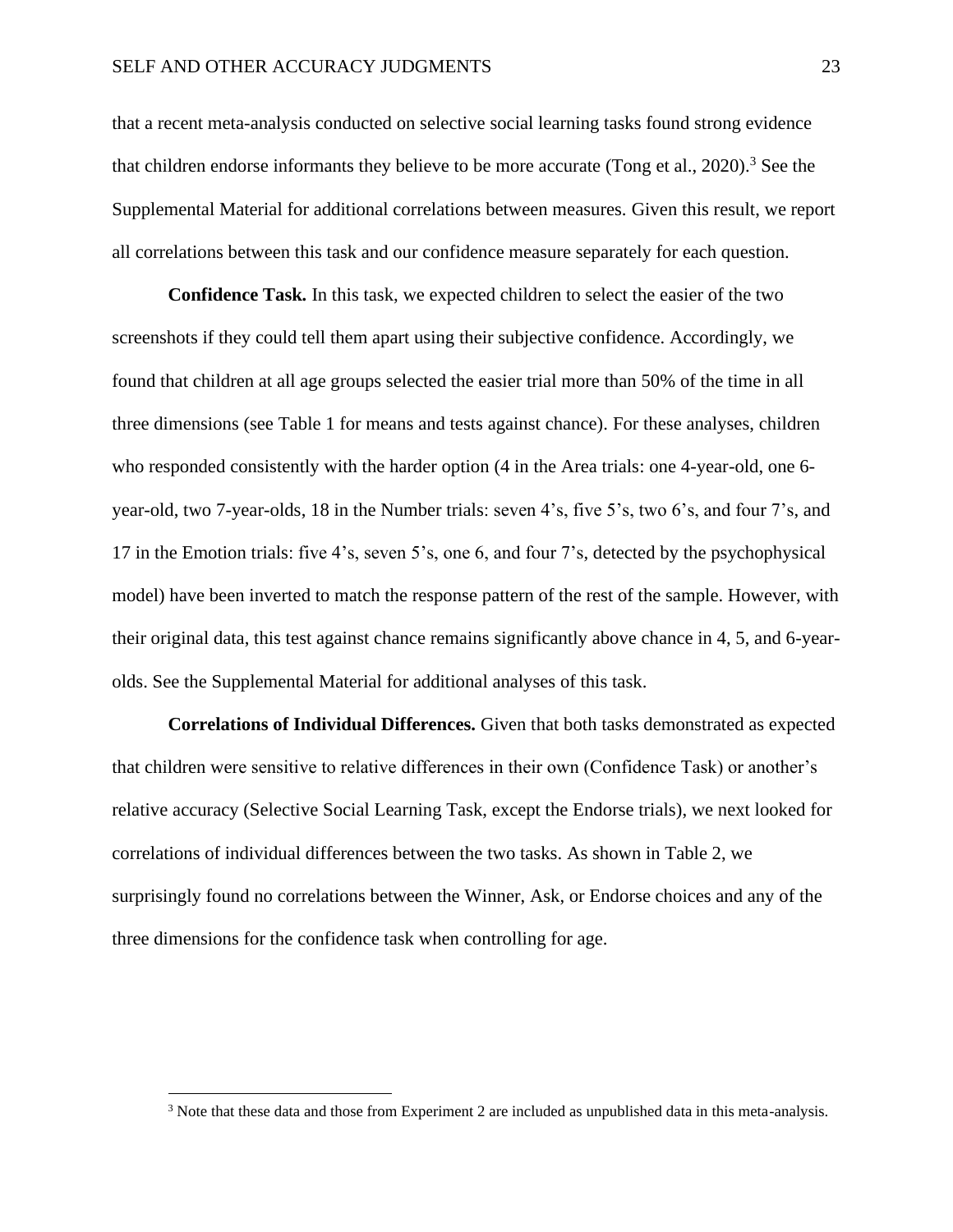# **Table 2**

|                     |          | Area Conf. Number Conf. Emotion Conf. |        |
|---------------------|----------|---------------------------------------|--------|
| Experiment 1        |          |                                       |        |
| Winner              | $-.08$   | .00                                   | $-.05$ |
| Ask                 | $-.05$   | $-.14$                                | .06    |
| Endorse             | .02      | $-.16$                                | .05    |
| <b>Experiment 2</b> |          |                                       |        |
| Winner              | $.29*$   |                                       |        |
| Ask                 | $.36***$ |                                       |        |
| Endorse             | $-.02$   |                                       |        |

*Correlations Controlling for Age in Experiments 1 and 2.*

*Note: \* denotes p < .05, \*\* denotes p < .01, \*\*\* denotes p < .001*

# **Discussion**

Contrary to our predictions, we found no correlations between the self and other tasks. Although this was expected for the individual differences in emotion and number confidence (as the Selective Social Learning task only tested area and the SDT account predicts that correlations should only occur when the task is the same for both self and other), it was contrary to our expectation for the area Confidence task.

Nevertheless, we replicated two findings in the existing literature on self and other evaluations, signalling that our self and other tasks worked as intended. First, we replicated the key findings of Einav & Robinson's (2010) magnitude of error selective social learning task, in which children relied on informants who provided relatively more accurate answers. This occurred despite three changes to the paradigm (the use of photographs instead of videos, judgments about area rather than numerosity, and without the use of a number line to track estimates), but did not replicate in 4-year-olds, in children under age 7 in the Ask trials, or in the Endorse trials. We also found that children as young as 4 years could reason about their relative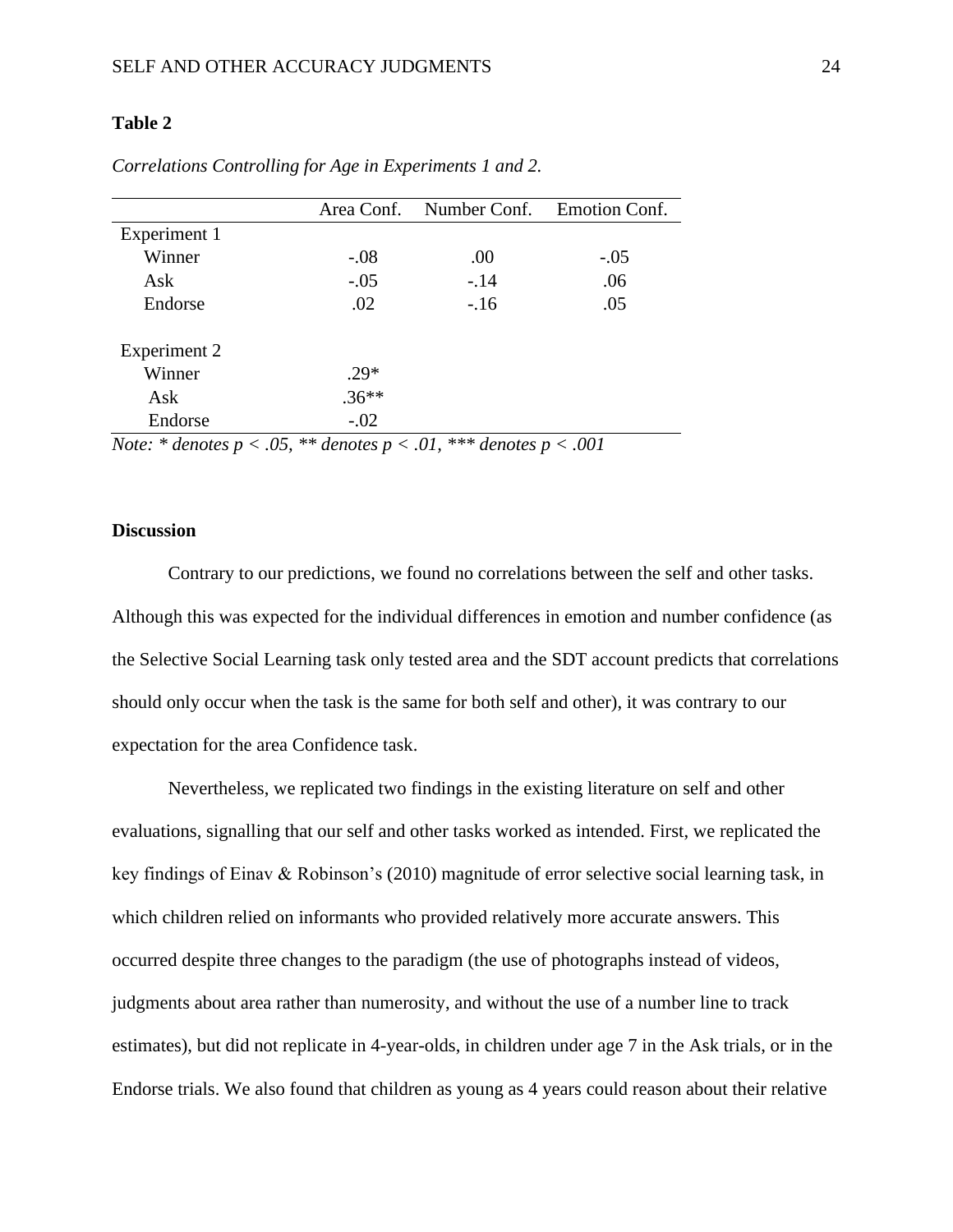states of confidence for Area, Number, and Emotion judgments, younger than in past reports (Baer et al., 2018; Baer & Odic, 2019), though we did not see an influence of the difference in trial difficulties or significant improvements with age.

One possible explanation for the failed replication is that the length of the confidence task with all three dimensions fatigued children, making it difficult to capture reliable individual variability. Therefore, in Experiment 2, we conducted a replication with only the area trials of the confidence task to reduce possible fatigue effects.

#### **Experiment 2**

#### **Methods**

**Participants.** Eighty-one children participated in the study  $(M = 5;11$ , range = 4;0 - 7;10, 50 girls) in the same manner and geographical location as Experiment 1. None of the children had participated in Experiment 1.

# **Materials and Procedures.**

*Selective Social Learning Task.* We used the same 'drawing contest' task from Experiment 1, but with one small change: we made the two shapes in the Endorse trials different sizes to make the contrasting answers more noticeable.

*Confidence Task.* We used only the 15 Area trials from the confidence task in Experiment 1 to reduce fatigue and potential task-switching effects.

#### **Results**

**Selective Social Learning Task.** Children aged 5-7 reliably chose the closer contestant as the Winner, though children at age 4 did not (see Table 1 for means and tests against chance of 50%), and choice correlated with age,  $r(79) = .56$ ,  $p < .001$ . Similarly, children aged 5 and 7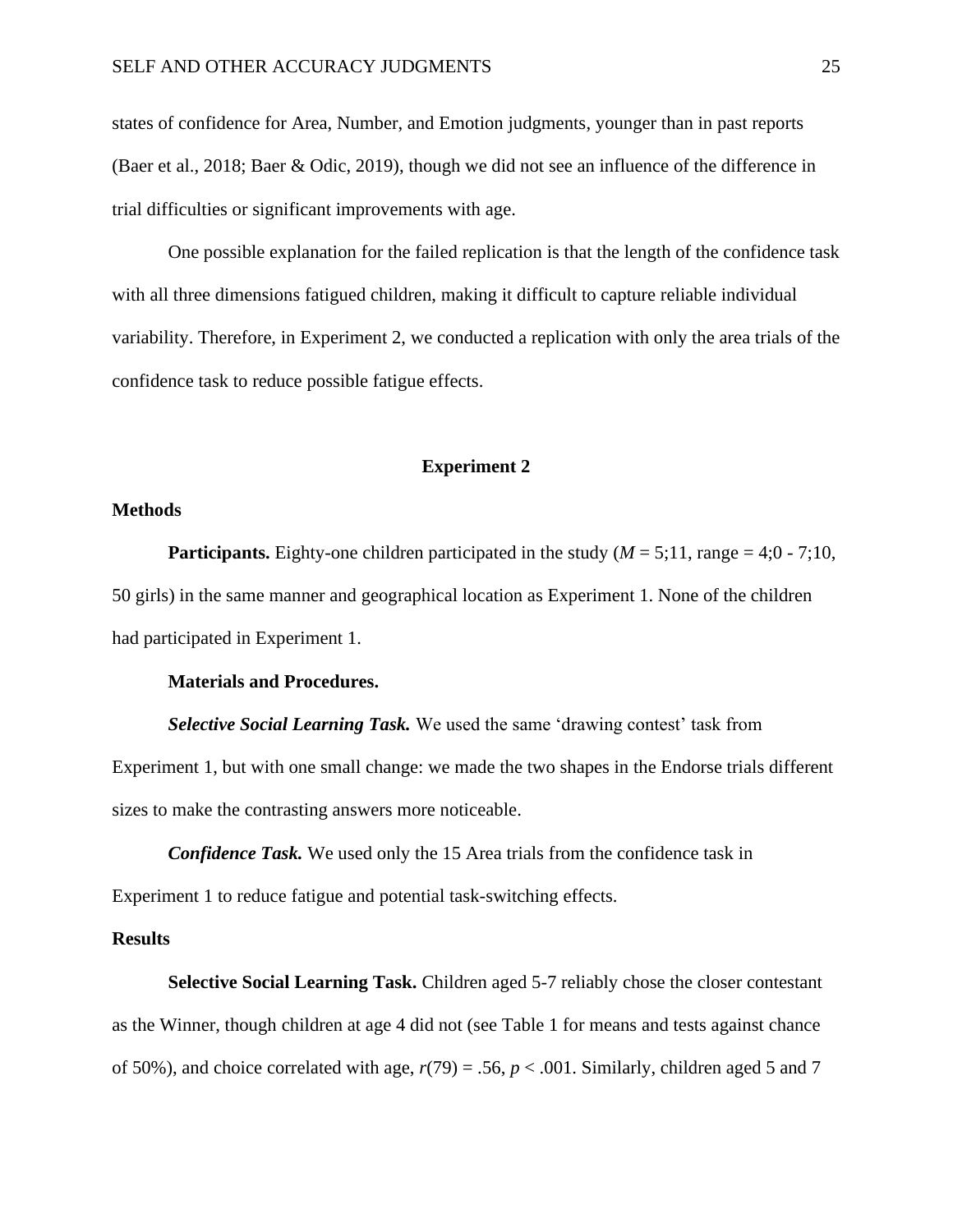reliably Asked the closer contestant for help, while children aged 4 and 6 did not (see Table 1). There was still a significant correlation with age,  $r(79) = .38$ ,  $p = .001$ . Once again, no age group Endorsed the closer contestant above chance rates (see Table 1), and there was no correlation with age,  $r(79) = .16$ ,  $p = .153$ . Additional correlations are reported in the Supplemental Material.

**Confidence Task***.* Children at all age groups selected the easier trial more than 50% of the time (see Table 1 for means and tests against chance). Eleven children consistently selected the harder task (one 4-year-old, three 5-year-olds, three 6-year-olds, and four 7-year-olds), and their data has been inverted. Additional analyses are reported in the Supplemental Material.

**Correlations of Individual Differences.** In contrast to Experiment 1, and as predicted by the SDT/Simulation account, the Confidence Task correlated with both the Winner and Ask choices, but not with Endorse choices (see Table 2, all correlations controlling for age).

#### **Discussion**

These results provide preliminary evidence for the SDT/Simulation account, with a correlation between the self and other tasks that held when controlling for age. The pattern of findings in the confidence task was largely the same, potentially suggesting that fatigue alone is insufficient to explain the lack of correlation in Experiment 1. However, 5-year-olds in this study chose to ask the closer informant for help, whereas only 7-year-olds did so in Experiment 1. It may therefore be possible that children in this sample, for whatever reason, encoded the difference in accuracy more deeply.

At the same time, these correlations alone only support the first of the two predictions of the SDT/Simulation account. The assumption of the SDT/Simulation account is that this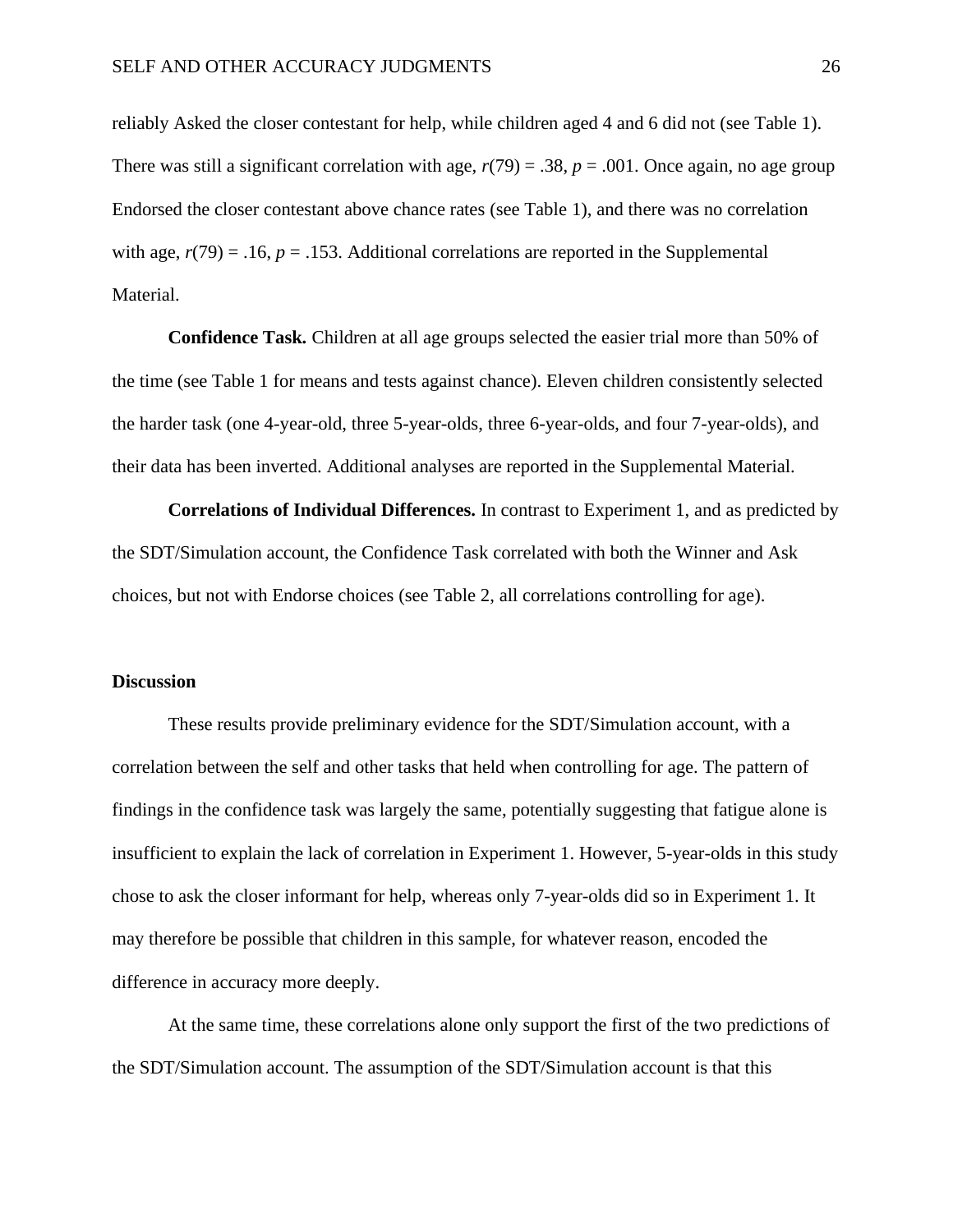correlation is driven by a common system of representing confidence based on variability in area representations (in this case). While we experimentally eliminated common response biases and the necessity of common mentalistic language as potential third variables, this study does not yet provide evidence that the common area representations are the sole connector between self and other judgments. To examine this directly in Experiment 3, we collected a measure of area discrimination performance as part of the Confidence Task by relying on a retrospective confidence judgement: children first answered two area discrimination decisions (i.e., which of two shapes is larger), and then afterwards decided which of the preceding two trials they were more confident on. By having a measure of both their area perception *accuracy* and their metacognitive *precision*, we can test the prediction that self and other reliability judgements are no longer correlated when controlling for area accuracy.

#### **Experiment 3**

# **Methods**

**Participants.** Eighty-one children participated in the study ( $M = 6;0$ , range = 4;0 - 8;0, 39 girls), in the same manner and geographical location as Experiments 1 and 2. Two additional children were tested but not included in the sample because they did not complete the study. None of the children had participated in the previous experiments. In addition to the two tasks described, we asked parents to complete a short vocabulary assessment online in the two weeks following participation in the study (the Developmental Vocabulary Assessment for Parents, or DVAP; Libertus et al., 2015). We had hoped to use this measure as a coarse approximation for general intelligence, but we had low rates of completion (26 of 81 participants). These data are reported in the Supplemental Material.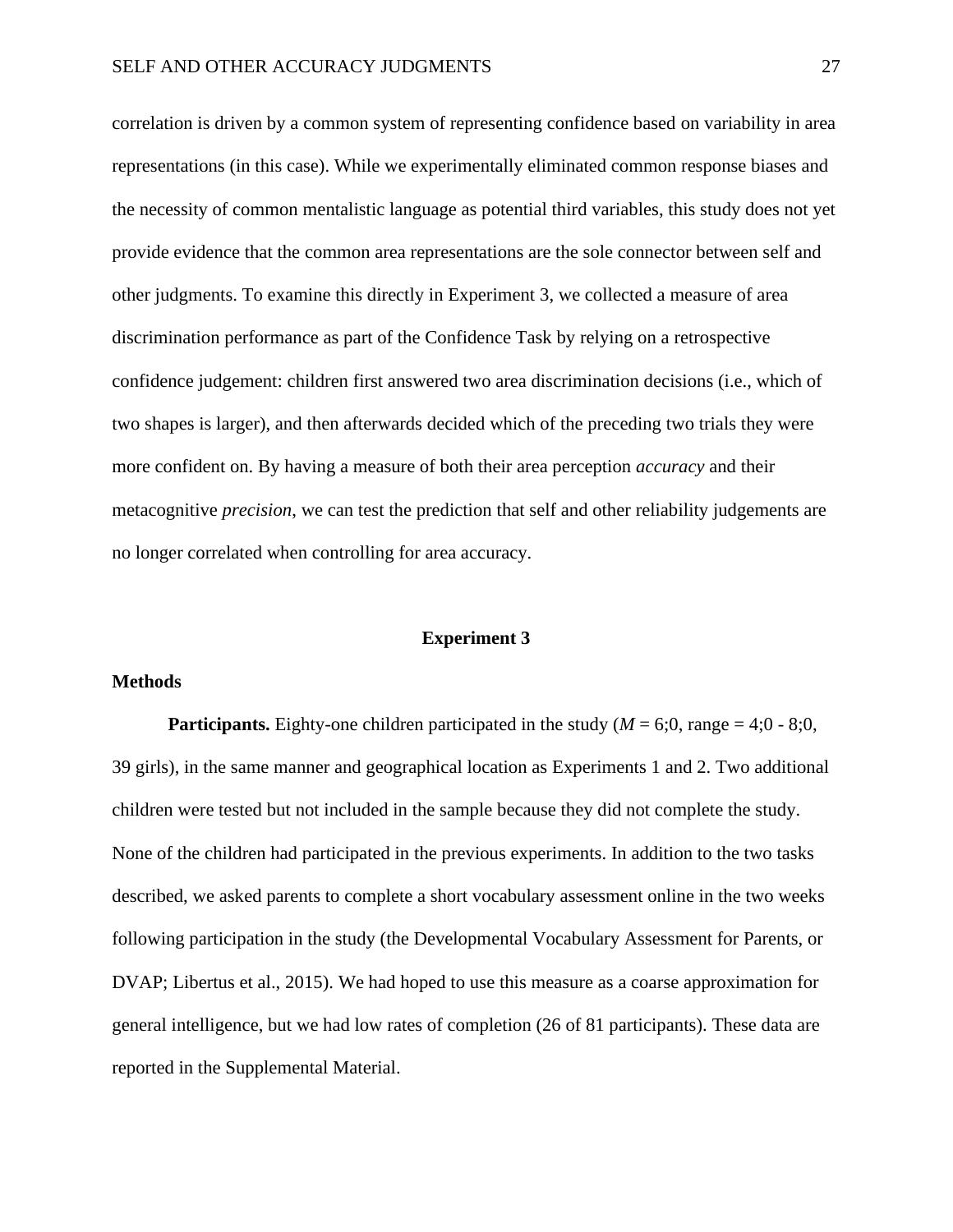#### **Materials and Procedures.**

*Selective Social Learning Task.* We used the same 'drawing contest' task, but with two small changes. First, to increase the variability of individual differences and potentially make the task possible for 4-year-olds, we modified the degree of error in two of the four trials. As before, two trials featured errors at a ratio of 1.2 (e.g., 120% or 83% of the original size) against 2.0 (200% or 50%), while the other two trials featured a ratio of 1.2 against 3.0 (300% or 33%). Second, we made the two shapes in the Endorse trials exactly the same size to reduce the likelihood that children would rely on alternative heuristics like 'choose the largest shape'.

*Confidence Task.* We modified the Confidence Task so that rather than making prospective judgments about their success, children evaluated their confidence retrospectively (Baer & Odic, 2019, 2020a). Like before, children saw four warm-up trials of the 'blobs game' (area discriminations) before being introduced to the confidence portion of the task. The experimenter told children that they would need to get a lot of questions correct in order to win the game, but that the child could choose between pairs of questions and keep the answer they were "more sure" they got right. On each trial, children answered one question on the left side of the screen, then one question on the right side of the screen, and then made a choice about which one they were most sure they got correct. Questions were never visible on the screen at the same time. Area discrimination questions ranged from a difficult ratio of 1.03 to and easy ratio of 3.3 and were paired to form 20 confidence trials at metaratios of 1.1, 1.33, 2.0, and 3.0. Children did not receive feedback in any part of the task, as feedback immediately after their area answers (but before their confidence choice) would have eliminated the need for them to reason metacognitively.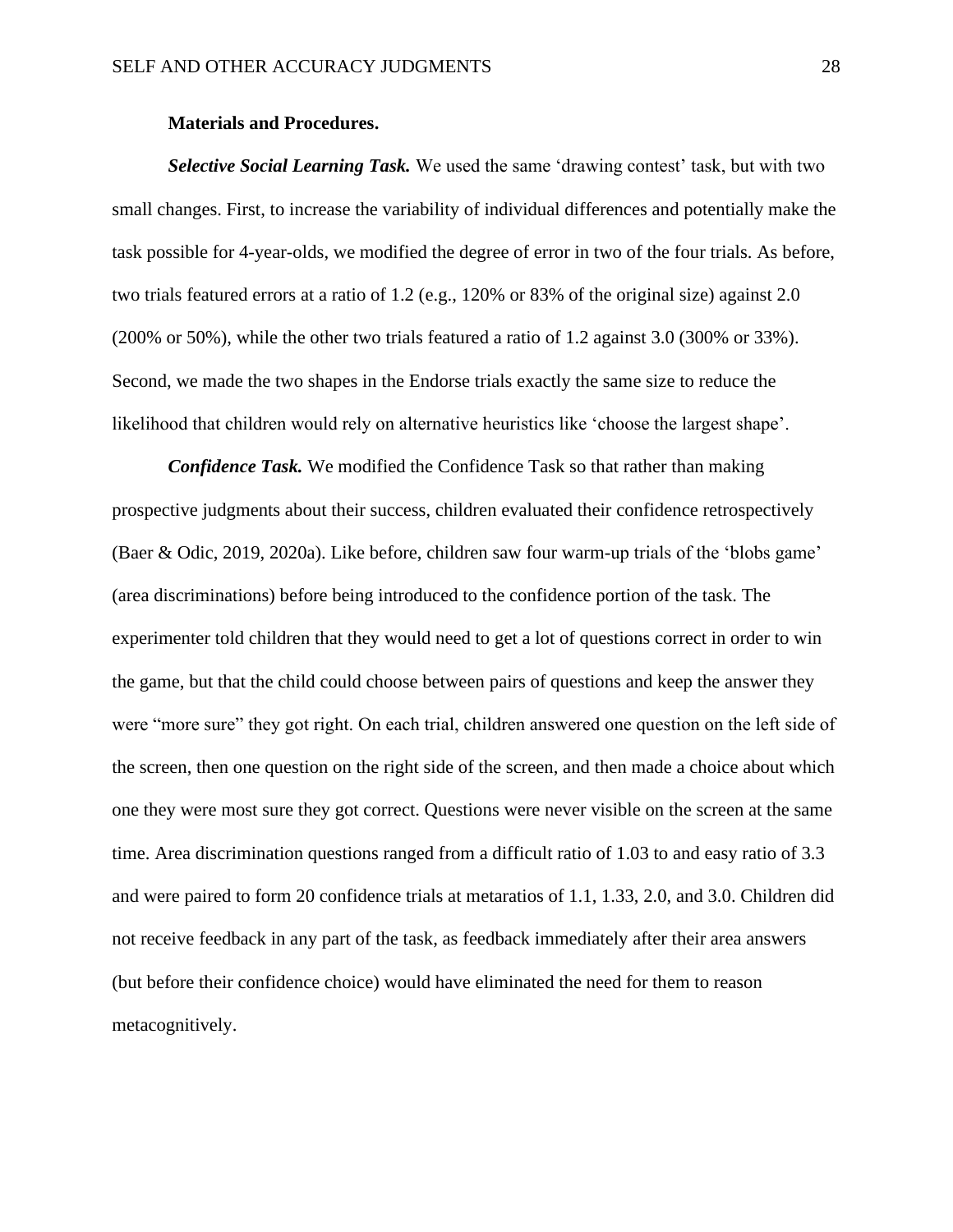Because all children had to answer the same 40 Area questions, we used their accuracy on these questions as a measure of the imprecision in their area representations. As outlined in the Introduction, the variability that is thought to index confidence under SDT models is the very same variability that makes it difficult to compare two representations together. If a child possesses a very precise sense of area, they might only have difficulty comparing very similar areas to one another. However, if a child possesses an imprecise sense of area, they will be unable to compare even areas that are dissimilar and easy for other children. Because our Area questions all involve comparing two areas, we can thus infer that children whose accuracy is low on the Area questions possess less precise representations than children with high accuracy.

#### **Results**

**Selective Social Learning Task.** Children aged 5 and 7 chose the informant with lesser errors as the winner more often than chance of 50% (see Table 3 for means and tests against chance), and choice correlated with age,  $r(79) = .35$ ,  $p = .001$ . Six-year-olds similarly chose the informant with lesser errors, though did not reach traditional levels of significance (see Table 3). As in Experiment 1, only 7-year-old children chose to Ask this contestant for help significantly more than chance (see Table 3), behavior which also correlated with age,  $r(79) = .22$ ,  $p = .048$ . Once again, no age group Endorsed the closer contestant above chance rates (see Table 3), and there was no correlation with age,  $r(79) = .07$ ,  $p = .528$ . Additional correlations are reported in the Supplemental Material. Therefore, despite attempts to make the task easier for younger children, we found that many children in the sample did not use their judgment of who made lesser errors to inform their Ask and Endorse choices.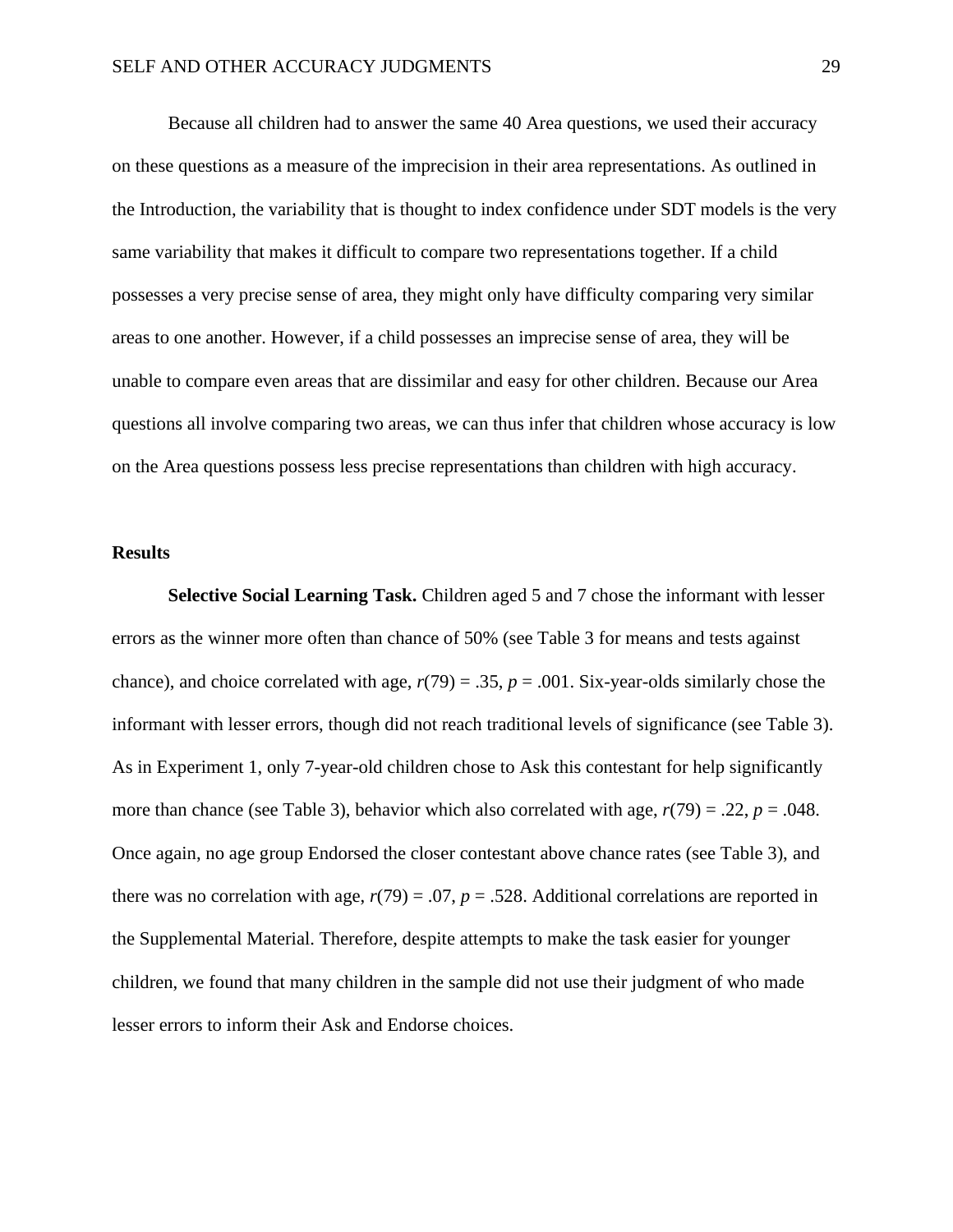# **Table 3**

*Means and Tests Against Chance for the Selective Social Learning Task, Confidence Task, and* 

|                | <b>Experiment 3</b> |           |                  |                  |                  | <b>Experiment 4</b> |           |                  |                  |                  |
|----------------|---------------------|-----------|------------------|------------------|------------------|---------------------|-----------|------------------|------------------|------------------|
|                | Mean<br>(% )        | <b>SD</b> | $\boldsymbol{t}$ | $\boldsymbol{p}$ | $\boldsymbol{d}$ | Mean<br>(% )        | <b>SD</b> | $\boldsymbol{t}$ | $\boldsymbol{p}$ | $\boldsymbol{d}$ |
| Winner         |                     |           |                  |                  |                  |                     |           |                  |                  |                  |
| $\overline{4}$ | 51.19               | 23.02     | 0.24             | .815             | 0.05             |                     |           |                  |                  |                  |
| 5              | 66.25               | 24.70     | 2.94             | .008             | 0.66             | 62.22               | 29.01     | 2.83             | .007             | 0.42             |
| 6              | 63.75               | 30.86     | 1.99             | .061             | 0.45             | 79.55               | 26.56     | 7.38             | < .001           | 1.11             |
| $\overline{7}$ | 78.75               | 20.32     | 6.33             | < .001           | 1.41             | 94.19               | 14.26     | 20.31            | < .001           | 3.10             |
| Ask            |                     |           |                  |                  |                  |                     |           |                  |                  |                  |
| $\overline{4}$ | 54.76               | 24.52     | 0.89             | .384             | 0.19             |                     |           |                  |                  |                  |
| 5              | 58.75               | 27.24     | 1.44             | .167             | 0.32             | 54.44               | 29.33     | 1.02             | .315             | 0.15             |
| 6              | 60.00               | 32.85     | 1.36             | .189             | 0.30             | 77.27               | 25.75     | 7.02             | < .001           | 1.06             |
| $\overline{7}$ | 70.00               | 25.13     | 3.56             | .002             | 0.80             | 88.95               | 18.34     | 13.93            | < .001           | 2.12             |
| Endorse        |                     |           |                  |                  |                  |                     |           |                  |                  |                  |
| $\overline{4}$ | 47.62               | 24.88     | $-0.44$          | .666             | 0.10             |                     |           |                  |                  |                  |
| 5              | 47.50               | 25.52     | $-0.44$          | .666             | 0.10             | 50.00               | 26.11     | 0.00             | 1.00             | 0.00             |
| 6              | 55.00               | 27.63     | 0.81             | .428             | 0.18             | 64.77               | 31.12     | 3.15             | .003             | 0.47             |
| $\overline{7}$ | 51.25               | 28.65     | 0.20             | .847             | 0.04             | 66.86               | 28.72     | 3.85             | < .001           | 0.59             |
| Confidence     |                     |           |                  |                  |                  |                     |           |                  |                  |                  |
| $\overline{4}$ | 59.76               | 8.29      | 5.40             | < .001           | 1.18             |                     |           |                  |                  |                  |
| 5              | 63.50               | 12.99     | 4.65             | < .001           | 1.04             | 68.89               | 14.00     | 9.05             | < .001           | 1.35             |
| 6              | 78.50               | 13.19     | 9.66             | < .001           | 2.16             | 71.97               | 13.83     | 10.53            | < .001           | 1.59             |
| $\overline{7}$ | 77.75               | 11.29     | 10.99            | < .001           | 2.46             | 74.11               | 12.87     | 12.29            | < .001           | 1.87             |
| Area           |                     |           |                  |                  |                  |                     |           |                  |                  |                  |
| 4              | 75.71               | 13.65     | 8.63             | < .001           | 1.88             |                     |           |                  |                  |                  |
| 5              | 82.62               | 5.29      | 27.60            | < .001           | 6.17             | 83.56               | 9.51      | 23.66            | < .001           | 3.53             |
| 6              | 84.88               | 7.88      | 19.78            | < .001           | 4.42             | 86.70               | 8.69      | 28.02            | < .001           | 4.22             |
| 7              | 84.25               | 3.98      | 38.47            | < .001           | 8.60             | 86.05               | 8.13      | 29.06            | < .001           | 4.43             |

*Area Task in Experiments 3 and 4*

**Area Task.** Children at all ages accurately chose the larger shape well above chance levels (see Table 3), and accuracy increased with age, *r*(79) = .33, *p* < .001, replicating previous work (Odic, 2018).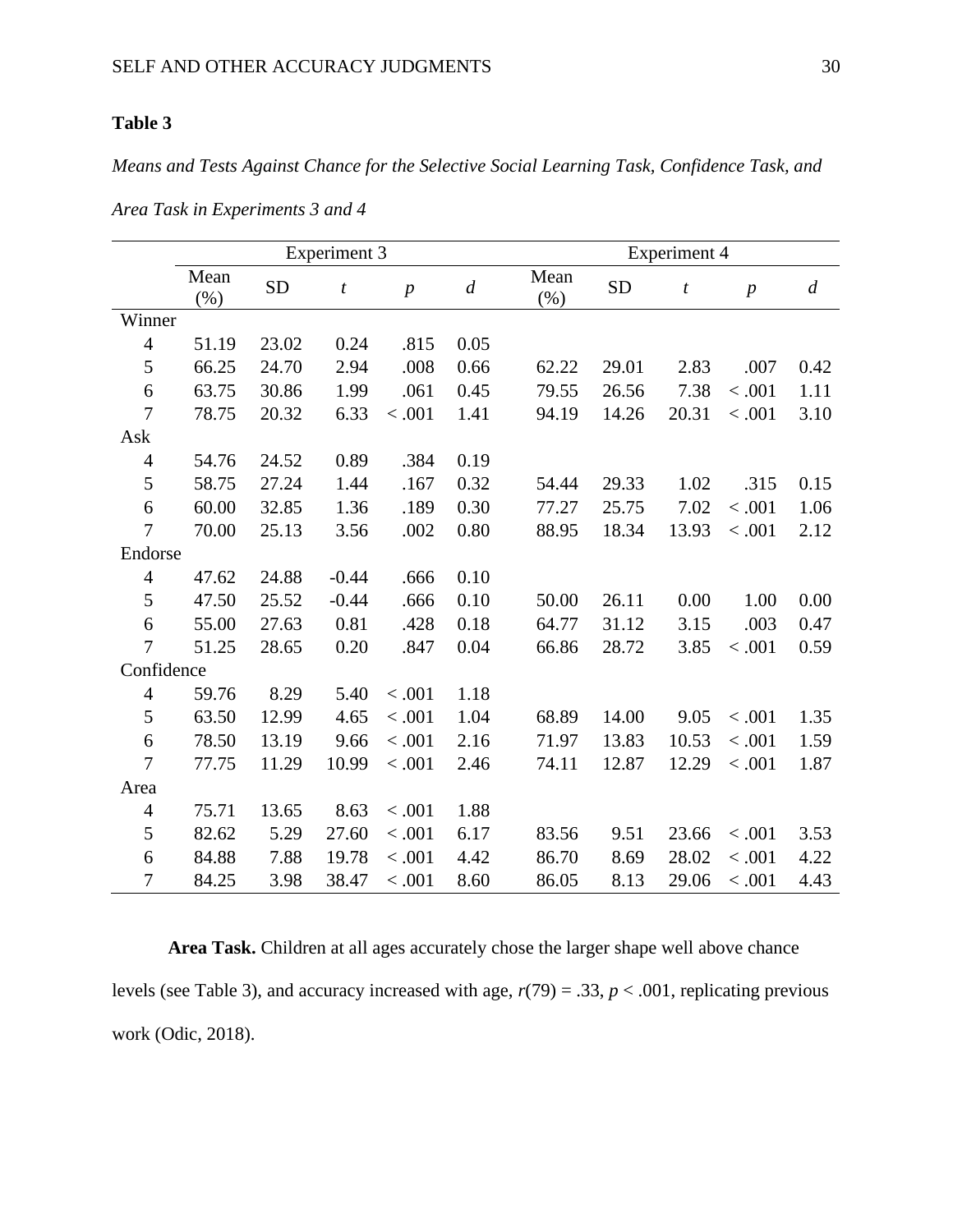**Confidence Task.** Children at all ages chose the easier trial as their most certain more often than expected by chance (see Table 3), with a significant correlation with area discrimination,  $r(79) = .28$ ,  $p = .011$ . Five children consistently chose the harder trial (three 4year-olds and two 5-year-olds) and their data has been inverted. Additional analyses to replicate documented effects in this task are reported in the Supplemental Material.

**Correlations of Individual Differences***.* Replicating Experiment 1 but *not* Experiment 2, children's performance on the Confidence Task did not predict their Winner,  $r(78) = .14$ ,  $p =$ .227, Ask, *r*(78) = .08, *p* = .499, or Endorse answers, *r*(78) = .12, *p* = .270, when controlling for age. Despite not seeing the predicted correlation, we felt that it could still be informative to examine how shared decision imprecision impacted performance. To do this, we conducted a hierarchical regression in two steps. In the first step, we included age and Area accuracy (our index of sensitivity to decision imprecision), and then added Confidence Task performance in the second step. The SDT/Simulation account predicts that Area accuracy should predict children's social judgments in the first step, and that the Confidence measure should add no additional variability in the second step, given that the area and confidence measures are thought to tap the same decision imprecision. As shown in Table 4, however, we did not find evidence supporting this prediction. In step 1, there was no meaningful contribution of area accuracy, with age serving as the only significant predictor. In step 2, there was no meaningful contribution of confidence performance over and above age and area accuracy, but because area accuracy was not a meaningful predictor, this is further inconsistent with the SDT/Simulation account prediction. It appears, then, that an age-related change is responsible for the correlations between tasks rather than shared area representations.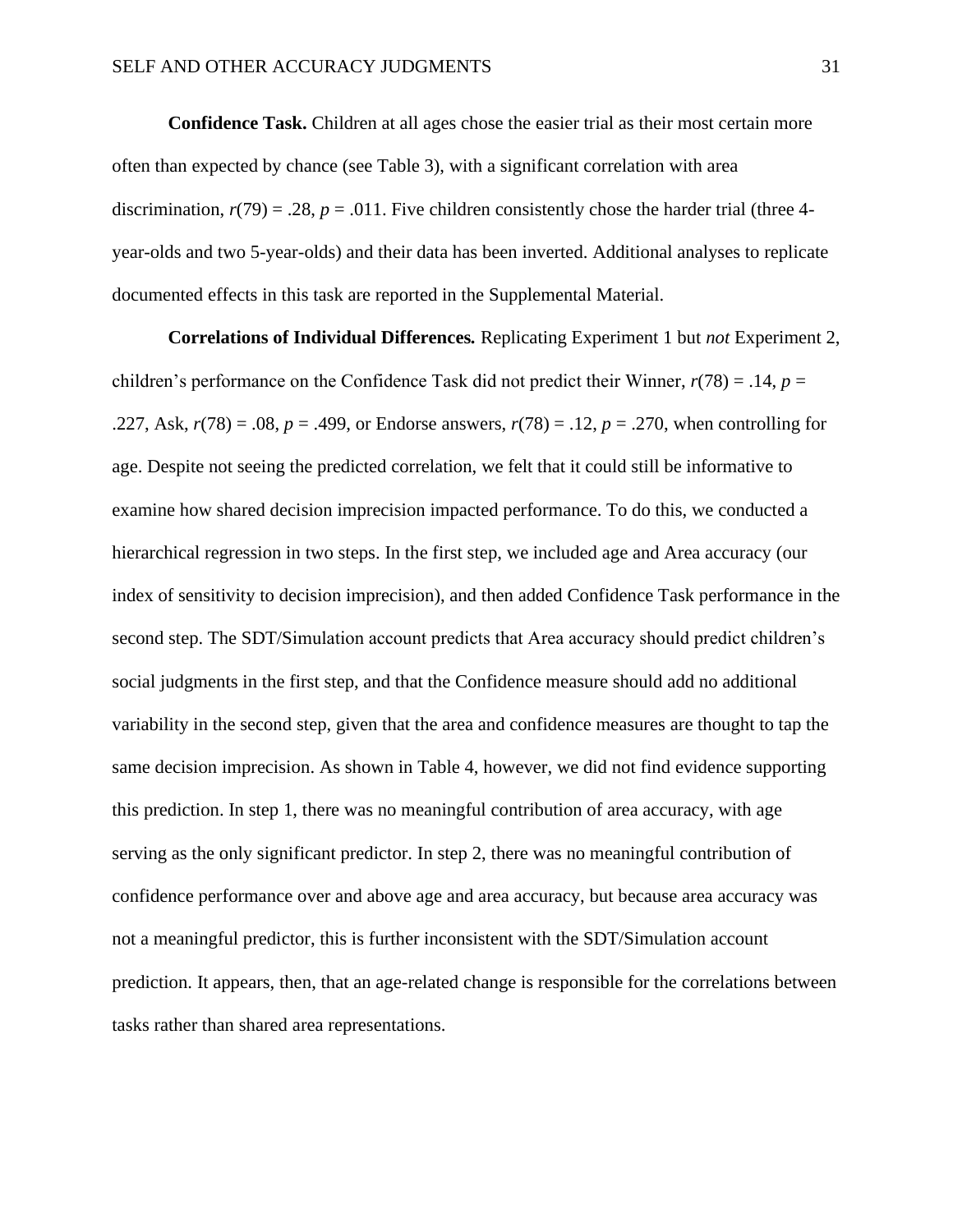# **Table 4**

|             |                                        | Experiment 3                      |                   |                                           | Experiment 4 |                           |        |
|-------------|----------------------------------------|-----------------------------------|-------------------|-------------------------------------------|--------------|---------------------------|--------|
|             | <b>Model Fit</b>                       | Coefficients                      |                   | <b>Model Fit</b>                          |              | Coefficients              |        |
| Model       | $R^2 \Delta R^2$ F<br>$\boldsymbol{n}$ | Predictor<br>$\boldsymbol{\beta}$ | t<br><sub>n</sub> | $R^2 \Delta R^2$<br>$\boldsymbol{F}$<br>n | Predictor    | $\boldsymbol{\beta}$<br>t | p      |
| DV: Winner  |                                        |                                   |                   |                                           |              |                           |        |
| Step 1      | .12 .12 5.51 .006                      | .35<br>Age                        | 3.10.003          | $.19$ $.19$ $15.14 < .001$                | Age          | $.44$ 5.50 $< .001$       |        |
|             |                                        | Area Acc.<br>.01                  | 0.10.923          |                                           | Area Acc.    | $-.07$ $-.0.87$           | .386   |
| Step 2      | .14.02 1.46 .231                       | .26<br>Age                        | 1.99.050          | .19 .00 0.03 .864                         | Age          | $.44$ 5.42 < 001          |        |
|             |                                        | $-.01$<br>Area Acc.               | $-0.05$ .963      |                                           | Area Acc.    | 0.25<br>$-.07$            | .385   |
|             |                                        | Confidence .16                    | 1.01.231          |                                           | Confidence   | $-0.1 - 0.17$             | .864   |
| DV: Ask     |                                        |                                   |                   |                                           |              |                           |        |
| Step 1      | .05 .05 2.08 .132                      | .20<br>Age                        | 1.71.091          | $.20$ $.20$ $16.08 < .001$                | Age          | $.45$ 5.66 $< .001$       |        |
|             |                                        | Area Acc.<br>.06                  | 0.47.637          |                                           | Area Acc.    | $-0.03 - 0.35$            | .731   |
| Step 2      | .05 .00 0.40 .534                      | .15<br>Age                        | 1.11.269          | $.20$ $.00$ $.01$<br>.920                 | Age          | .45 5.57                  | < .001 |
|             |                                        | .05<br>Area Acc.                  | 0.40.694          |                                           | Area Acc.    | $-0.02 - 0.35$            | .730   |
|             |                                        | Confidence<br>.09                 | 0.62 .534         |                                           | Confidence   | $-.01$ $-.0.10$           | .919   |
| DV: Endorse |                                        |                                   |                   |                                           |              |                           |        |
| Step 1      | .01 .01 0.51 .602                      | $.10\,$<br>Age                    | 0.86.393          | .03 .03 2.00 .139                         | Age          | .16 1.86                  | .065   |
|             |                                        | $-.09$<br>Area Acc.               | $-0.79$ .433      |                                           | Area Acc.    | .05<br>0.53               | .599   |
| Step 2      | .03.02 1.47 .230                       | .01<br>Age                        | 0.09.931          |                                           | Age          | 1.76<br>.16               | .081   |
|             |                                        | $-.11$<br>Area Acc.               | $-0.93$ .356      |                                           | Area Acc.    | .05<br>0.54               | .593   |
|             |                                        | Confidence .17                    | 1.21.230          |                                           | Confidence   | 0.38<br>.03               | .704   |

*Hierarchical Regressions in Experiments 3 and 4.*

# **Discussion**

While we replicated some results of Experiments 1 and 2 in that children were selective in who to trust, and were sensitive to differences in confidence, we saw some major differences that cast doubt on the SDT/Simulation account. As in Experiment 1, there was no correlation between self and other judgments, and a hierarchical regression revealed that there was no influence of area accuracy on the three Selective Social Learning Task measures.

Once again, only 7-year-olds, the oldest children in our sample, showed above-chance selectivity to ask the closer informant for help though even 5-year-olds choose the closer informant as the winner. Their answers were above chance, though not significantly so, potentially meaning that we lacked sufficient power to detect these effects. While this alone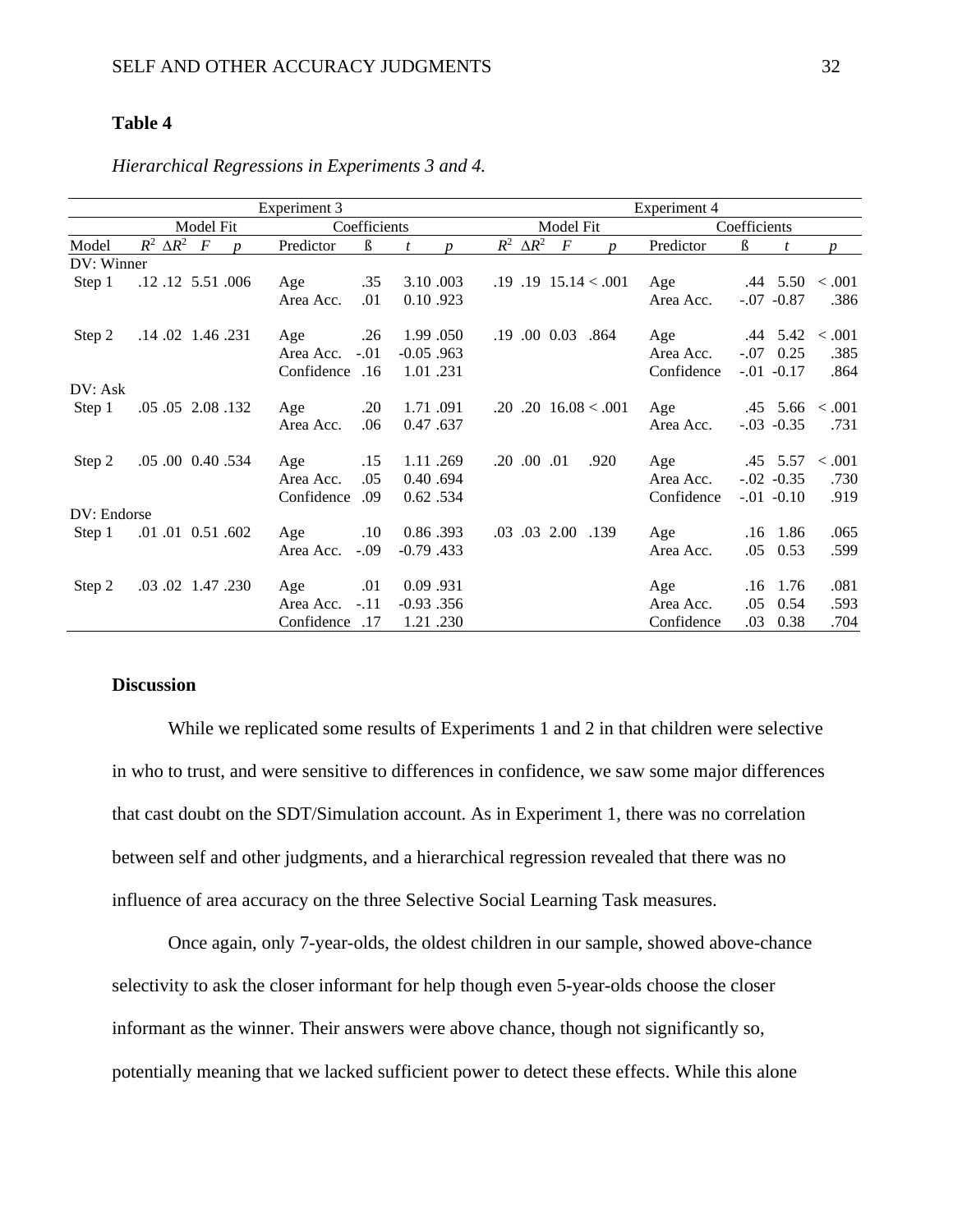cannot explain the pattern of correlations in the current experiment, we felt that it warranted a final study with a larger sample of children to provide a more definitive picture. A second possibility for the lack of correlations between self and other reasoning in Experiment 3 is the choice of a retrospective confidence task (as opposed to a prospective one in Experiments 1 and 2). Some have suggested that confidence signals derived before making a decision are distinct from those we make *after* a decision (Pouget et al., 2016), with confidence occurring before a decision relying more heavily on representational imprecision. To test both of these possibilities, we replicated Experiment 2, but assessed area accuracy through an additional task rather than embedding it into the confidence task as in Experiment 3.

#### **Experiment 4**

#### **Methods**

**Participants.** Using the observed correlation in Experiment 2 between children's choice of Winner and performance on the Confidence task, we calculated that a sample size of 129 children would allow us to detect an effect with .90 power at  $\alpha = .05$ . This sample size is also sufficient to detect an effect as small as  $d = 0.28$  when comparing children's selective social learning answers against chance. Rounding this sample up to counterbalance our stimuli, we tested 132 children ( $M = 6.5$ , range  $= 5.0 - 7.11$ , 82 girls) in the same manner as the other experiments. Three additional children were excluded for not completing the study in full, and none of the children in the sample had participated in the previous studies. As in Experiment 3, we asked parents to fill out the DVAP online within two weeks of participation. Forty-seven parents completed the assessment, and this data is reported in the Supplemental Material.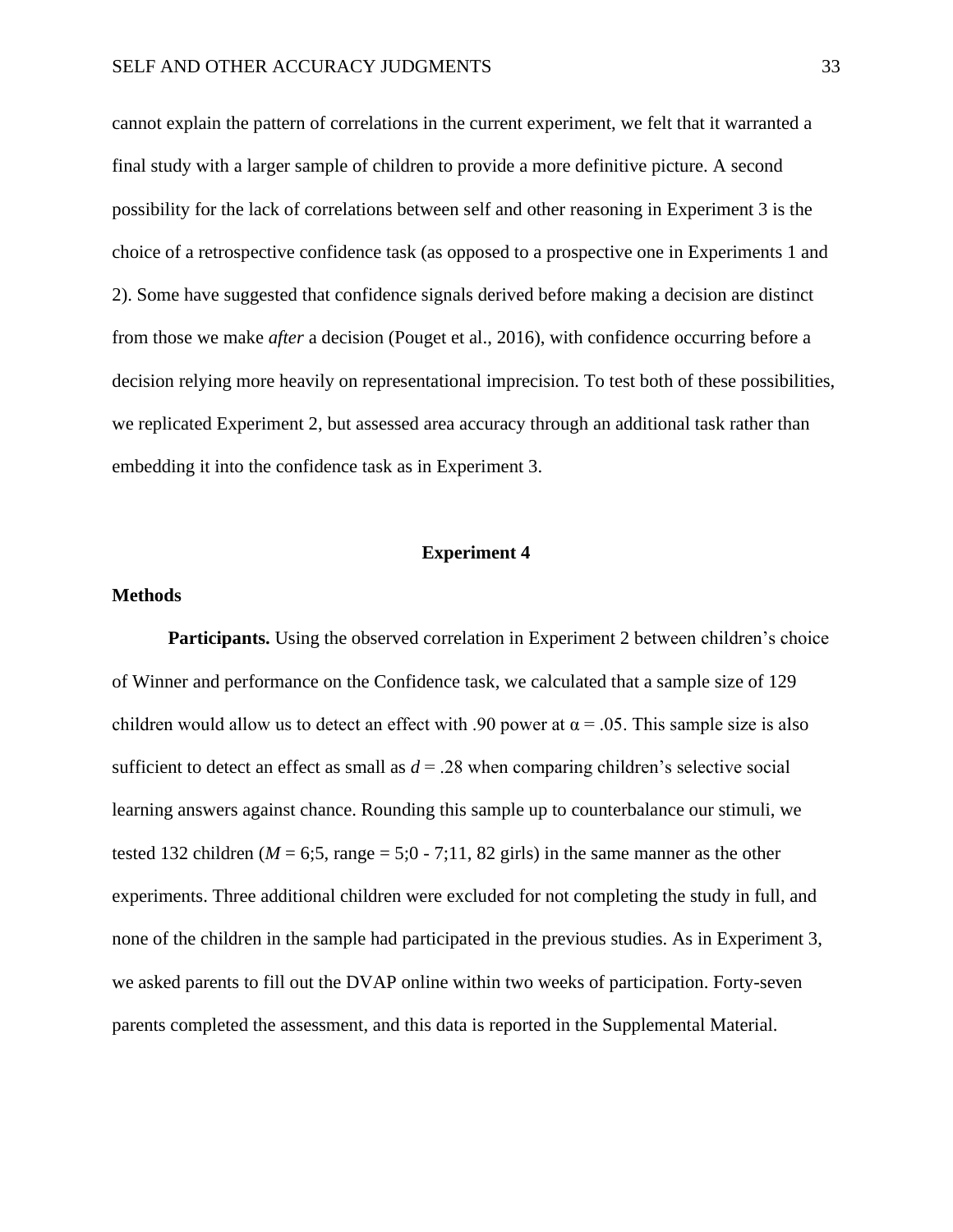#### **Materials and Procedures.**

*Selective Social Learning Task.* We used the same stimuli as in Experiment 3. Because our previous studies had not found that children at any age were selecting the closer informant on Endorse questions, we decided to modify the wording of this question slightly to clarify what we were asking. We asked children "Which girl's shape would you guess looks the way it is supposed to look?," which signaled that it was permissible to indicate the same girl as in previous responses (since it is 'just a guess'), and highlighted the relation between the girls and the shapes in case children were only focusing on the features of the shapes.

*Area Task.* Immediately after the Selective Social Learning task, children completed a 20-trial area discrimination task that served as a control for the similarities between the two key tasks. The task used the same type of stimuli as the confidence discrimination task (e.g., children chose the larger of two shapes), using ratios ranging from 1.05 to 3.3. Children were given prerecorded feedback about the accuracy of their answer.

*Confidence Task.* We used the prospective confidence task with only Area trials from Experiment 2, but without the warm-up trials as all children completed the area task first.

## **Results**

**Selective Social Learning Task.** As shown in Table 3, children at all three ages identified the informant with lesser errors as the Winner more often than chance, with a significant increase with age,  $r(130) = .43$ ,  $p < .001$ . Six- and 7-year-olds also Asked this informant for help, and in contrast with the previous studies also Endorsed her shape as being closer, while 5-year-olds did neither (see Table 3). Ask choices correlated with age, *r*(130) = .45,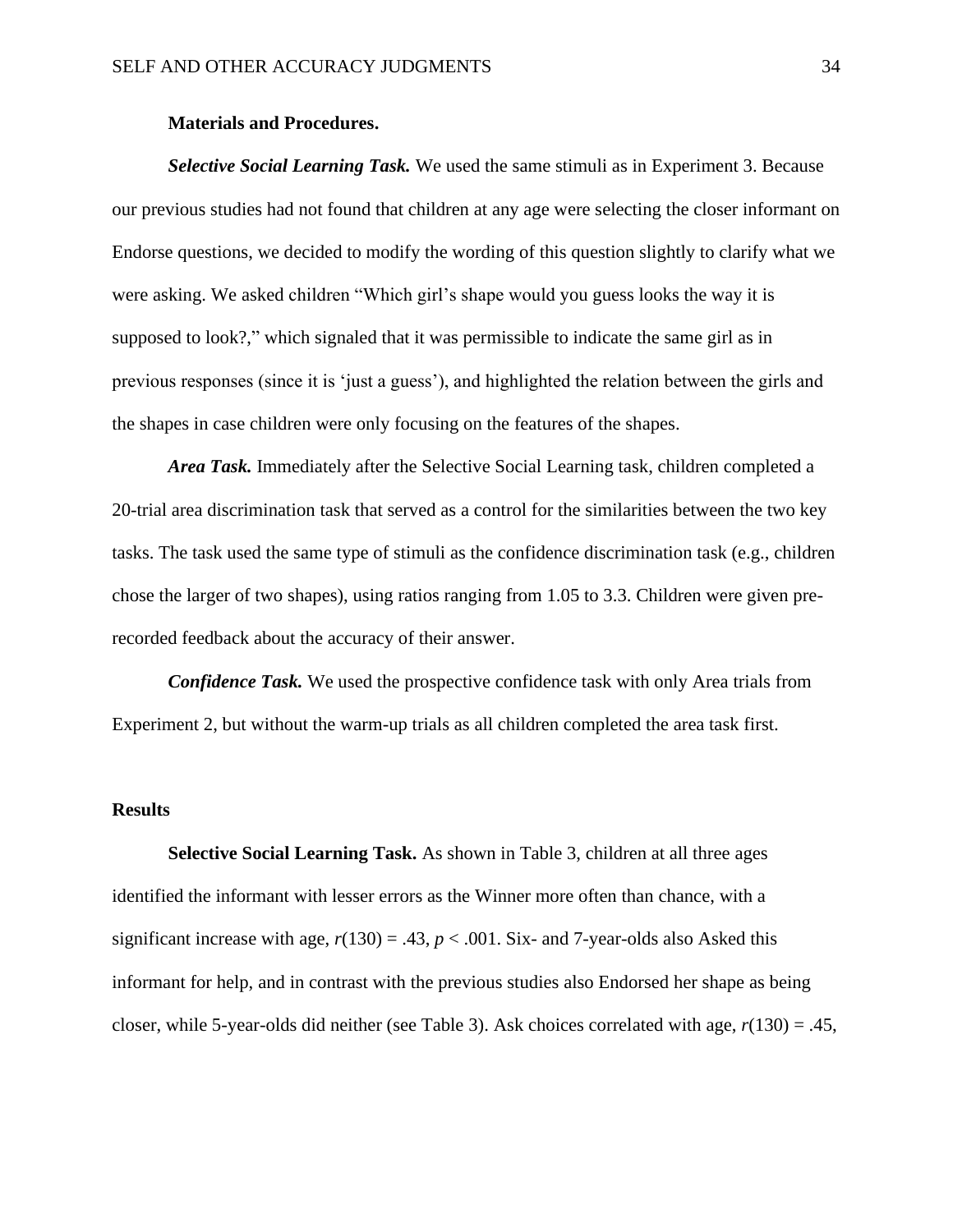$p < .001$ , and Endorse choices had trending correlation with age,  $r(130) = .17$ ,  $p = .055$ .

Additional correlations are reported in the Supplemental Material.

**Area Task.** Children in all three age groups successfully identified the larger shape well above chance levels (see Table 3), and accuracy did not significantly increase with age,  $r(130) =$  $.11, p = .213.$ 

**Confidence Task.** Children at all ages once again chose the easier question more than expected by chance (see Table 3). Eleven children consistently chose the harder trial (five 5 year-olds, two 6-year-olds, and four 7-year-olds) and their data has been inverted. There was no correlation with area performance,  $r(130) = -0.01$ ,  $p = 0.939$ .

Age and area discrimination together did not significantly predict children's confidence discrimination,  $R^2 = .03$ ,  $F(2, 129) = 2.06$ ,  $p = .131$ ,  $R^2$ <sub>Change</sub> from model with just age = .00,  $F(1, 16)$  $129$ ) = 0.09,  $p = .766$ , though the coefficients suggest that age was a more meaningful predictor than area,  $β_{Age} = .18$ ,  $t(129) = 2.03$ ,  $p = .044$ ,  $β_{Area} = -.03$ ,  $t(129) = .0.3$ ,  $p = .770$ , consistent with what we found in Experiment 3 and in contrast to the SDT account.

**Correlations of Individual Differences.** As in Experiments 1 and 3, there was no correlation between children's confidence choices and their Winner,  $r(129) = -0.01$ ,  $p = 0.908$ , Ask,  $r(129) = -0.01$ ,  $p = 0.943$ , or Endorse choices  $r(129) = 0.03$ ,  $p = 0.775$ , when controlling for age. We once again conducted a hierarchical regression with age and area accuracy in step 1 and added confidence performance in step 2, again finding no meaningful contribution of either area or confidence performance on the three social judgments.

#### **Discussion**

We found that both tasks replicated the key patterns from past work, indicating that they were tapping into the target constructs. However, even when using a larger sample size powered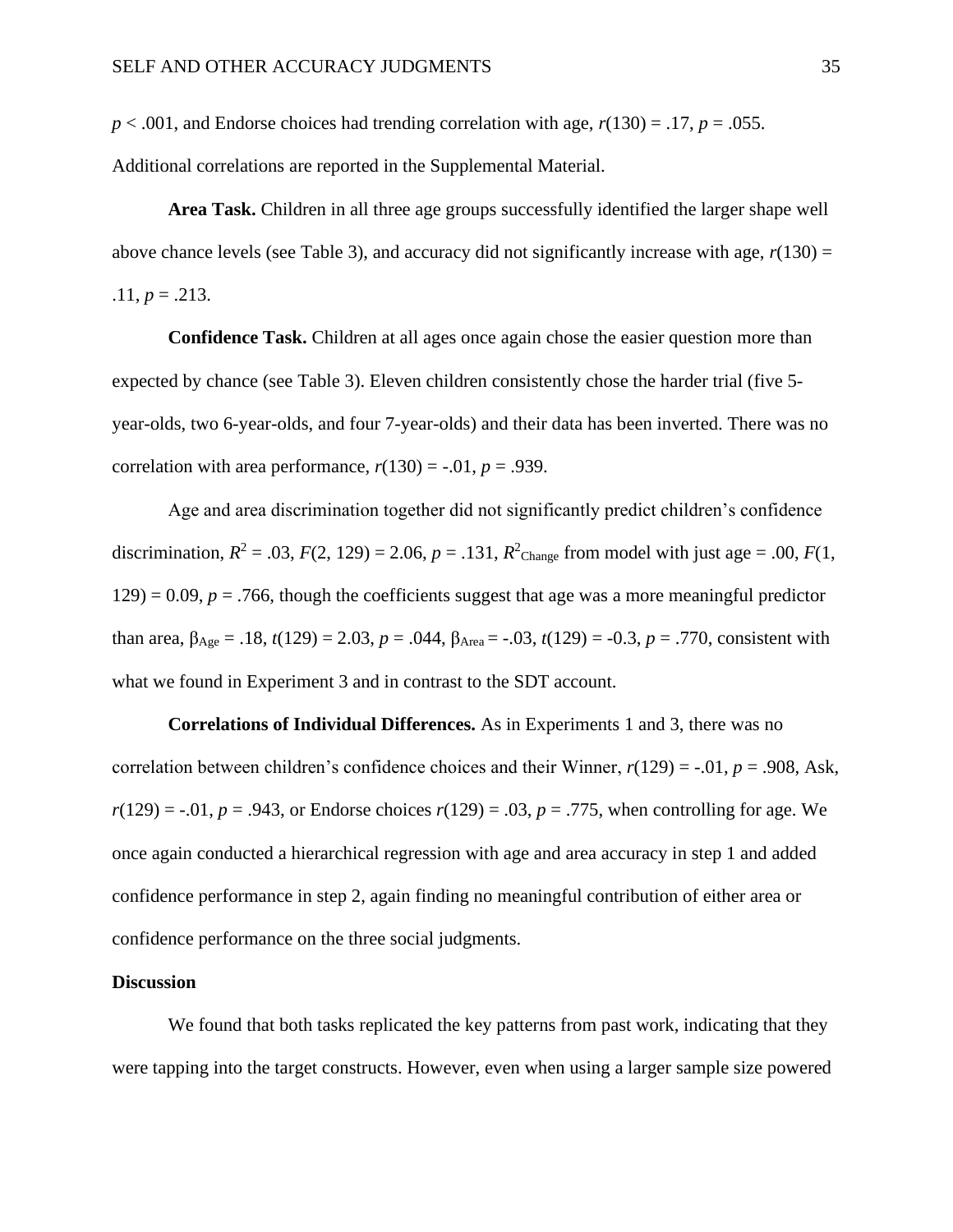to detect the observed effect size from Experiment 2, we did not replicate the correlation we previously found between children's sensitivity to confidence and their selective social learning choices.

#### **Mega-Analysis**

Our failure to find a consistent correlation between self and other reliability judgements in three out of four experiments we ran suggests that – contrary to our initial predictions – the mechanisms supporting self vs. other judgements are distinct, or at least not following the theorized mechanistic link between SDT and Simulation Theory. At the same time, however, this conclusion relies on a null result. To quantify the strength of this null finding, we perform a mega-analysis, combining the results from the four experiments for maximal power.

To help clarify our findings, and particularly to determine whether we should interpret non-significance as evidence in favor of *no* effect, we computed Bayes Factors (BF). Bayes Factors provide the relative weight of the evidence for the null vs. the alternative hypotheses, and can therefore provide a measure of graded strength for the null hypothesis (Wagenmakers et al., 2018). If neither the null nor alternative hypotheses are supported, the model will output a  $BF_{10}$ of 1. If there is support for the alternative hypothesis, values will increase towards positive infinity, and if there is support for the null hypothesis, values will decrease towards 0. All Bayesian analyses were conducted in JASP with default priors.

#### **Selective Social Learning Task**

Combining the data from all four studies  $(N = 374)$ , we find that children aged 5 and up gave Winner and Ask judgments consistent with our predictions and previous work, and children aged 6 and 7 gave consistent Endorse judgments (see Table 5). Thus, largely replicating the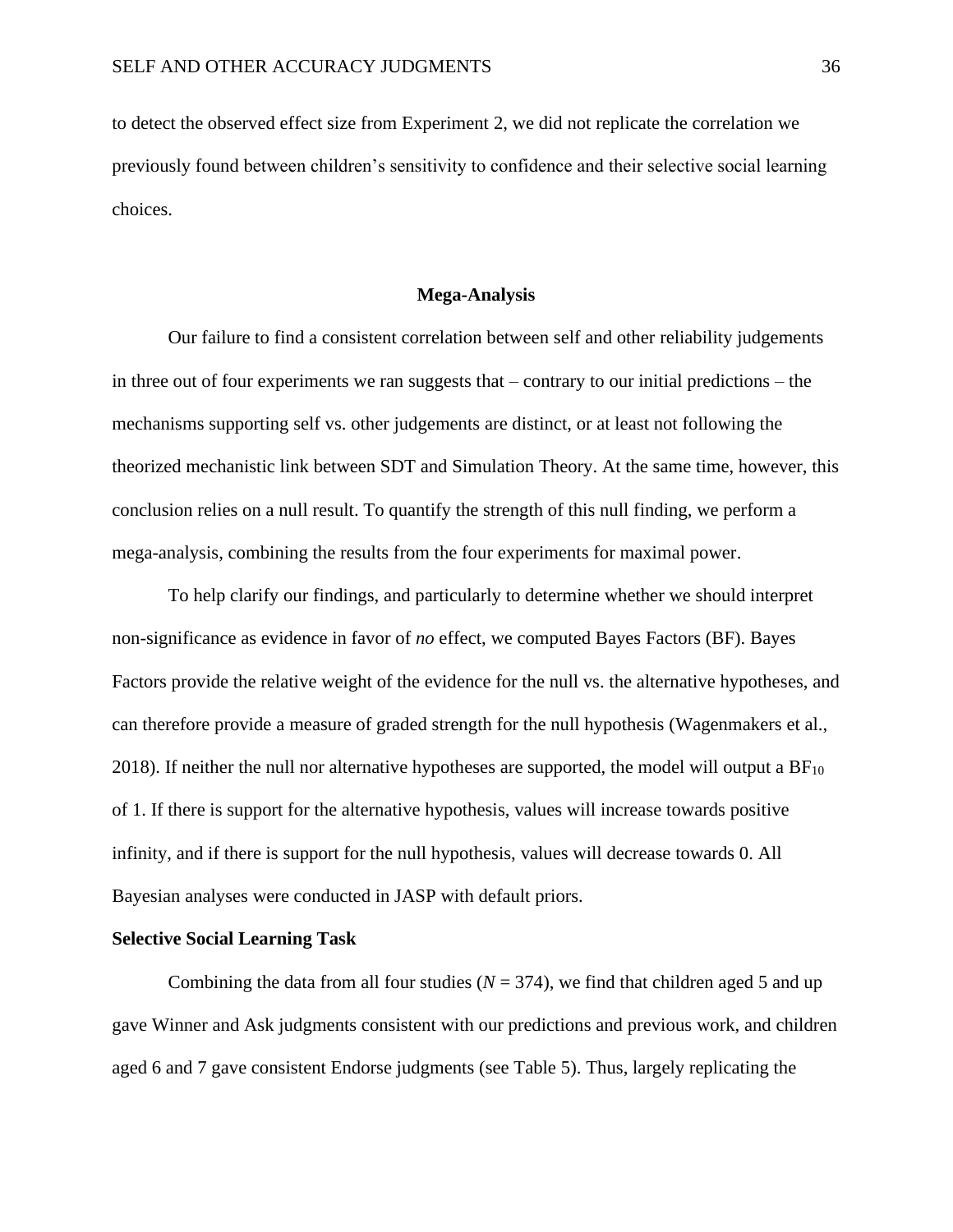# **Table 5**

| Age            | Mean<br>(% ) | <b>SD</b> | $\boldsymbol{t}$ | $\boldsymbol{p}$ | $\boldsymbol{d}$ | $BF_{10}$        |  |
|----------------|--------------|-----------|------------------|------------------|------------------|------------------|--|
| Winner         |              |           |                  |                  |                  |                  |  |
| $\overline{4}$ | 49.18        | 24.14     | $-0.27$          | .792             | 0.03             | 0.15             |  |
| 5              | 62.38        | 62.38     | 4.80             | < .001           | 0.46             | 2841.68          |  |
| 6              | 77.43        | 28.12     | 9.90             | < .001           | 0.98             | $4.46 * 10^{13}$ |  |
| 7              | 87.86        | 20.07     | 19.15            | < .001           | 1.89             | $1.77 * 10^{32}$ |  |
| Ask            |              |           |                  |                  |                  |                  |  |
| $\overline{4}$ | 51.23        | 23.46     | 0.41             | .684             | 0.05             | 0.15             |  |
| 5              | 58.88        | 27.53     | 3.34             | .001             | 0.32             | 18.75            |  |
| 6              | 68.20        | 31.15     | 5.93             | < .001           | 0.58             | 280741.29        |  |
| 7              | 80.34        | 24.91     | 12.36            | < .001           | 1.22             | $8.42 * 10^{18}$ |  |
| Endorse        |              |           |                  |                  |                  |                  |  |
| 4              | 46.31        | 24.93     | $-1.16$          | .252             | 0.15             | 0.26             |  |
| 5              | 50.23        | 27.36     | 0.09             | .930             | 0.01             | 0.11             |  |
| 6              | 58.25        | 29.58     | 2.83             | .006             | 0.28             | 4.70             |  |
| 7              | 58.73        | 30.60     | 2.60             | .011             | 0.29             | 8.74             |  |
| Confidence     |              |           |                  |                  |                  |                  |  |
| 4              | 62.65        | 11.93     | 8.28             | < .001           | 1.06             | $5.61 * 108$     |  |
| 5              | 67.63        | 13.36     | 13.66            | < .001           | 1.32             | $9.48 * 10^{21}$ |  |
| 6              | 71.68        | 14.17     | 15.53            | < .001           | 1.53             | $2.66 * 10^{25}$ |  |
| 7              | 74.45        | 13.24     | 18.74            | < .001           | 1.85             | $3.25 * 10^{31}$ |  |

*Means and Tests Against Chance Across All Experiments.*

findings of Einav and Robinson (2010), we found that children were sensitive to the relative degree of error, though we did not find evidence that 4-year-olds identified or strategically trusted relatively more accurate informants, with evidence moderately in favor of the null hypothesis.

# **Correlations of Individual Differences**

Combining the results from the four studies, there were no correlations between confidence sensitivity and Winner,  $r(371) = .06$ ,  $p = .289$ ,  $BF_{10} = .18$ , Ask,  $r(371) = .07$ ,  $p =$ .202,  $BF_{10} = .28$ , or Endorse choices,  $r(371) = .03$ ,  $p = .517$ ,  $BF_{10} = .20$ , when controlling for age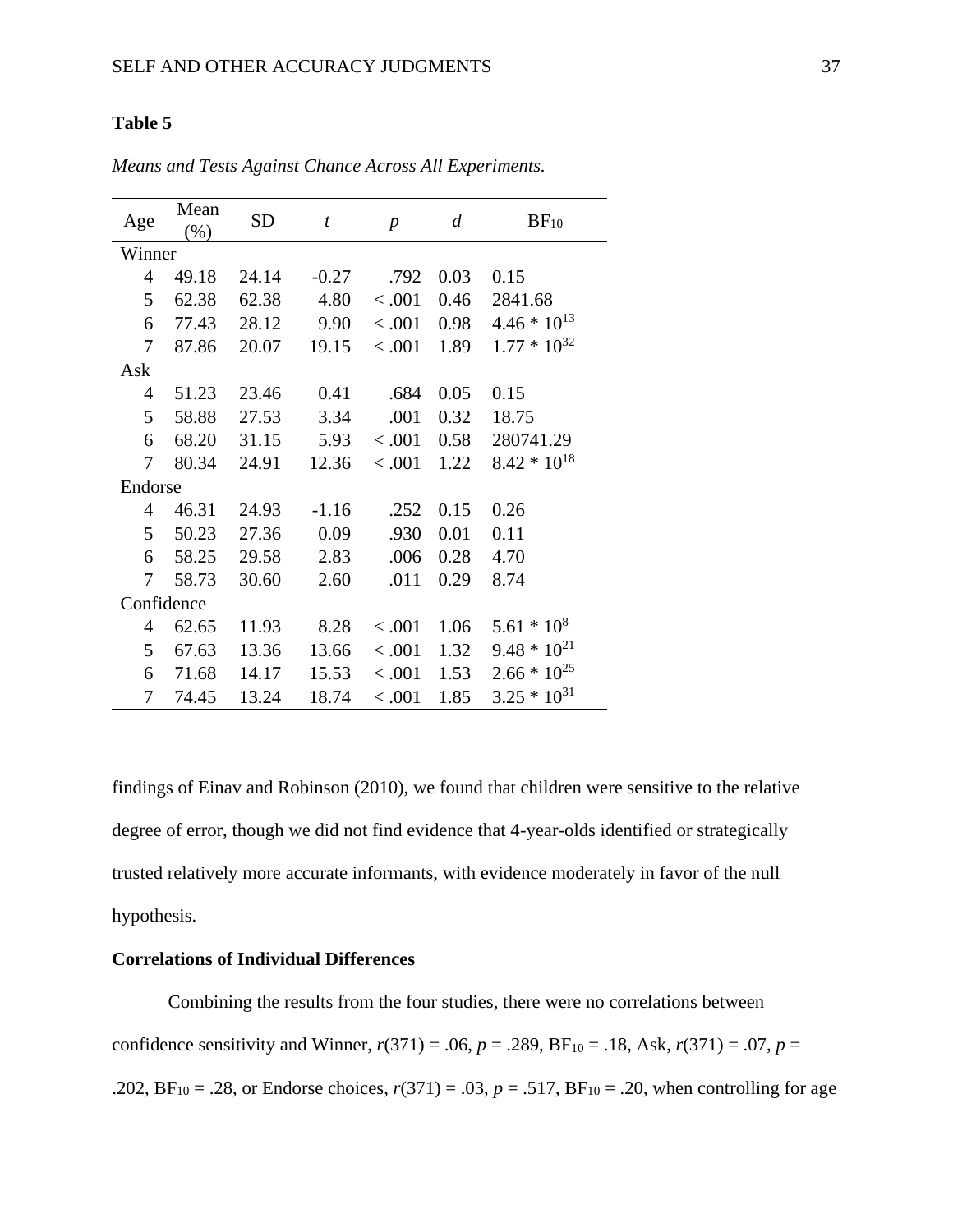(see Figure 2). Importantly, the Bayes Factors were less than 1/3 for including confidence performance as a predictor of the three Selective Social Learning variables, which can be interpreted as moderate evidence for the null hypothesis (i.e., that confidence sensitivity does *not* predict social judgments). By inverting the Bayes Factors, this null hypothesis is 5.71 times more likely than the hypothesis that confidence is a meaningful predictor for Winner judgments, 3.61 times more likely for Ask judgments, and 5.09 times more likely for Endorse judgments.

#### **Figure 2**

*Correlations Between Confidence and Social Judgments Controlling for Age.*



*Note: Data plotted are standardized residuals.*

#### **General Discussion**

We set out to test an account linking reasoning about one's own accuracy and others' accuracy through SDT and Simulation Theory. This account hypothesized that confidence judgments are entirely calculated from decision imprecision, and that social reasoning is accomplished by simulating the confidence judgments of another. In four studies, we presented children with a social learning task and a confidence reasoning task that reduced shared mental state language and response biases, investigating whether imprecision in shared area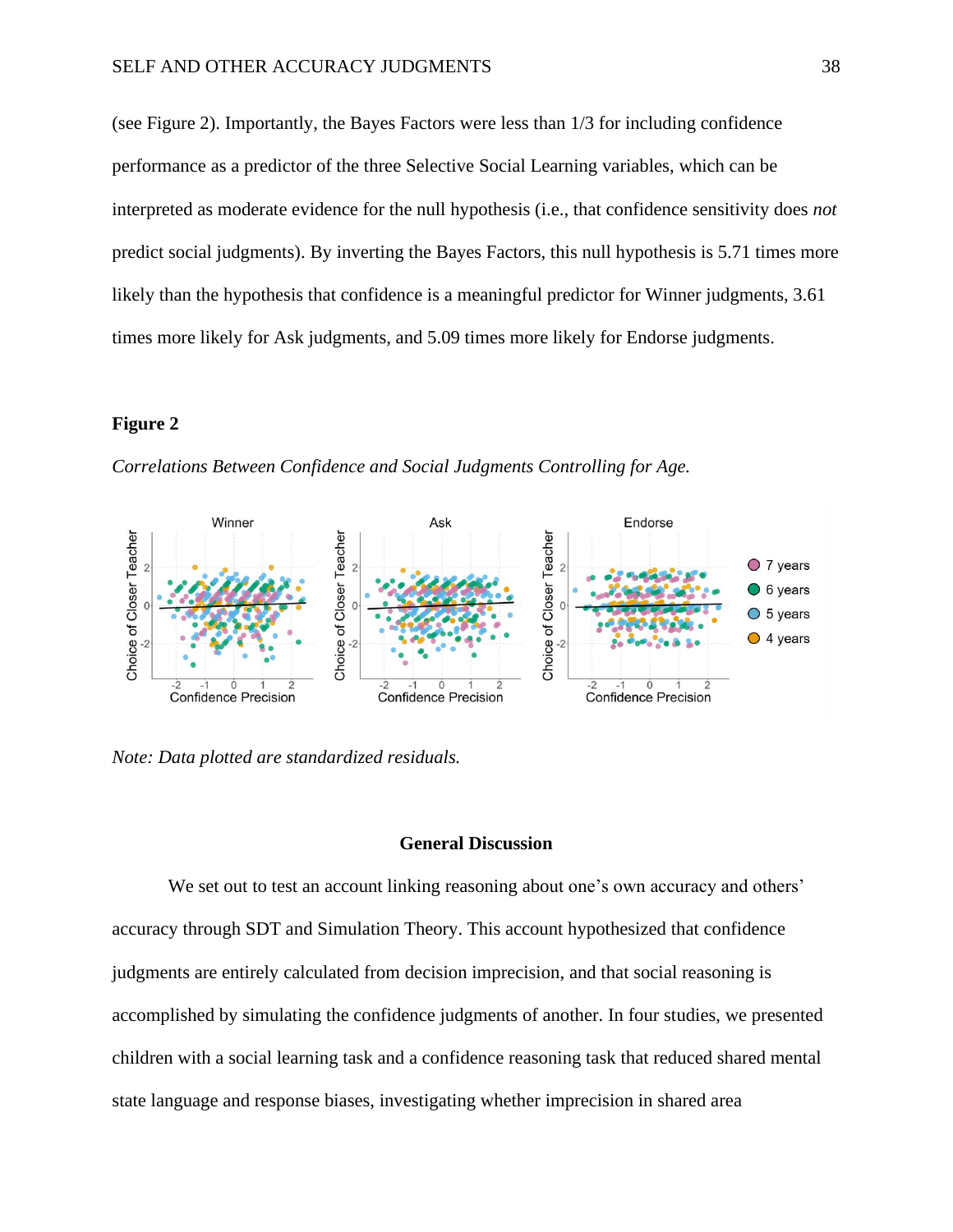representations alone led to correlations between the tasks. However, in three of the four studies, we found no evidence of a correlation between the self and other tasks, and a mega-analysis of the four studies revealed support in favor of *no* correlation. At the same time, both the Selective Social Learning and Confidence Tasks demonstrated sensible patterns replicating past work, indicating that the measures were tapping into the target constructs. Therefore, even under the most generous interpretation of our findings, in which the significant correlation in Experiment 2 represents the true correlation, there is a much weaker correlation than would be expected given the SDT/Simulation account hypotheses. Our interpretation, then, is that reasoning about the likelihood of one's own accuracy and the likelihood of another's accuracy are *not* computed by a single process rooted in representational variability.

Although our findings are not what we expected given previously reported correlations between self and other tasks, they are consistent with other recent evidence against an SDT account of confidence judgments. For example, using the same relative confidence task in 6-9 year-olds, Baer et al. (2018) reported correlations between confidence tasks that use independent representations, which should be uncorrelated according to pure SDT principles (and see Baer & Odic, 2020a). In the Supplemental Material, we partially replicate this finding using data from Experiment 1: area and number confidence judgments were correlated, but neither correlated with emotion confidence. Similarly, Maniscalco and Lau (2012) found that decision imprecision in adults did not perfectly predict confidence ability, again counter to the SDT prediction (see Baer & Odic, 2019 for similar developmental evidence). We replicate this finding in the Supplemental Material using the Confidence Tasks in Experiments 3 and 4, demonstrating that there is age-linked improvement in confidence reasoning beyond what can be explained by change in representational imprecision. Taken together, it seems increasingly unlikely that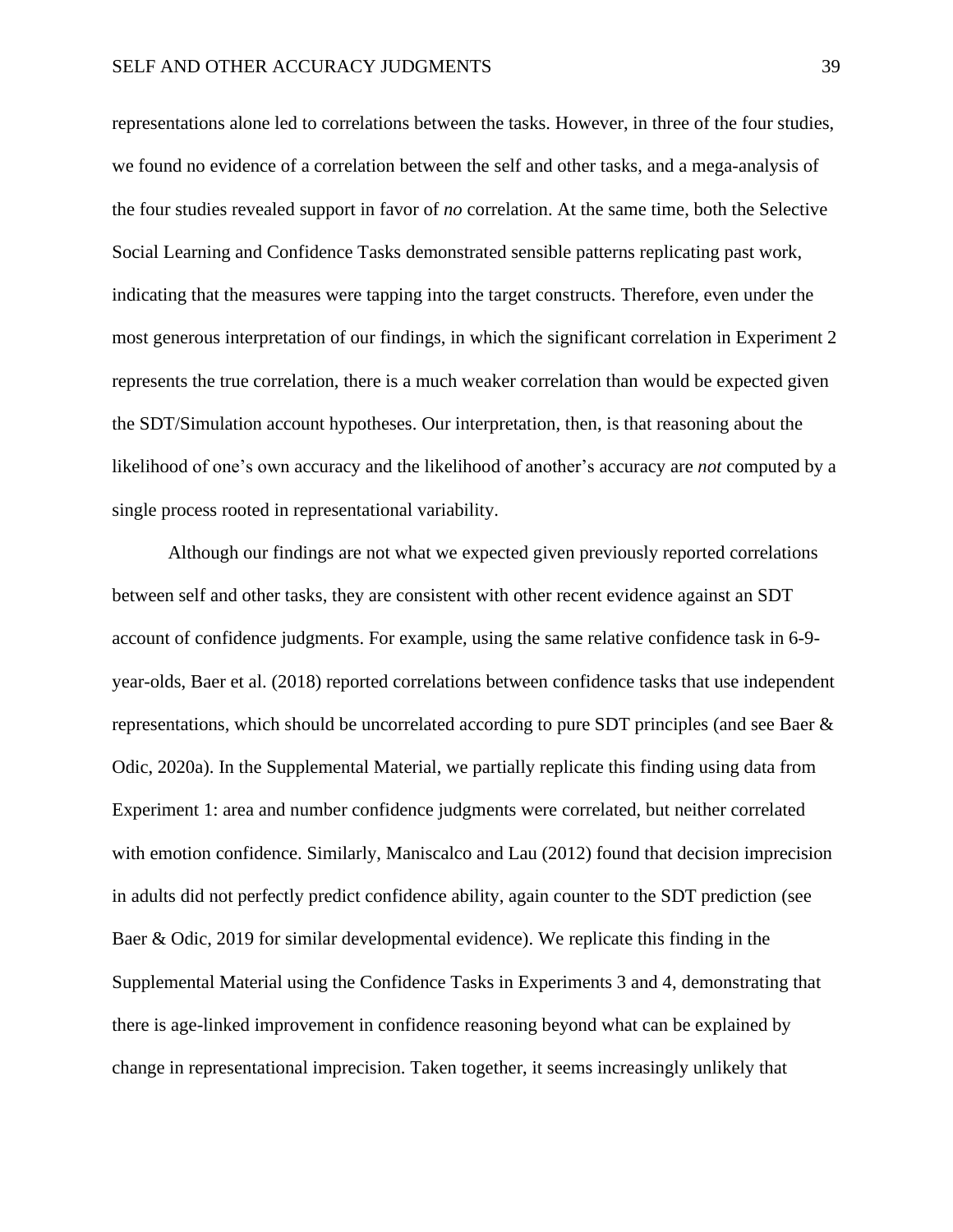representational imprecision alone accounts for metacognitive confidence judgments, against the core SDT predictions.

We will note that the SDT account is still being tested with modifications that we do not account for in the current study. As one example, some SDT theories accommodate a mismatch between confidence and accuracy by inferring that there is additional variability in how well a participant can interpret the imprecision of their decision (e.g., Mamassian, 2020; Maniscalco & Lau, 2012; Rahnev et al., 2011). That is, under this view we should never expect representational imprecision to perfectly explain confidence judgments because there is a secondary process involved (e.g., akin to a statistician who calculates the standard error, but who sometimes presses the wrong number on the calculator or rounds off extra digits). As another example, some SDT theories posit a 'winner-takes-all' computation of confidence, whereby a participant computes confidence not as the difference or ratio between the decision variability, but rather focuses only on the strength of evidence for the chosen answer (e.g., Miyoshi & Lau, 2020; Zawadzka et al., 2017; Zylberberg et al., 2012). In our study, this could involve children tracking the overall statistics about 'average' shape size and inferring the most confidence for the largest shapes, regardless of their size relative to the other shape in the pair. As our study was not designed to test these versions of SDT theories, we cannot say for certain that SDT accounts in general cannot explain confidence judgments or judgments of other's accuracy, only that the particular SDT account tested here does not.<sup>4</sup>

<sup>4</sup> Because we ensured that high confidence trials did not always feature the largest shape, we had those trials in which size was inconsistent with expected confidence (e.g., the largest shape was part of a difficult trial, about 40% of trials). Inconsistent with the winner-takes-all account, children still chose the trial with a higher ratio rather than the one with the largest shape more than chance ( $p's < .003$ ) which may mean that the relative confidence format discourages this heuristic.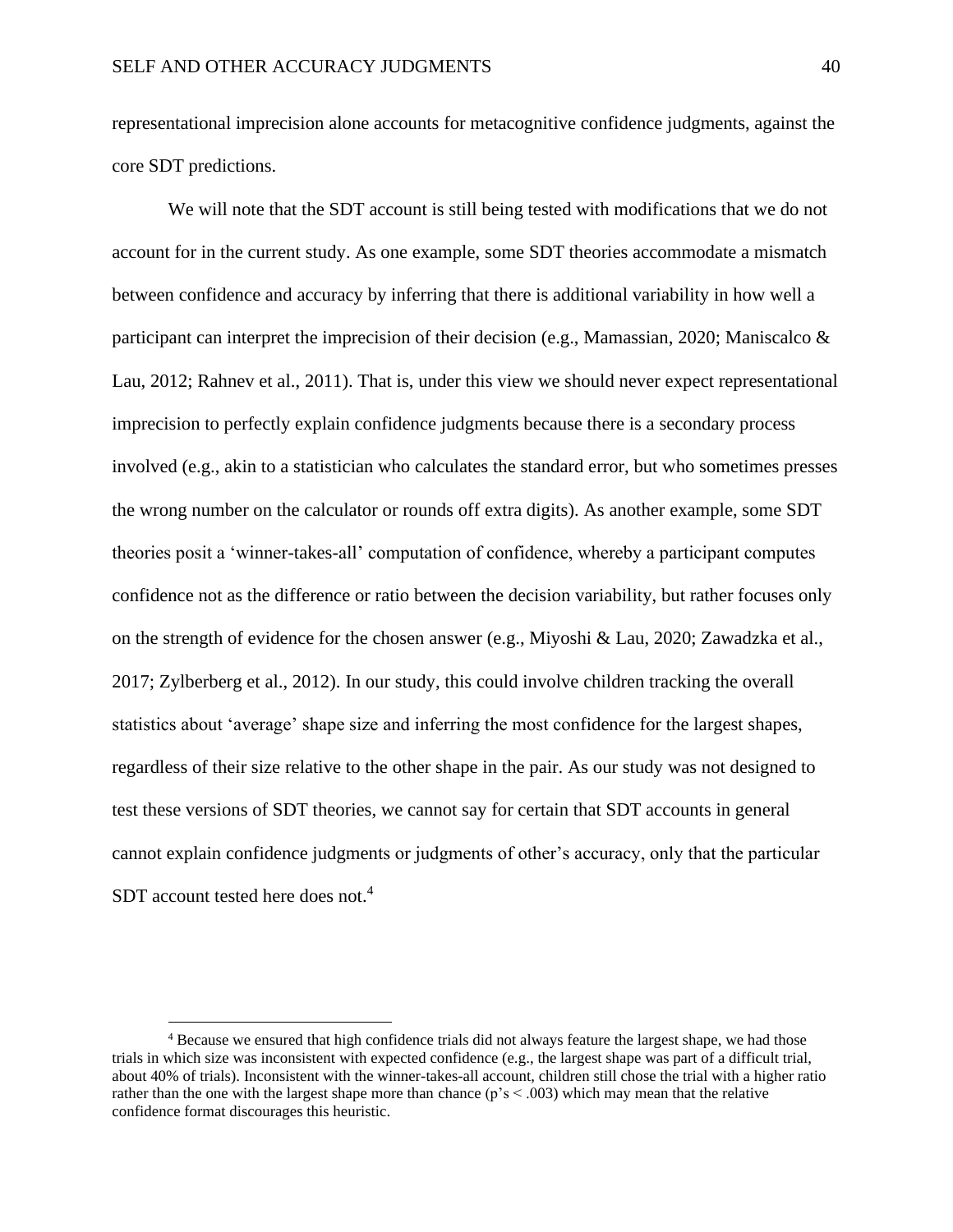However, the lack of correlation alone does not conclusively rule out Simulation Theory as an explanation for reasoning about social judgments. For instance, while we designed our tasks to avoid certain response biases like overconfidence, there are still many potential biases that children could carry that operate in one task but not the other and could therefore serve to mask any underlying correlation. Children could have maximized their success in the Confidence Task as we intended, but instead maximized fairness over success in the Selective Social Learning Task by alternating between informants rather than consistently choosing the more accurate one (e.g., Shaw & Olson, 2012). This pattern would result in accurate measurement of the Confidence Task, but near chance-like performance on the Selective Social Learning Task. In other words, children could still have *understood* which informant was more accurate, but their performance might not have reflected this reasoning. We similarly know that there was some variability in children's motivation in the Confidence Task from the presence of children who consistently chose the harder option, though they may have responded strategically in the Selective Social Learning Task as we anticipated. Though these patterns were likely uncommon given the above-chance performance on both tasks, these potential inconsistent motivations could have weakened any existing correlations. It is thus possible that children simulated their own reasoning when making judgments of others, but the resulting correlation was masked by conflicting motivational goals. Such response strategies would necessarily have to be much stronger than any individual differences in theorized shared mechanisms but are nonetheless plausible.

#### **Alternative Theoretical Accounts**

One account that could accommodate our findings through a single common process comes from Bayesian accounts of cognition (Meyniel et al., 2015; Pouget et al., 2016). In most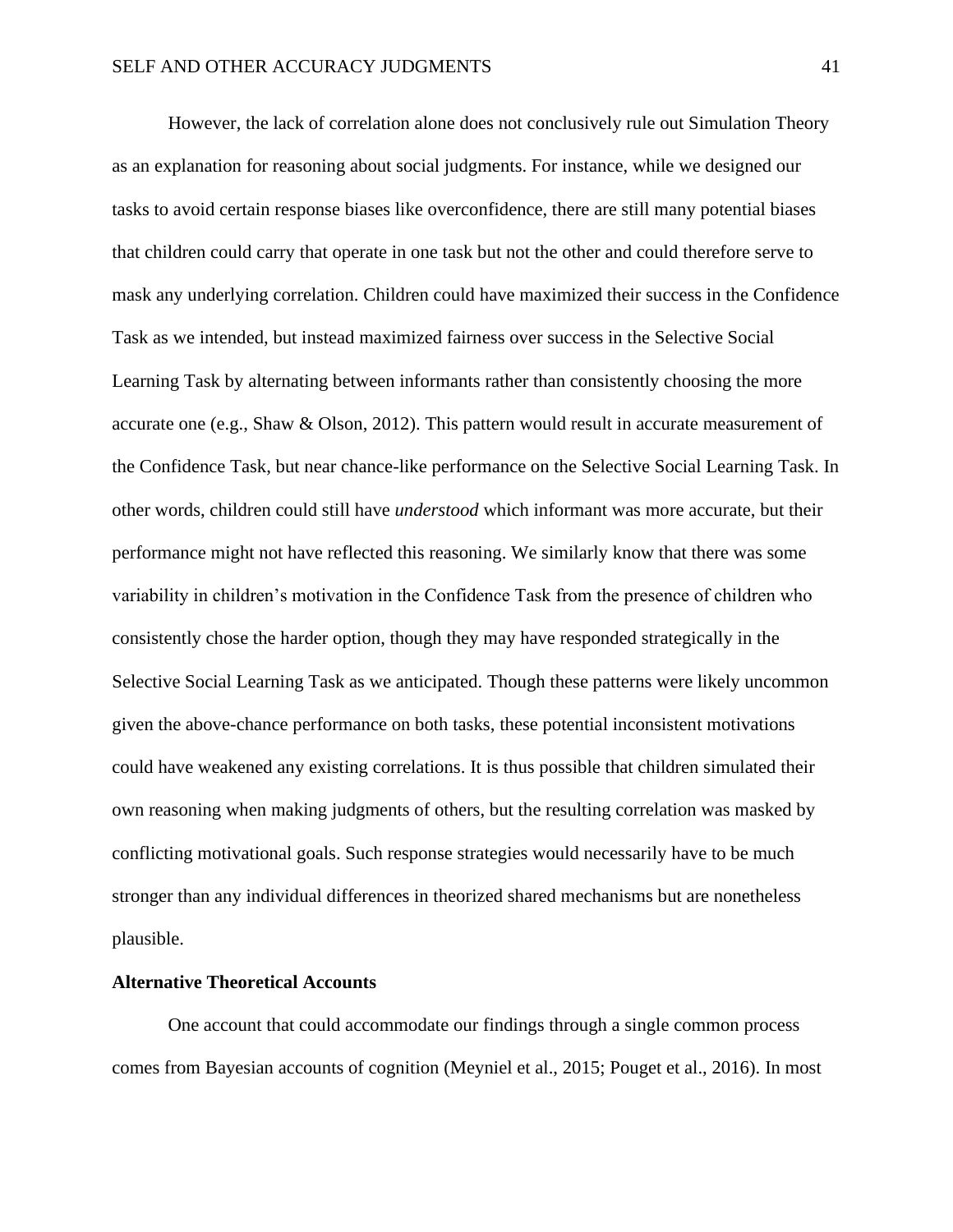Bayesian theories, children's decisions are based on weighted evidence, rationally combining prior expectations and available evidence from multiple sources (see Gopnik & Bonawitz, 2015). For this to work, all information must be available in a common unit: in this case, the probability of accuracy. Information like decision imprecision easily complies – more precision tends to indicate a higher probability of accuracy – but so could many other cues, such as one's prior history of success or failure on the task, momentary distraction, mind wandering, and so on. For example, if by chance a teacher always smiles when telling the truth, then smiling could be construed as signalling accuracy. But notice that these same cues in a different context may sometimes signal errors: a teacher smiling during the *child's* statement could reflect an attempt to encourage the child to work through an incorrect answer, or an answer with very high precision (that feels *too* easy) could hint that the question was misinterpreted. Cues are therefore not inherently diagnostic but must be interpreted by the child as meaningful for their decision.

Critically, a Bayesian account allows the child to determine how heavily each cue should be weighed for a given decision. If a child is familiar with 'trick questions' that feel easy but are actually difficult, then that child might not treat precision and the accompanying feelings of ease as a valid cue that they should be confident. In the same way, the cues that children deem relevant for their own decisions and for others' decisions need not be the same. For instance, bodily cues like posture, facial expression, and reaction time may more heavily inform judgments of another's accuracy than one's own, while representational imprecision and feelings of ease may factor more heavily into judgments of one's own accuracy (see Vuillaume et al., 2020). We might therefore not expect a correlation between self and other judgments if children weighed cues differently for the two judgment types, even with a single common Bayesian mechanism. Put differently: our results are consistent with self and other judgements relying on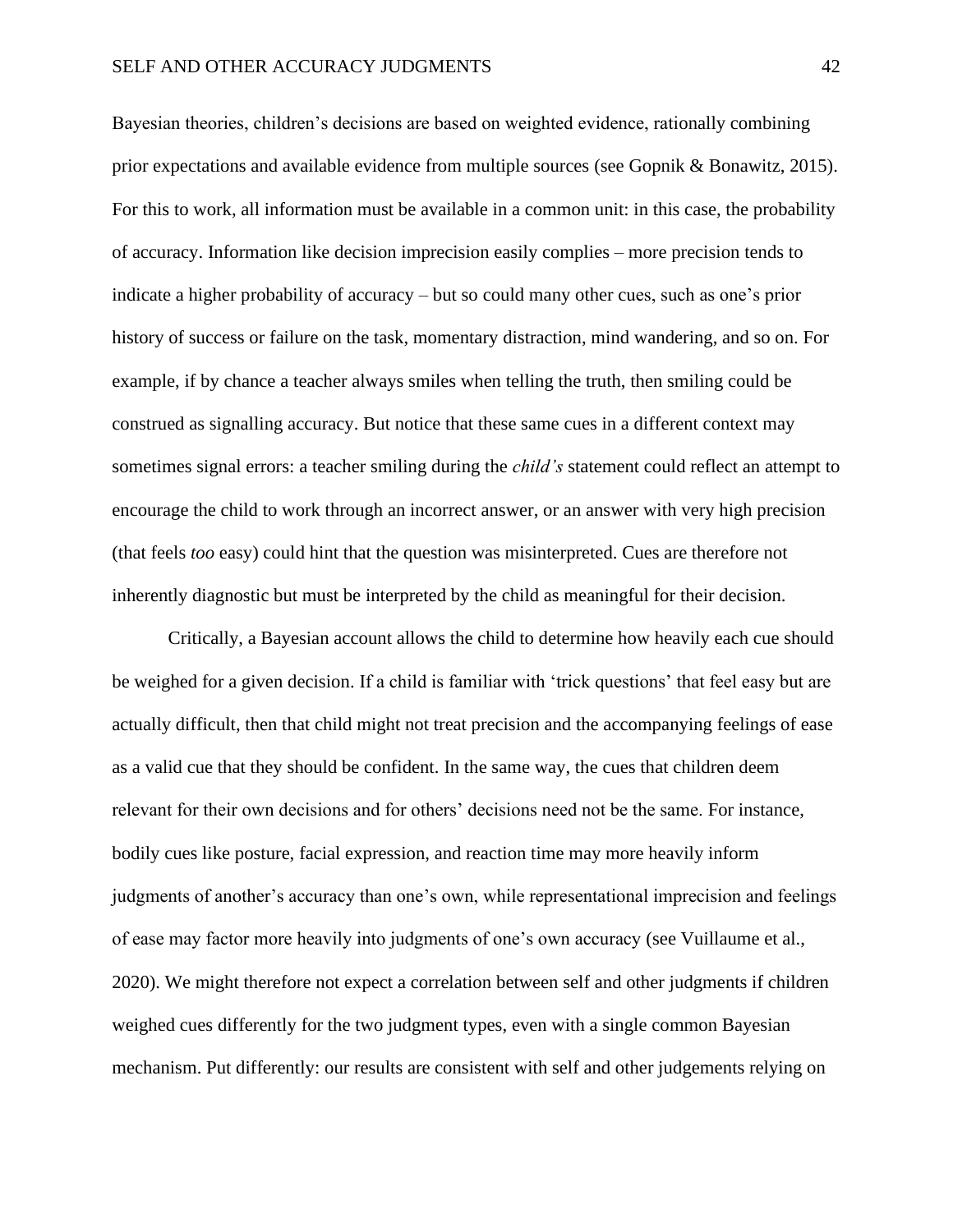the same general process, but on distinct *information* (see also Thomas & Jacoby, 2013; Tullis, 2018).

A different account that advocates for a single underlying process of self and other reasoning is the *mindreading-first* account. Essentially the inverse of Simulation Theory, the mindreading-first account argues that all metacognitive reasoning is accomplished by turning one's mindreading abilities inward (e.g., attending to one's own behavioral cues as though observing the self; Carruthers, 2009; Gopnik, 1993). As with Simulation Theory, the lack of correlation between self and other tasks in the current work is inconsistent with this account. However, due to its focus on behavioral cues, the mindreading-first account presents one additional explanation for why we did not detect a correlation. In the Confidence Task, children could have attended to many cues including reaction time or states of anxiety (Carruthers, 2009; Koriat & Ackerman, 2010a; Paulus et al., 2014). However, in the Selective Social Learning Task, children did not see videos or live performances, and so did not have these or many other common behavioral cues that are known to impact children's assessment of accuracy (Birch et al., 2010; Paulus et al., 2014). This imbalance in cues could in part explain why only children aged 5 and older performed above chance on the Selective Social Learning task, while even 4 year-olds succeeded at the Confidence Task where more cues were available. Future work would need to find ways of equating the kinds of cues that children attend to for themselves vs. for others in order to establish such a correlation.

As a final theoretical explanation, these findings are also consistent with theories suggesting full independence of self and other reasoning (e.g., Nichols & Stich, 2003). Though several studies have documented correlations (e.g., Gopnik & Astington, 1988; Kuzyk et al., 2020; Lockl & Schneider, 2007), they did not control for common features that may have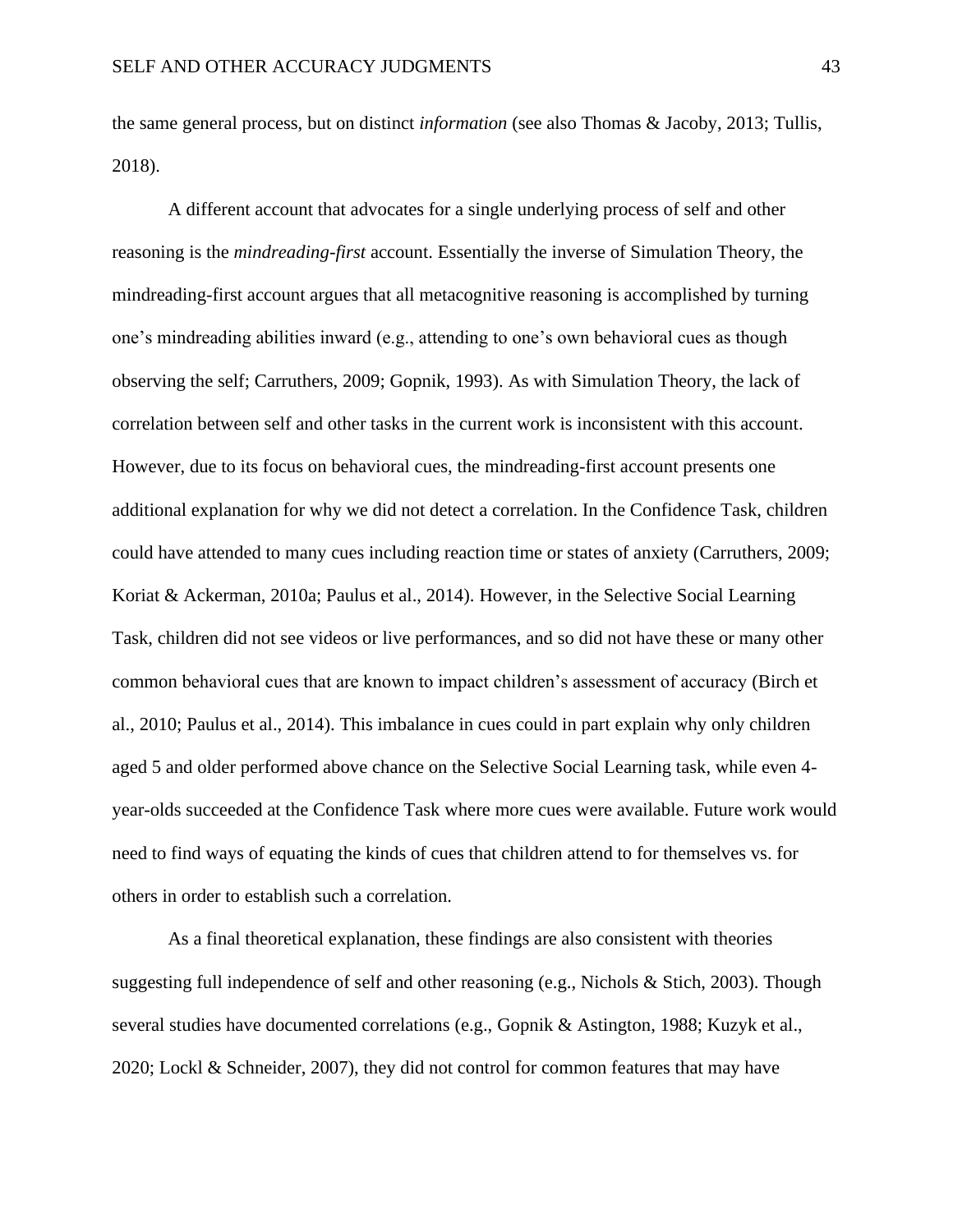induced correlations. Our experimental design eliminated two such features: common response biases (e.g., to seek as much information as possible) and common language (e.g., using mental state terms like "know"). Consistently, there was no correlation between self and other reasoning in young children in one study where these features were unaligned (Bernard et al., 2015). There, children were asked to opt out of an answer when uncertain (a metacognitive measure without the use of mental state terms and with reward-maximizing) and completed several classic theory of mind tasks (mindreading tasks with mental state terms but no personal investment). Together with the current work, these findings suggest that previously reported correlations could reflect other common features such as response biases or similar demands on mentalistic language, masking the potential independence of self and other reasoning.

Briefly, we will note that correlations driven by response biases or common language may still provide meaningful information about how children *use* self and other judgments. For example, one recent proposal is that response biases are a critical part of how learning occurs, potentially even more than the ability to distinguish between close estimates of accuracy that we isolated here (Baer & Odic, 2020b). That is, learning-relevant behaviors like choosing to seek help or discounting misinformation from others may depend much more heavily on how a child *interprets* their state of confidence (or evaluates whether another person is accurate *enough* to trust). Though our findings could suggest independence in how those signals of self and other accuracy are generated, common response biases gesture towards a single process responsible for *interpreting* those signals. The presence of common linguistic markers ("know," "sure") further supports this idea.

Our findings are also relevant to a recent proposal about the emergence of metacognitive ability during childhood which specifically relies on social learning (Heyes et al., 2020). The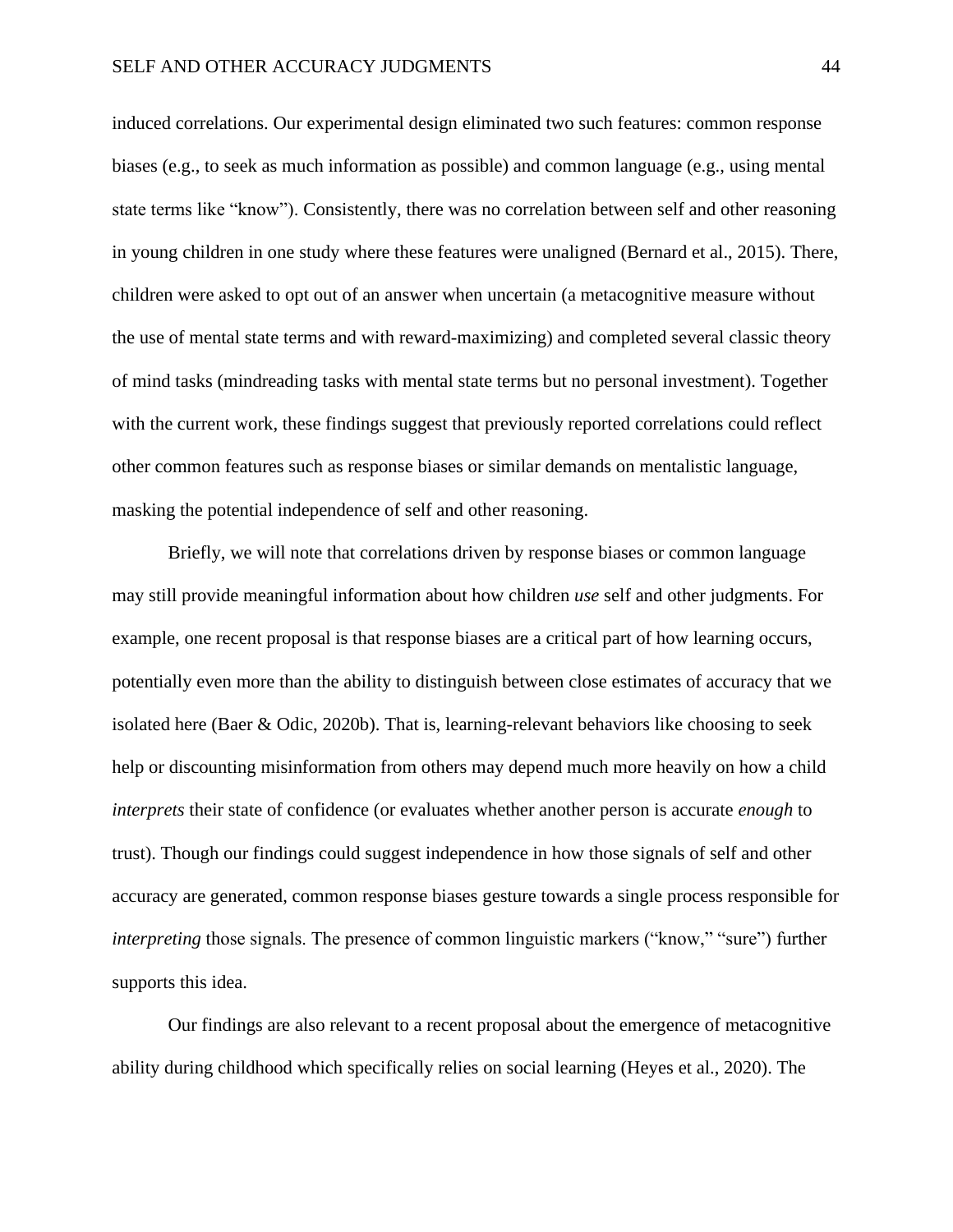Cultural Origins hypothesis argues that children learn to reason metacognitively by watching others model good metacognition or by having a teacher guide them, rather than metacognition emerging either innately through genetic programming or through non-social experience. A critical prediction of this account is that children with good social skills (and in particular, good social learning skills that help them select the best teachers to learn from) should then show the best metacognitive skills (see Heyes et al., 2020, p. 358). Our findings are inconsistent with this account: children with good selective social learning performance (i.e., those children who selected the best teachers) did not have the best metacognitive skills.

#### **Replication of Sensitivity to Another's Error Magnitude**

These results also provide an important replication of the Selective Social Learning Task. Here, we asked children to reason about the relative accuracy of two informants by comparing the relative sizes of objects, rather than numerical estimates or categorical labels as used by Einav & Robinson (2010). Five-year-olds not only noticed the difference in sizes and attributed this to superior ability (by choosing the closer informant as the 'Winner'), they also used this attribution to strategically ask for help ("Ask" questions) and by age 6 to reason about ambiguous cases ("Endorse" questions). We can therefore echo Einav and Robinson's (2010) conclusion that children are sensitive to the magnitude of an informant's error and do not reason about accuracy only in binary terms.

We do, however, see some differences in our pattern of results compared to the original findings of Einav & Robinson (2010). Most notably, 4-year-olds did not attribute any differences in the magnitude of error to the informants' ability, nor did they selectively Ask or Endorse the closer informant. This is not likely due to difficulty reasoning about area judgments relative to number judgments, as there is ample evidence that reasoning about area is well-developed by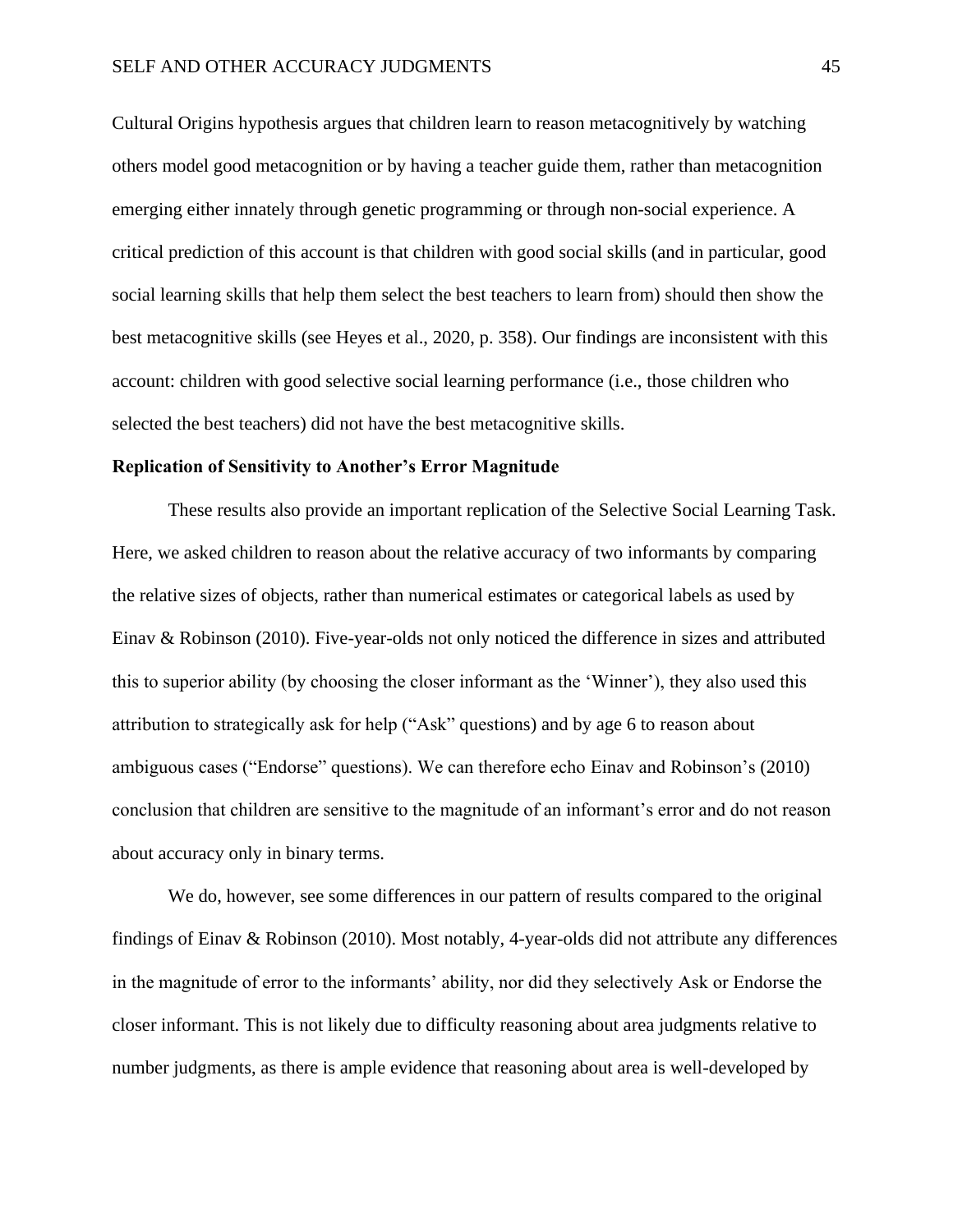this age (and certainly for the ratios used in this task), while numerical reasoning continues to develop into later childhood (Odic, 2018). Instead, we suspect that there are three likely (and not mutually-exclusive) explanations. First, our task could have been less engaging for children because of the use of pictures rather than videos or live demonstrations, and so these youngest children could have been unmotivated to respond strategically. Second, children were not given a number line to record the answers of each informant, as they were in the Einav & Robinson study, which could mean that 4-year-olds understand the general principle that 'closer is better', but do not spontaneously track the magnitude of error without help. Third, it could also be that 4 year-olds do not possess a 'closer is better' rule at all, as 4 and 5-year-olds were considered as a single age group in Einav & Robinson's study, so older children could have driven their effect.

We also found that children in Experiments 1-3 did not strategically Endorse the closer informant, even though they chose her more often than chance in both Winner and Ask questions. This changed in Experiment 4 with a seemingly small difference in the question wording: from "Which one do you think is more like the [target shape]?" to "Which girl's shape would you guess looks the way it is supposed to look?" This change introduces two possible explanations for differences across studies. One is that by drawing attention to the informants as the owners of the shapes, children may have been more likely to think about the informants and their abilities than without this cue. The second is that by using language that acknowledges the ambiguity and imperfection of the situation ("would you guess" and "supposed to look"), children may have felt more comfortable repeating their choice of informant (e.g., Bonawitz et al., 2020) or overriding a desire to be fair to both informants due to plausible deniability (e.g., Shaw et al., 2014). Future work testing each of these possibilities could be useful not only in understanding children's behavior on selective learning tasks, but more generally in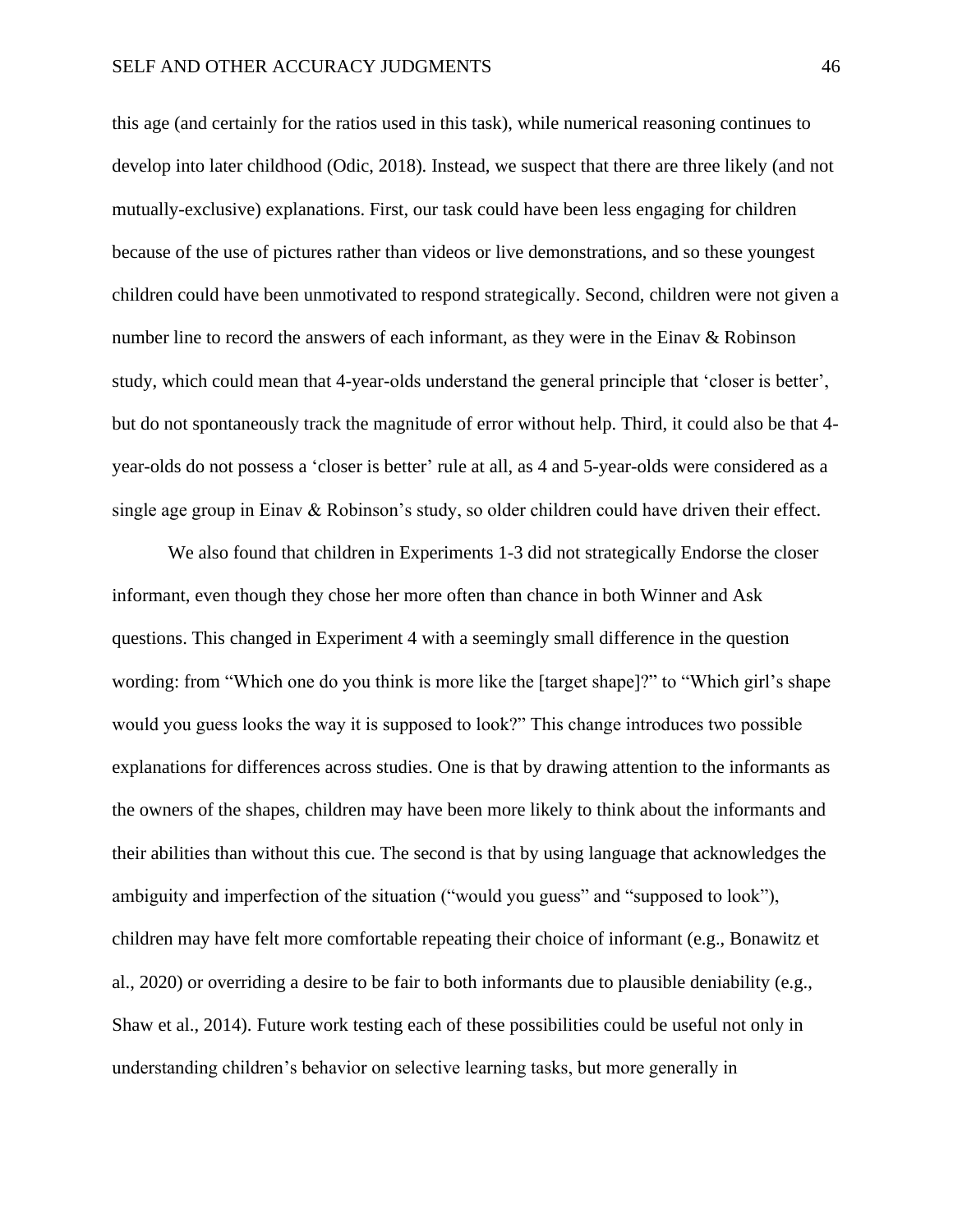understanding how children balance epistemic and social goals (Jaswal  $\&$  Kondrad, 2016; Landrum et al., 2015).

#### **Replication of Relative Confidence Reasoning**

We also replicated and extended the findings of Baer and Odic (2019; Baer et al., 2018) in the relative confidence task. As reported in their studies, children responded to their confidence in area discriminations by selecting the easier question (Experiments 1, 2, and 4) or the more accurate answer (Experiment 3). We further replicated their findings of age-related improvement, and in the Supplemental Material show that this is not due to developing area reasoning. Extending this work, we saw that even 4-year-olds were significantly above chance in their confidence reasoning in all four studies. This is currently the youngest age group reported to compare their confidence between two questions, supporting the prediction made by Baer and Odic (2019) that children under age 5 may show sensitivity to confidence if given large enough contrasts in difficulty or an easier task (as the area task is relative to the number task, see Odic, 2018).

#### **Conclusion**

Overall, we did not find evidence to support the SDT/Simulation account, and in fact found ample evidence *against* the SDT predictions. Our primary conclusion is therefore that children do not reason about both self and others through a single, representational-imprecisiondriven process, as predicted by SDT. These results also point towards no correlation between self and other reasoning, though as outlined, alternative non-SDT or non-simulation-based theoretical accounts could still accommodate this evidence with a single process, which warrants further investigation. However, these experiments *do* support claims that children can reason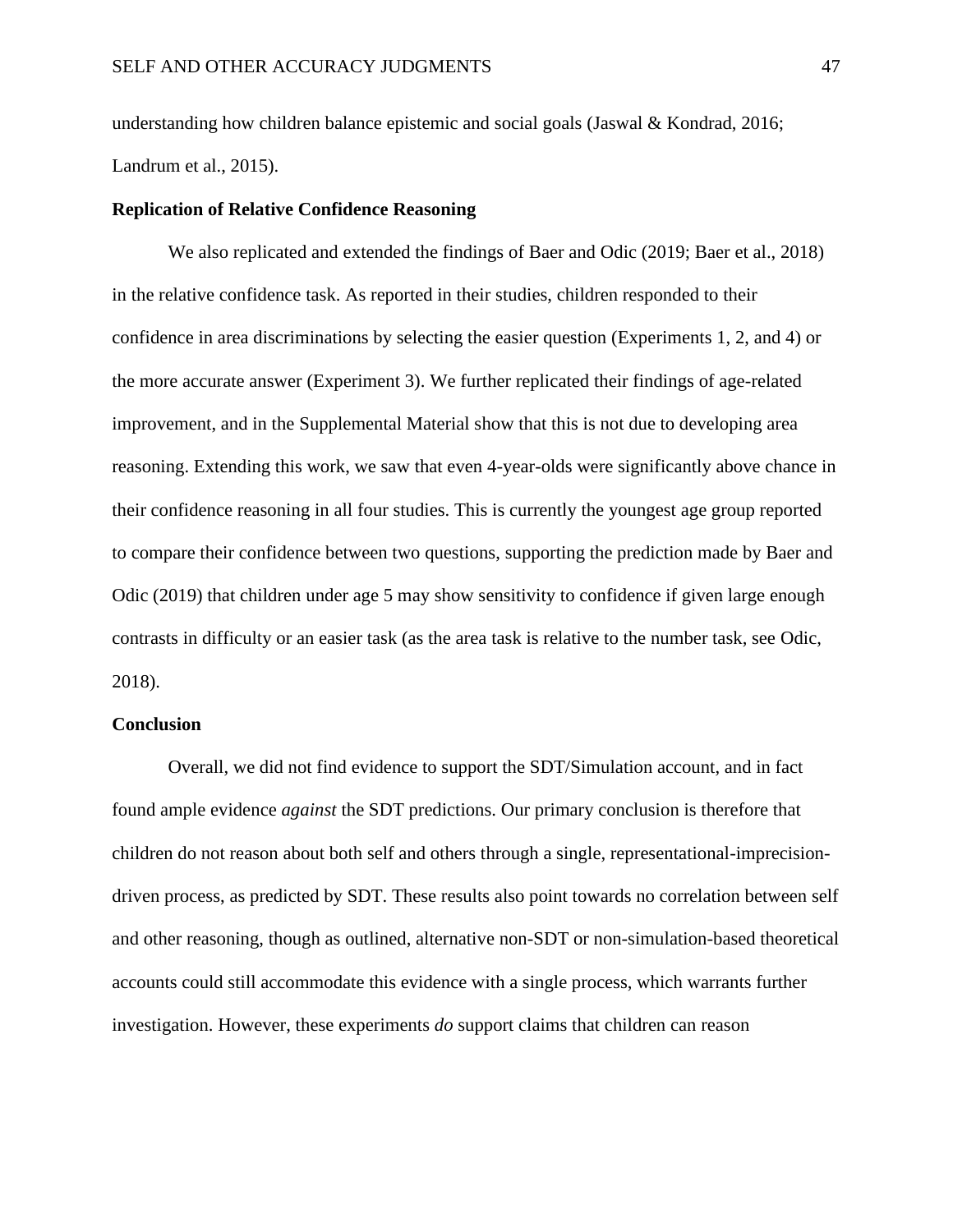strategically about both their own and another's reliability, demonstrating flexibility in their learning mechanisms through tools that help navigate truth from fiction.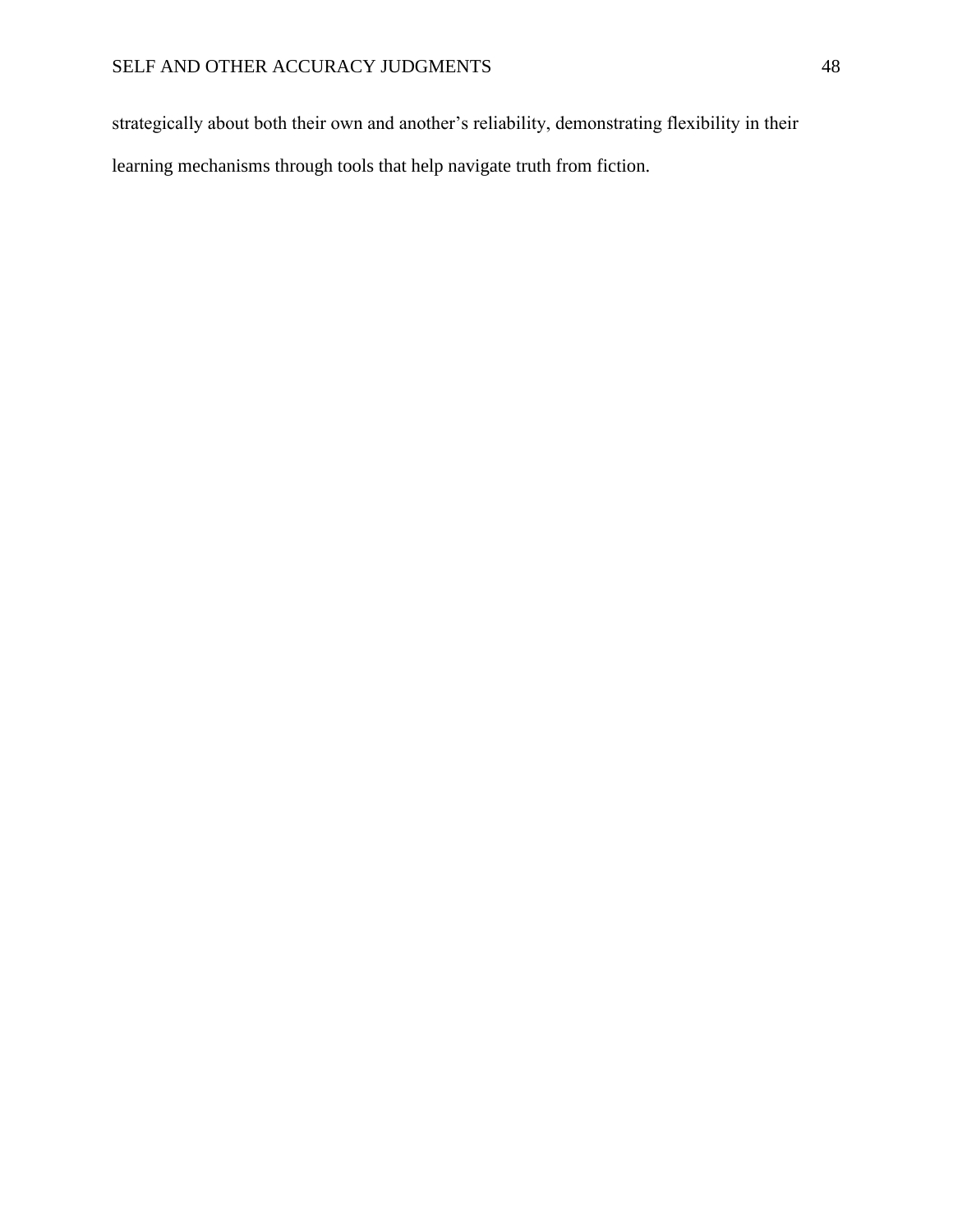#### References

- Alais, D., & Burr, D. (2004). The ventriloquist effect results from near-optimal bimodal integration. *Current Biology*, *14*, 257–262. https://doi.org/10.1016/j.cub.2004.01.029
- Baer, C., Gill, I. K., & Odic, D. (2018). A domain-general sense of confidence in children. *Open Mind: Discoveries in Cognitive Science*, *2*, 86–96. https://doi.org/10.1162/opmi\_a\_00020

Baer, C., & Odic, D. (2019). Certainty in numerical judgments develops independently of the Approximate Number System. *Cognitive Development*, *52*, 100817. https://doi.org/10.1016/j.cogdev.2019.100817

- Baer, C., & Odic, D. (2020a). Children flexibly compare their confidence within and across perceptual domains. *Developmental Psychology*, *56*, 2095–2101. https://doi.org/10.1037/dev0001100
- Baer, C., & Odic, D. (2020b). The relationship between children's approximate number certainty and symbolic mathematics. *Journal of Numerical Cognition*, *6*(1), 50–65. https://doi.org/10.5964/jnc.v6i1.220
- Bellon, E., Fias, W., & Smedt, B. D. (2020). Metacognition across domains: Is the association between arithmetic and metacognitive monitoring domain-specific? *PLOS ONE*, *15*, e0229932. https://doi.org/10.1371/journal.pone.0229932
- Bernard, S., Proust, J., & Clément, F. (2015). Procedural metacognition and false belief understanding in 3-to 5-year-old children. *PloS One*, *10*, e0141321. https://doi.org/10.1371/journal.pone.0141321
- Birch, S. A. J., Akmal, N., & Frampton, K. L. (2010). Two-year-olds are vigilant of others' nonverbal cues to credibility. *Developmental Science*, *13*(2), 363–369.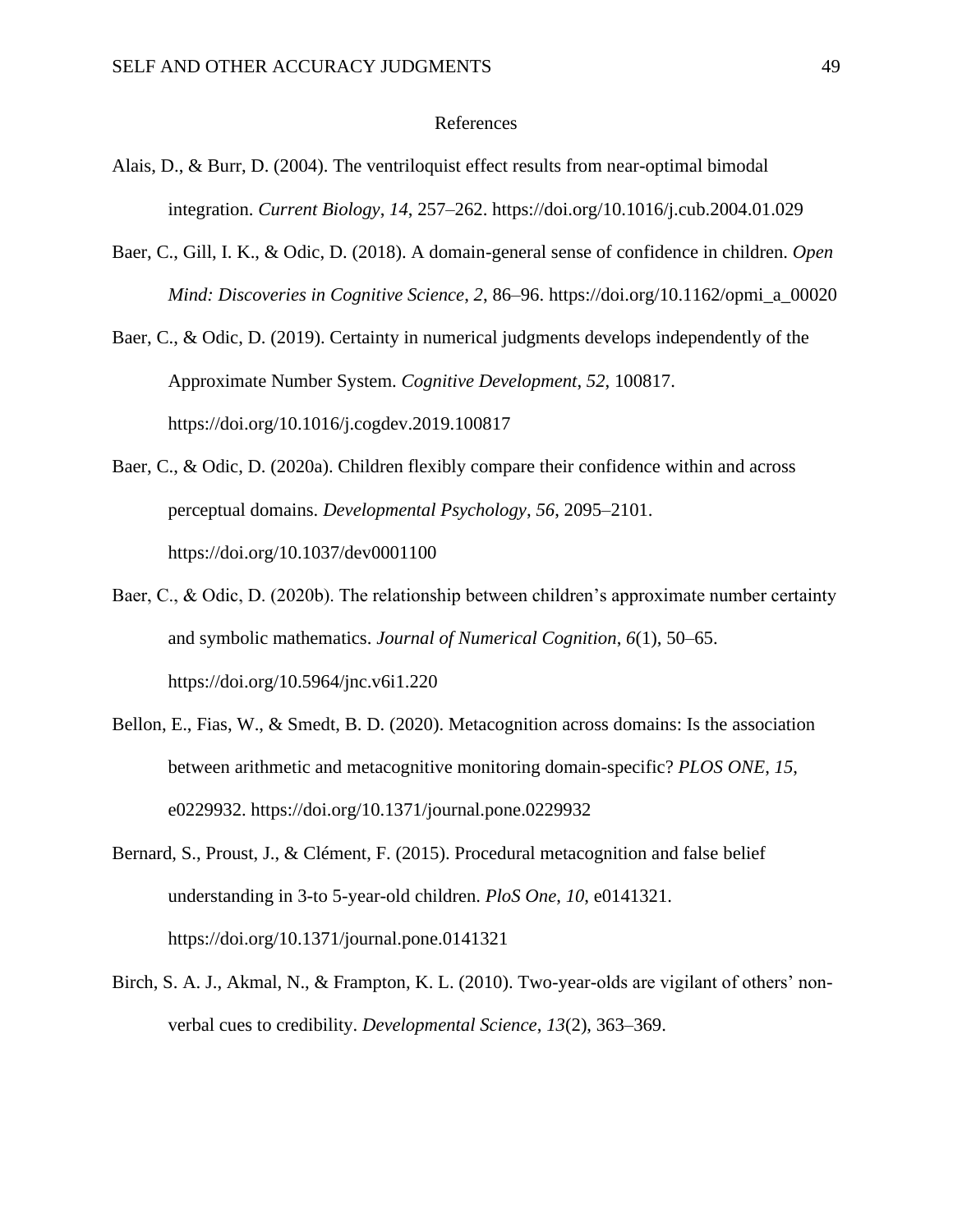- Birch, S. A. J., Brosseau-Liard, P. E., Haddock, T., & Ghrear, S. E. (2017). A 'curse of knowledge' in the absence of knowledge? People misattribute fluency when judging how common knowledge is among their peers. *Cognition*, *166*, 447–458. https://doi.org/10.1016/j.cognition.2017.04.015
- Birch, S. A. J., Vauthier, S. A., & Bloom, P. (2008). Three-and four-year-olds spontaneously use others' past performance to guide their learning. *Cognition*, *107*, 1018–1034. https://doi.org/10.1016/j.cognition.2007.12.008
- Bonawitz, E., Shafto, P., Yu, Y., Gonzalez, A., & Bridgers, S. (2020). Children change their answers in response to neutral follow-up questions by a knowledgeable asker. *Cognitive Science*, *44*, e12811. https://doi.org/10.1111/cogs.12811
- Brannon, E. M., Lutz, D., & Cordes, S. (2006). The development of area discrimination and its implications for number representation in infancy. *Developmental Science*, *9*(6), F59– F64.
- Butterfield, E. C., Nelson, T. O., & Peck, V. (1988). Developmental aspects of the feeling of knowing. *Developmental Psychology*, *24*, 654–663. https://doi.org/10.1037/0012- 1649.24.5.654
- Carey, S. (2009). *The origin of concepts*. Oxford University Press.
- Carruthers, P. (2009). How we know our own minds: The relationship between mindreading and metacognition. *Behavioral and Brain Sciences*, *32*, 121–138. https://doi.org/10.1017/S0140525X09000545
- Crivello, C., Phillips, S., & Poulin‐Dubois, D. (2018). Selective social learning in infancy: Looking for mechanisms. *Developmental Science*, *21*(3), e12592. https://doi.org/10.1111/desc.12592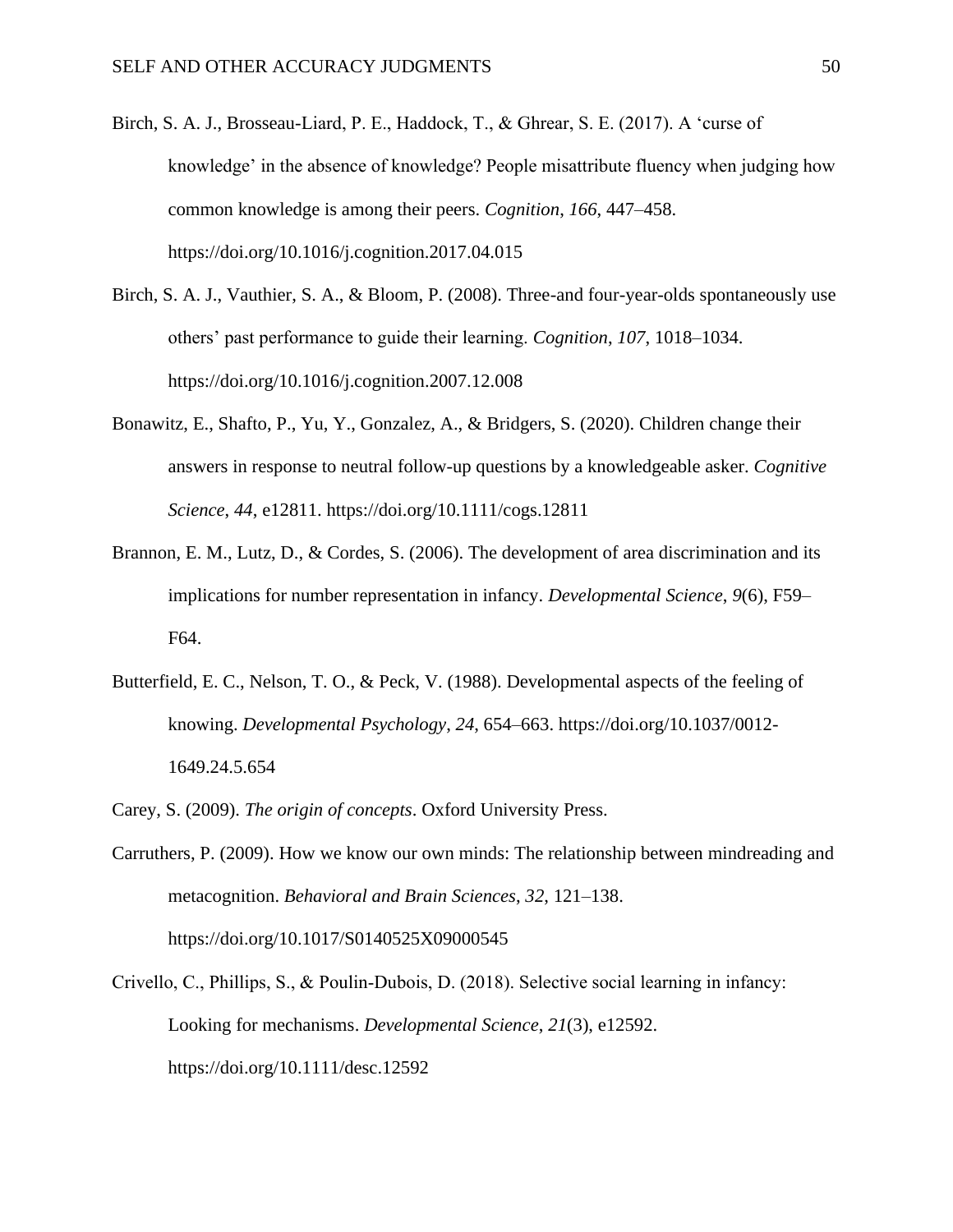- Csibra, G., & Gergely, G. (2009). Natural pedagogy. *Trends in Cognitive Sciences*, *13*, 148–153. https://doi.org/10.1016/j.tics.2009.01.005
- Dehaene, S. (2011). *The number sense: How the mind creates mathematics, revised and updated edition*. Oxford University Press.
- Destan, N., & Roebers, C. M. (2015). What are the metacognitive costs of young children's overconfidence? *Metacognition and Learning*, *10*, 347–374. https://doi.org/10.1007/s11409-014-9133-z
- Einav, S., & Robinson, E. J. (2010). Children's sensitivity to error magnitude when evaluating informants. *Cognitive Development*, *25*, 218–232. https://doi.org/10.1016/j.cogdev.2010.04.002
- Flavell, J. H. (1979). Metacognition and cognitive monitoring: A new area of cognitive– developmental inquiry. *American Psychologist*, *34*, 906–911. https://doi.org/10.1037/0003-066X.34.10.906
- Galvin, S. J., Podd, J. V., Drga, V., & Whitmore, J. (2003). Type 2 tasks in the theory of signal detectability: Discrimination between correct and incorrect decisions. *Psychonomic Bulletin & Review*, *10*, 843–876. https://doi.org/10.3758/BF03196546
- Geurten, M., Meulemans, T., & Lemaire, P. (2018). From domain-specific to domain-general? The developmental path of metacognition for strategy selection. *Cognitive Development*, *48*, 62–81. https://doi.org/10.1016/j.cogdev.2018.08.002
- Goldman, A. I. (2006). *Simulating minds: The philosophy, psychology, and neuroscience of mindreading*. Oxford University Press.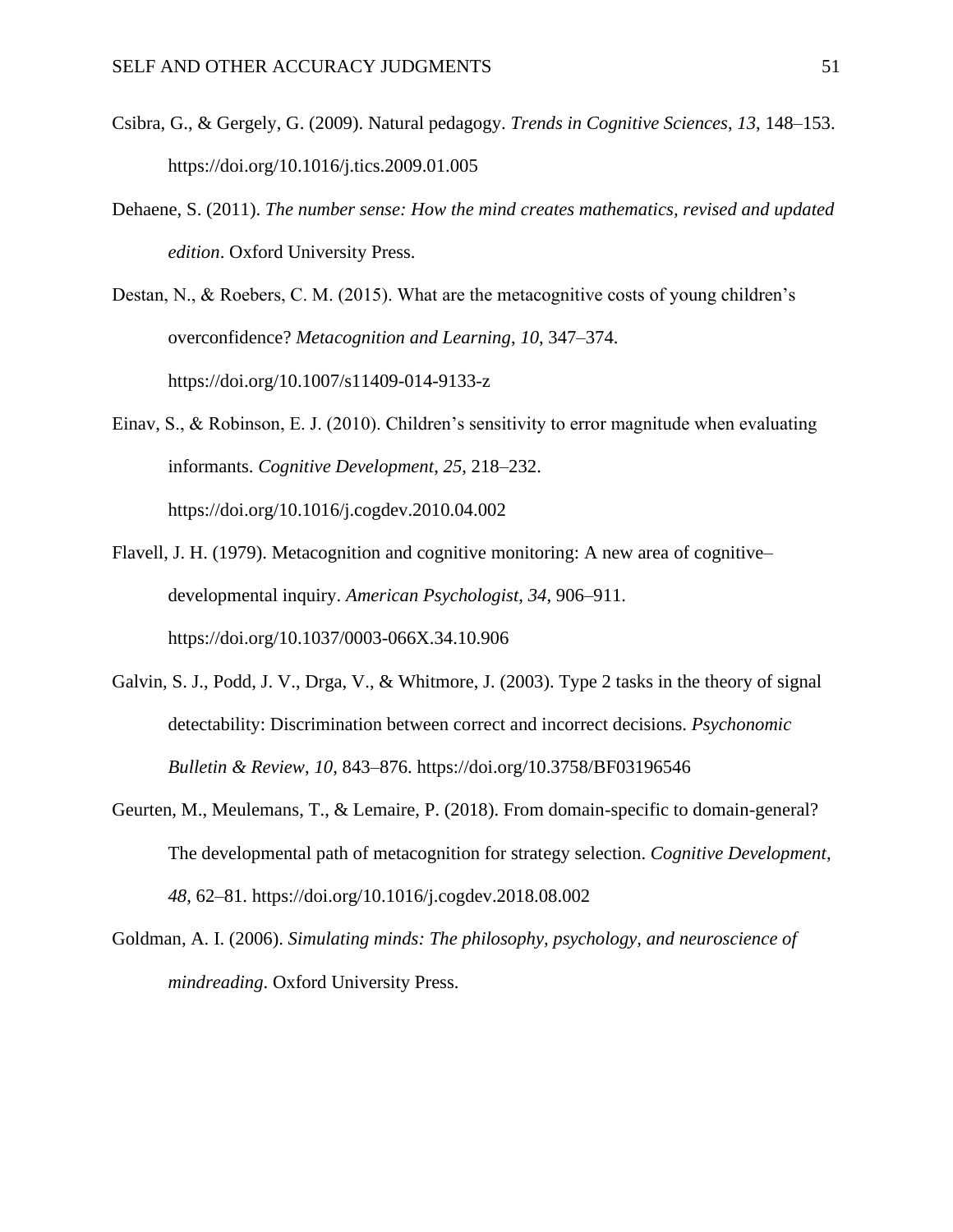Gopnik, A. (1993). How we know our minds: The illusion of first-person knowledge of intentionality. *Behavioral and Brain Sciences*, *16*, 1–14. https://doi.org/10.1017/S0140525X00028636

- Gopnik, A., & Astington, J. W. (1988). Children's understanding of representational change and its relation to the understanding of false belief and the appearance-reality distinction. *Child Development*, *59*, 26–37. https://doi.org/10.2307/1130386
- Gopnik, A., & Bonawitz, E. (2015). Bayesian models of child development. *Wiley Interdisciplinary Reviews. Cognitive Science*, *6*, 75–86. https://doi.org/10.1002/wcs.1330
- Goupil, L., Romand-Monnier, M., & Kouider, S. (2016). Infants ask for help when they know they don't know. *Proceedings of the National Academy of Sciences*, *113*, 3492–3496. https://doi.org/10.1073/pnas.1515129113
- Green, D. M., & Swets, J. A. (1966). *Signal detection theory and psychophysics*. Wiley & Sons, Inc.
- Hagá, S., & Olson, K. R. (2017). Knowing-it-all but still learning: Perceptions of one's own knowledge and belief revision. *Developmental Psychology*, *53*, 2319–2332. https://doi.org/10.1037/dev0000433
- Halberda, J., Mazzocco, M. M. M., & Feigenson, L. (2008). Individual differences in non-verbal number acuity correlate with maths achievement. *Nature*, *455*, 665–668. https://doi.org/10.1038/nature07246
- Harris, P. L. (2012). *Trusting what you're told: How children learn from others*. Harvard University Press.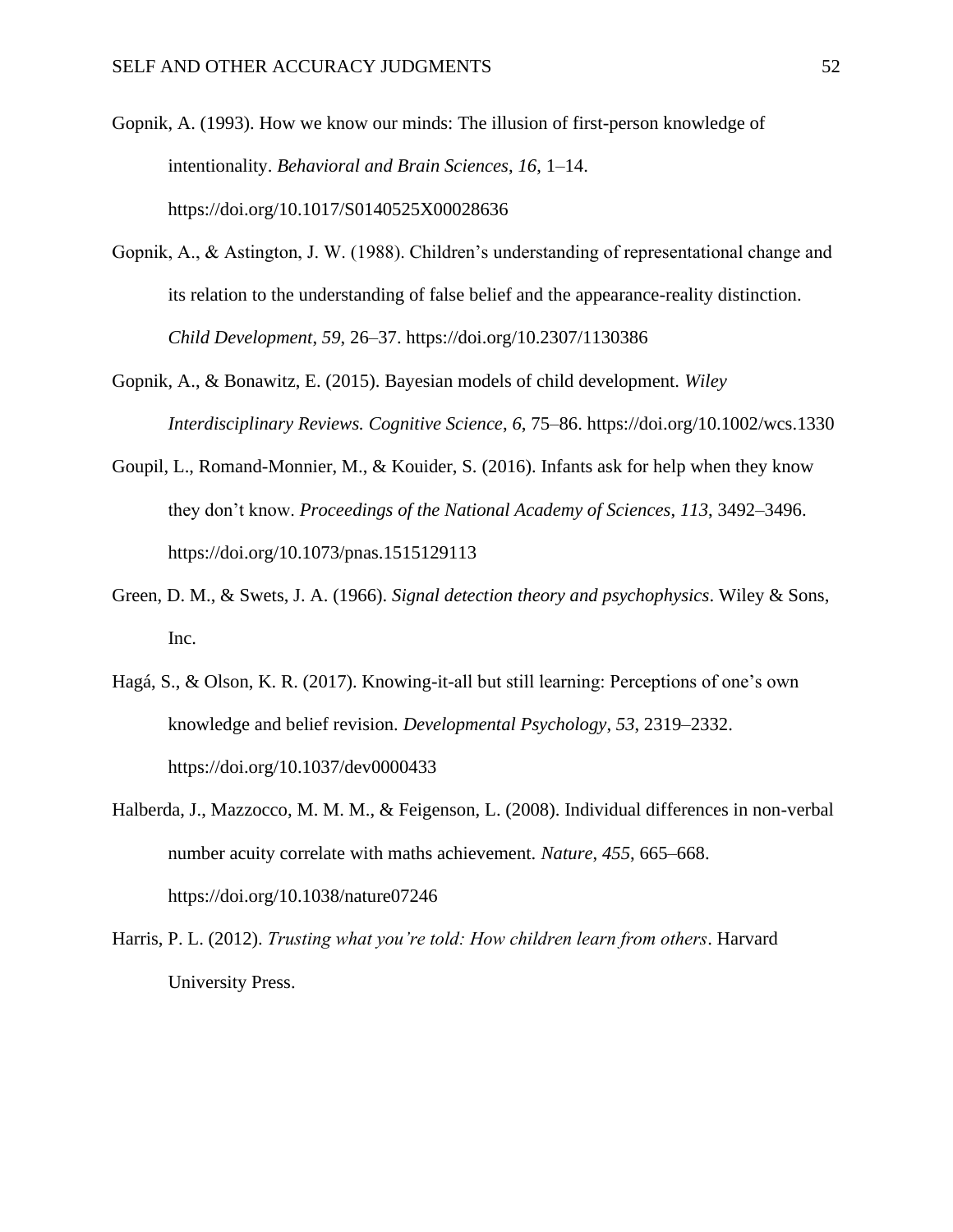- Hembacher, E., & Ghetti, S. (2014). Don't look at my answer: Subjective uncertainty underlies preschoolers' exclusion of their least accurate memories. *Psychological Science*, *25*, 1768–1776. https://doi.org/10.1177/0956797614542273
- Heyes, C., Bang, D., Shea, N., Frith, C. D., & Fleming, S. M. (2020). Knowing Ourselves Together: The Cultural Origins of Metacognition. *Trends in Cognitive Sciences*, *24*, 349– 362. https://doi.org/10.1016/j.tics.2020.02.007
- Jaswal, V. K. (2010). Believing what you're told: Young children's trust in unexpected testimony about the physical world. *Cognitive Psychology*, *61*, 248–272.
- Jaswal, V. K., & Kondrad, R. L. (2016). Why children are not always epistemically vigilant: Cognitive limits and social considerations. *Child Development Perspectives*, *10*, 240– 244. https://doi.org/10.1111/cdep.12187
- Jost, J. T., Kruglanski, A. W., & Nelson, T. O. (1998). Social Metacognition: An Expansionist Review. *Personality and Social Psychology Review*, *2*(2), 137–154. https://doi.org/10.1207/s15327957pspr0202\_6
- Kiani, R., & Shadlen, M. N. (2009). Representation of confidence associated with a decision by neurons in the parietal cortex. *Science*, *324*, 759–764. https://doi.org/10.1126/science.1169405
- Kim, S., Sodian, B., Paulus, M., Senju, A., Okuno, A., Ueno, M., Itakura, S., & Proust, J. (2020). Metacognition and mindreading in young children: A cross-cultural study. *Consciousness and Cognition*, *85*, 103017. https://doi.org/10.1016/j.concog.2020.103017
- Koenig, M. A., Clément, F., & Harris, P. L. (2004). Trust in testimony: Children's use of true and false statements. *Psychological Science*, *15*, 694–698.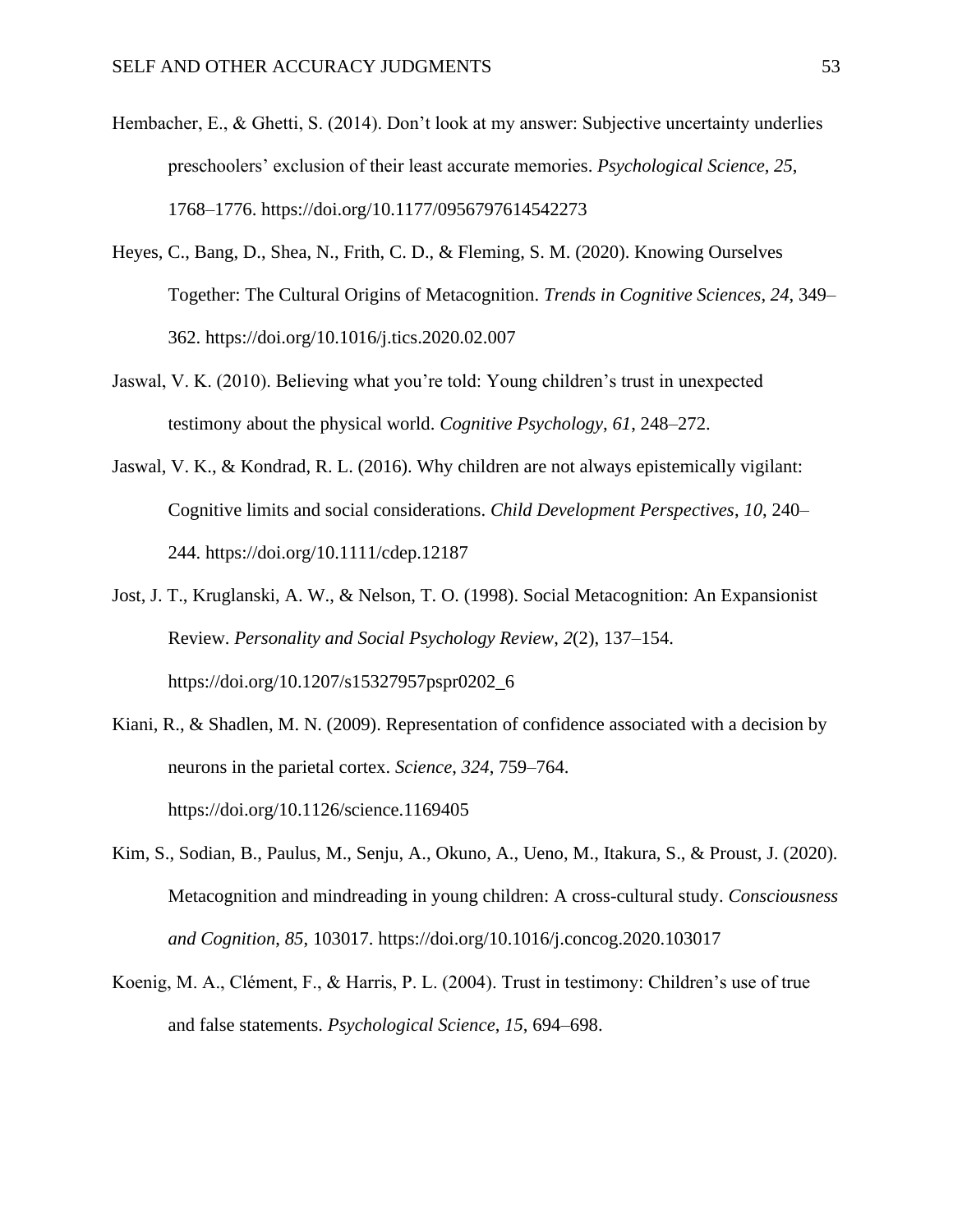- Koenig, M. A., & Harris, P. L. (2005). Preschoolers mistrust ignorant and inaccurate speakers. *Child Development*, *76*, 1261–1277. https://doi.org/10.1111/j.1467-8624.2005.00849.x
- Kominsky, J. F., Langthorne, P., & Keil, F. C. (2016). The better part of not knowing: Virtuous ignorance. *Developmental Psychology*, *52*, 31–45. https://doi.org/10.1037/dev0000065
- Koriat, A., & Ackerman, R. (2010a). Choice latency as a cue for children's subjective confidence in the correctness of their answers. *Developmental Science*, *13*, 441–453. https://doi.org/10.1111/j.1467-7687.2009.00907.x
- Koriat, A., & Ackerman, R. (2010b). Metacognition and mindreading: Judgments of learning for Self and Other during self-paced study. *Consciousness and Cognition*, *19*, 251–264. https://doi.org/10.1016/j.concog.2009.12.010
- Kuzyk, O., Grossman, S., & Poulin‐Dubois, D. (2020). Knowing who knows: Metacognitive and causal learning abilities guide infants' selective social learning. *Developmental Science*, *23*, e12904. https://doi.org/10.1111/desc.12904
- Landrum, A. R., Eaves, B. S., & Shafto, P. (2015). Learning to trust and trusting to learn: A theoretical framework. *Trends in Cognitive Sciences*, *19*, 109–111. https://doi.org/10.1016/j.tics.2014.12.007
- Le Corre, M., & Carey, S. (2007). One, two, three, four, nothing more: An investigation of the conceptual sources of the verbal counting principles. *Cognition*, *105*, 395–438. https://doi.org/10.1016/j.cognition.2006.10.005
- Lecce, S., Demicheli, P., Zocchi, S., & Palladino, P. (2015). The origins of children's metamemory: The role of theory of mind. *Journal of Experimental Child Psychology*, *131*, 56–72. https://doi.org/10.1016/j.jecp.2014.11.005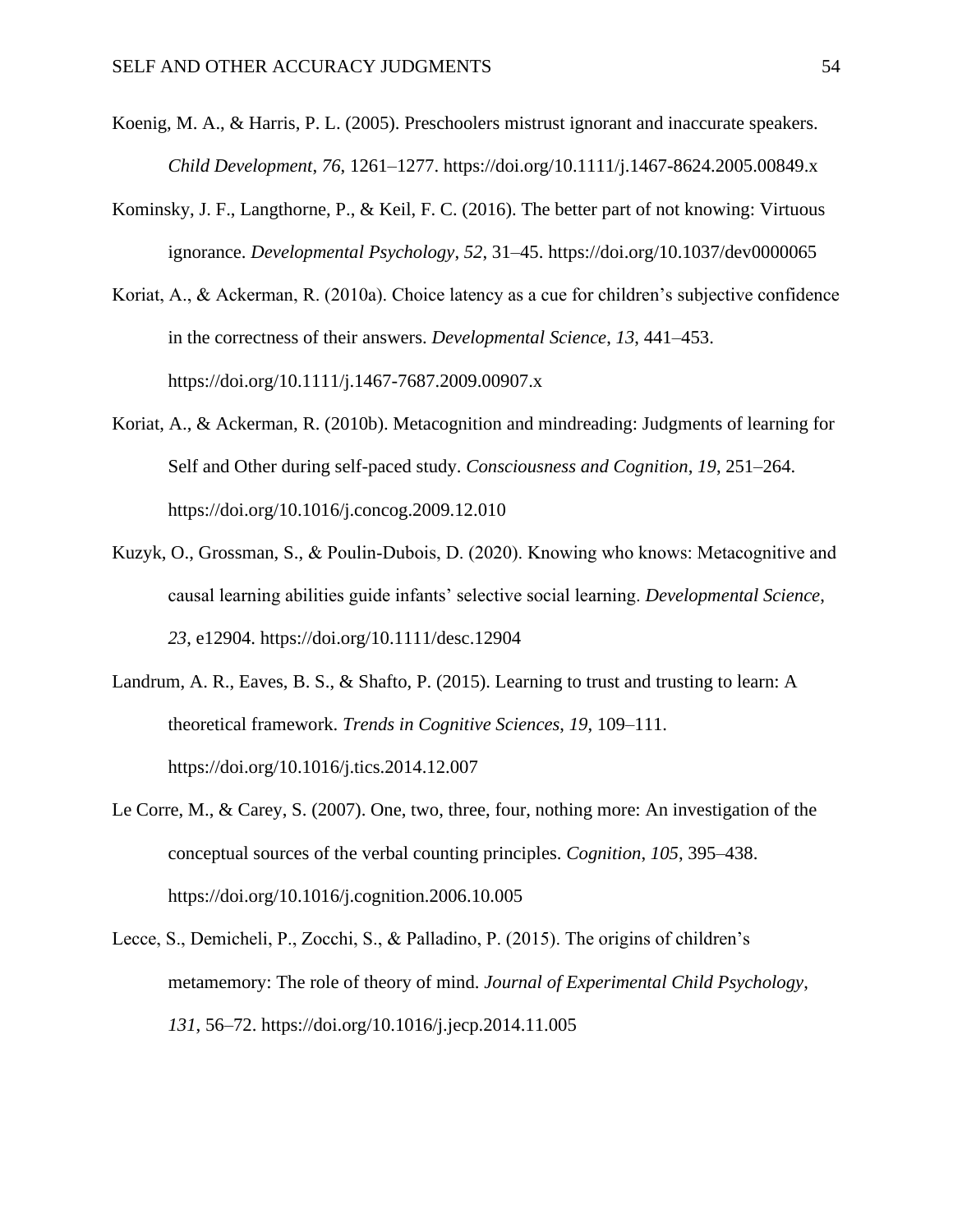Libertus, M. E., Odic, D., Feigenson, L., & Halberda, J. (2015). A Developmental Vocabulary Assessment for Parents (DVAP): Validating parental report of vocabulary size in 2- to 7 year-old children. *Journal of Cognition and Development*, *16*, 442–454. https://doi.org/10.1080/15248372.2013.835312

Liszkowski, U., Carpenter, M., & Tomasello, M. (2008). Twelve-month-olds communicate helpfully and appropriately for knowledgeable and ignorant partners. *Cognition*, *108*, 732–739. https://doi.org/10.1016/j.cognition.2008.06.013

Lockhart, K. L., Goddu, M. K., & Keil, F. C. (2017). Overoptimism about future knowledge: Early arrogance? *The Journal of Positive Psychology*, *12*, 36–46. https://doi.org/10.1080/17439760.2016.1167939

- Lockl, K., & Schneider, W. (2007). Knowledge about the mind: Links between theory of mind and later metamemory. *Child Development*, *78*(1), 148–167. https://doi.org/10.1111/j.1467-8624.2007.00990.x
- Lyons, D. E., Young, A. G., & Keil, F. C. (2007). The hidden structure of overimitation. *Proceedings of the National Academy of Sciences*, *104*, 19751–19756. https://doi.org/10.1073/pnas.0704452104
- Lyons, K. E., & Ghetti, S. (2011). The development of uncertainty monitoring in early childhood. *Child Development*, *82*, 1778–1787. https://doi.org/10.1111/j.1467- 8624.2011.01649.x
- Mamassian, P. (2016). Visual confidence. *Annual Review of Vision Science*, *2*, 459–481. https://doi.org/10.1146/annurev-vision-111815-114630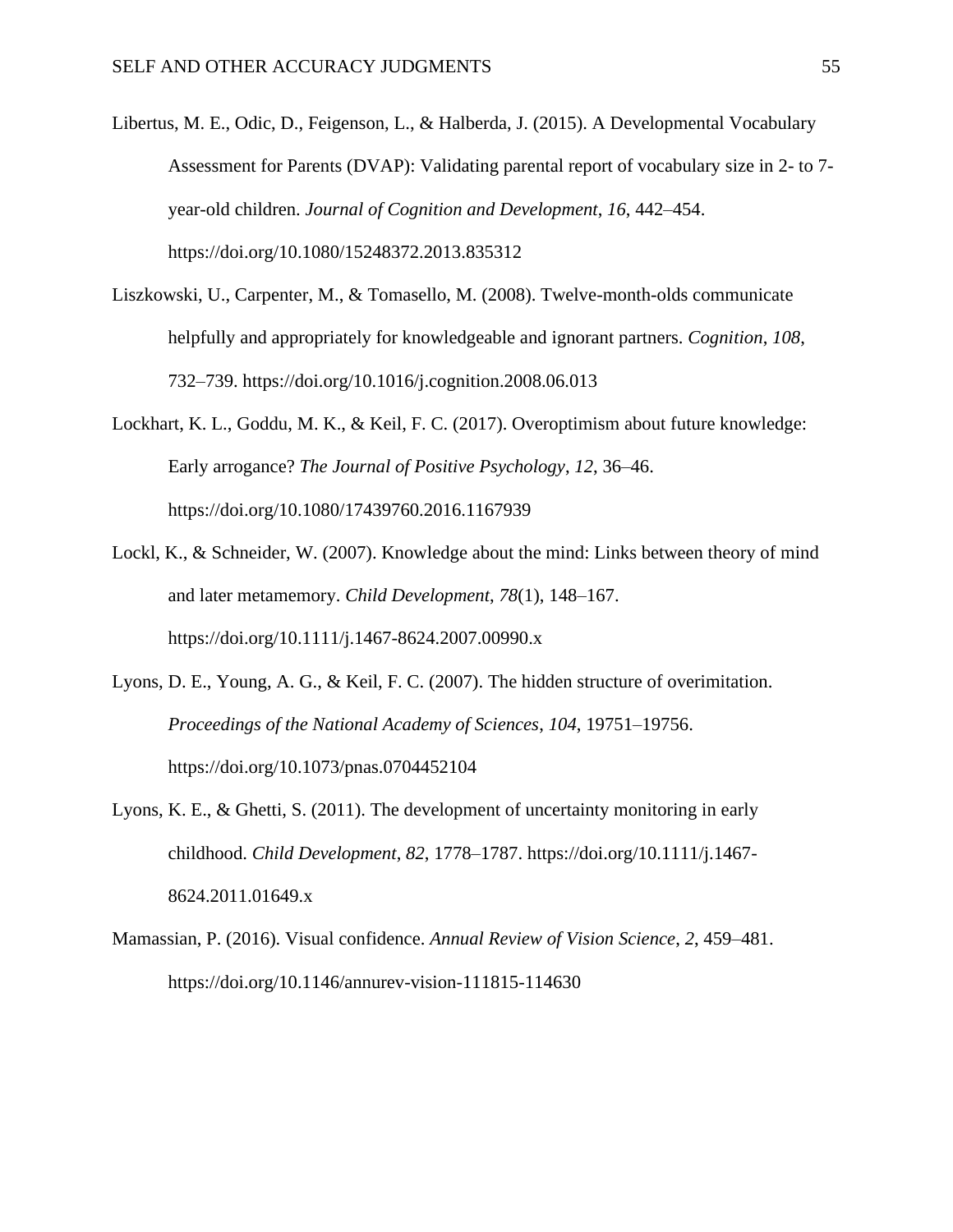- Maniscalco, B., & Lau, H. (2012). A signal detection theoretic approach for estimating metacognitive sensitivity from confidence ratings. *Consciousness and Cognition*, *21*, 422–430. https://doi.org/10.1016/j.concog.2011.09.021
- Meltzoff, A. N. (1988). Infant imitation after a 1-week delay: Long-term memory for novel acts and multiple stimuli. *Developmental Psychology*, *24*, 470–476. https://doi.org/10.1037/0012-1649.24.4.470
- Meltzoff, A. N. (2007). 'Like me': A foundation for social cognition. *Developmental Science*, *10*(1), 126–134. https://doi.org/10.1111/j.1467-7687.2007.00574.x
- Meyniel, F., Sigman, M., & Mainen, Z. F. (2015). Confidence as Bayesian probability: From neural origins to behavior. *Neuron*, *88*, 78–92. https://doi.org/10.1016/j.neuron.2015.09.039
- Mills, C. M. (2013). Knowing when to doubt: Developing a critical stance when learning from others. *Developmental Psychology*, *49*, 404–418. https://doi.org/10.1037/a0029500
- Miyoshi, K., & Lau, H. (2020). A decision-congruent heuristic gives superior metacognitive sensitivity under realistic variance assumptions. *Psychological Review*, *127*(5), 655–671. https://doi.org/10.1037/rev0000184
- Nichols, S., & Stich, S. P. (2003). *Mindreading: An integrated account of pretence, selfawareness, and understanding other minds* (p. 237). Clarendon Press/Oxford University Press. https://doi.org/10.1093/0198236107.001.0001
- Nickerson, R. (1999). How we know—and sometimes misjudge—what others know: Imputing one's own knowledge to others. *Psychological Bulletin*, *125*, 737–759. https://doi.org/10.1037/0033-2909.125.6.737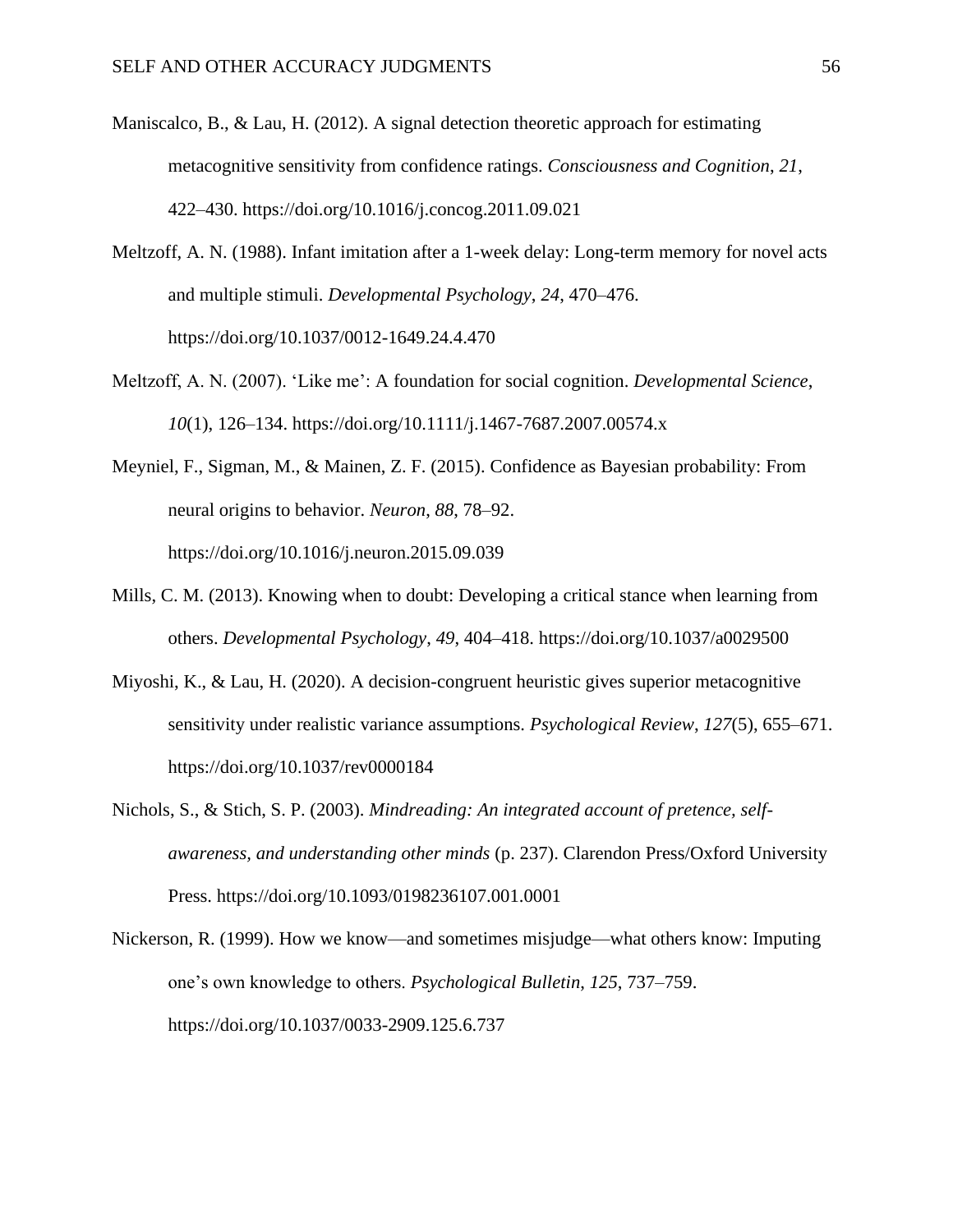- Odic, D. (2018). Children's intuitive sense of number develops independently of their perception of area, density, length, and time. *Developmental Science*, *21*, e12533. https://doi.org/10.1111/desc.12533
- Odic, D., Libertus, M. E., Feigenson, L., & Halberda, J. (2013). Developmental change in the acuity of approximate number and area representations. *Developmental Psychology*, *49*(6), 1103.
- Onishi, K. H., & Baillargeon, R. (2005). Do 15-month-old infants understand false beliefs? *Science*, *308*, 255–258. https://doi.org/10.1126/science.1107621
- Paulus, M., Tsalas, N., Proust, J., & Sodian, B. (2014). Metacognitive monitoring of oneself and others: Developmental changes during childhood and adolescence. *Journal of Experimental Child Psychology*, *122*, 153–165. https://doi.org/10.1016/j.jecp.2013.12.011
- Pleskac, T. J., & Busemeyer, J. R. (2010). Two-stage dynamic signal detection: A theory of choice, decision time, and confidence. *Psychological Review*, *117*, 864–901. https://doi.org/10.1037/a0019737
- Pouget, A., Drugowitsch, J., & Kepecs, A. (2016). Confidence and certainty: Distinct probabilistic quantities for different goals. *Nature Neuroscience*, *19*, 366–374. https://doi.org/10.1038/nn.4240

Poulin-Dubois, D., & Brosseau-Liard, P. (2016). The developmental origins of selective social learning. *Current Directions in Psychological Science*, *25*, 60–64. https://doi.org/10.1177/0963721415613962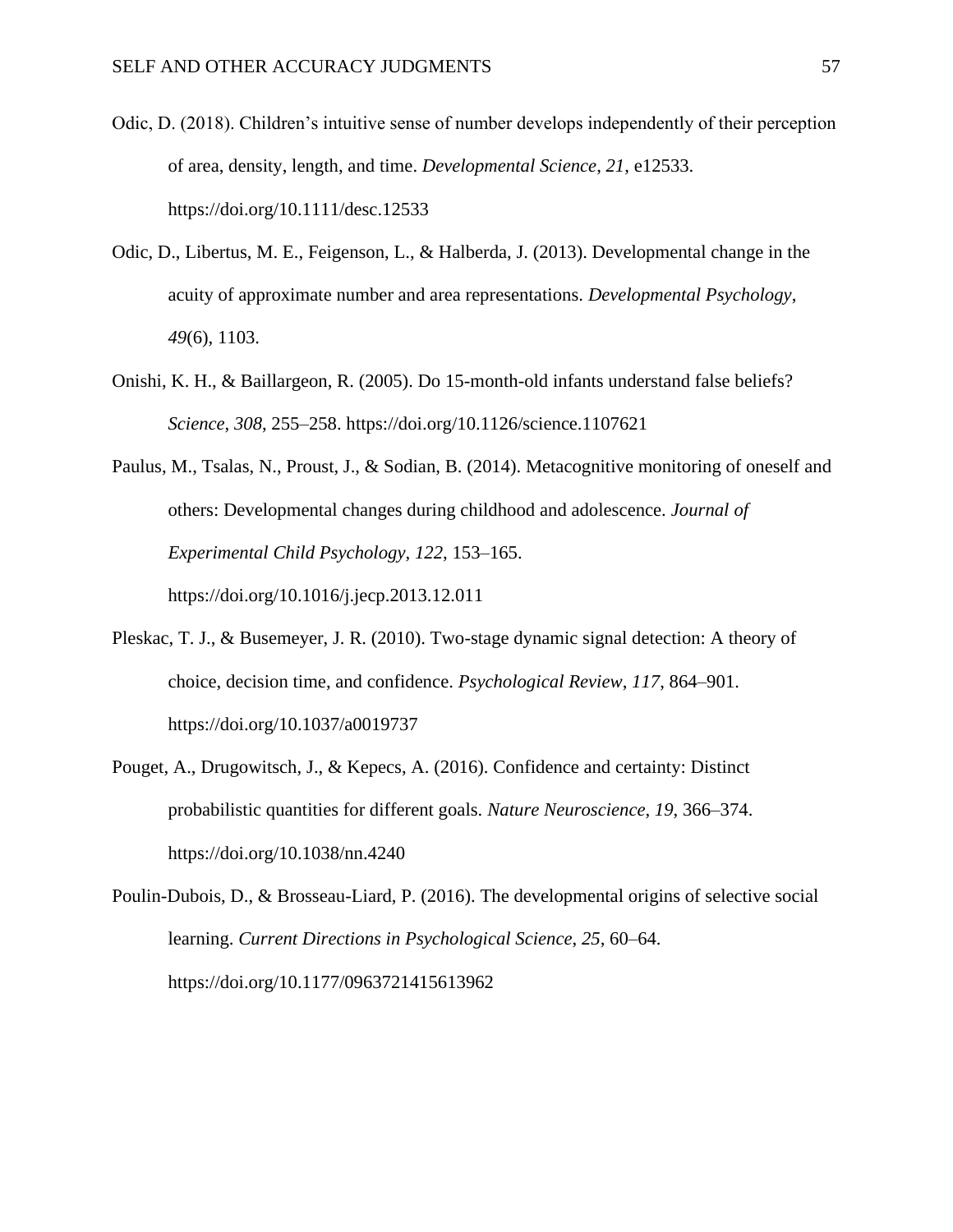- Proust, J. (2012). Metacognition and mindreading: One or two functions? In M. J. Beran, J. Brandl, J. Perner, & J. Proust (Eds.), *The Foundations of Metacognition* (pp. 234–251). Oxford University Press.
- Salles, A., Ais, J., Semelman, M., Sigman, M., & Calero, C. I. (2016). The metacognitive abilities of children and adults. *Cognitive Development*, *40*, 101–110. https://doi.org/10.1016/j.cogdev.2016.08.009
- Shaw, A., Montinari, N., Piovesan, M., Olson, K. R., Gino, F., & Norton, M. I. (2014). Children develop a veil of fairness. *Journal of Experimental Psychology: General*, *143*, 363–375. https://doi.org/10.1037/a0031247
- Shaw, A., & Olson, K. R. (2012). Children discard a resource to avoid inequity. *Journal of Experimental Psychology: General*, *141*, 382–395. https://doi.org/10.1037/a0025907
- Simmons, J. P., Nelson, L. D., & Simonsohn, U. (2011). False-Positive Psychology: Undisclosed Flexibility in Data Collection and Analysis Allows Presenting Anything as Significant. *Psychological Science*, *22*, 1359–1366. https://doi.org/10.1177/0956797611417632
- Sommerville, J. A., Woodward, A. L., & Needham, A. (2005). Action experience alters 3-monthold infants' perception of others' actions. *Cognition*, *96*, B1-11. https://doi.org/10.1016/j.cognition.2004.07.004
- Spelke, E. S., & Kinzler, K. D. (2007). Core knowledge. *Developmental Science*, *10*, 89–96. https://doi.org/10.1111/j.1467-7687.2007.00569.x
- Taylor, M., Esbensen, B. M., & Bennett, R. T. (1994). Children's understanding of knowledge acquisition: The tendency for children to report that they have always known what they have just learned. *Child Development*, *65*, 1581–1604. https://doi.org/10.2307/1131282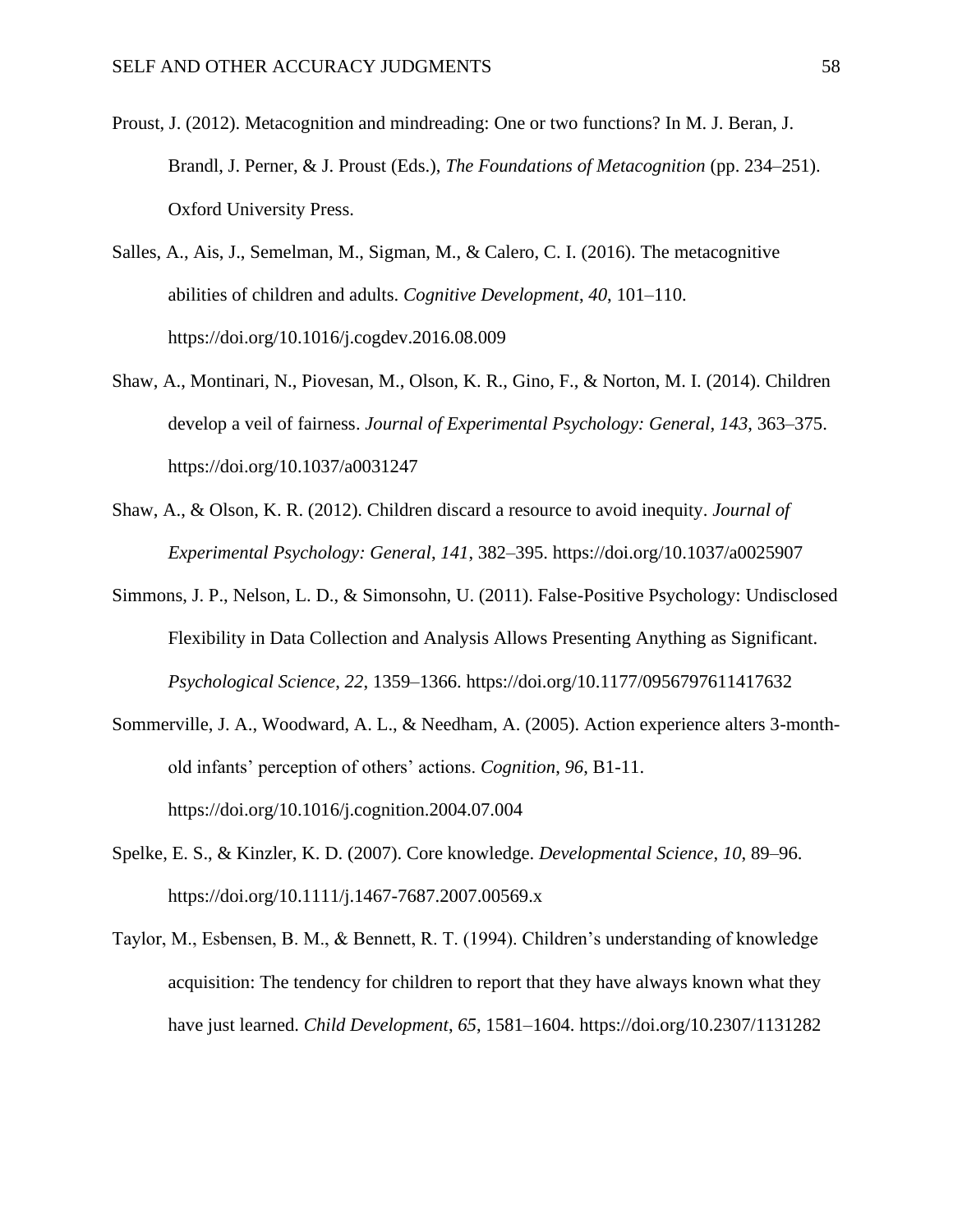- Thomas, R. C., & Jacoby, L. L. (2013). Diminishing adult egocentrism when estimating what others know. *Journal of Experimental Psychology: Learning, Memory, and Cognition*, *39*(2), 473–486. https://doi.org/10.1037/a0028883
- Tong, Y., Wang, F., & Danovitch, J. (2020). The role of epistemic and social characteristics in children's selective trust: Three meta-analyses. *Developmental Science*, *23*, e12895. https://doi.org/10.1111/desc.12895
- Tullis, J. G. (2018). Predicting others' knowledge: Knowledge estimation as cue utilization. *Memory & Cognition*, *46*(8), 1360–1375. https://doi.org/10.3758/s13421-018-0842-4
- van Loon, M., de Bruin, A., Leppink, J., & Roebers, C. (2017). Why are children overconfident? Developmental differences in the implementation of accessibility cues when judging concept learning. *Journal of Experimental Child Psychology*, *158*, 77–94. https://doi.org/10.1016/j.jecp.2017.01.008
- van Loon, M., & van de Pol, J. (2019). Judging own and peer performance when using feedback in elementary school. *Learning and Individual Differences*, *74*, 101754. https://doi.org/10.1016/j.lindif.2019.101754
- Vo, V. A., Li, R., Kornell, N., Pouget, A., & Cantlon, J. F. (2014). Young children bet on their numerical skills metacognition in the numerical domain. *Psychological Science*, *25*, 1712–1721. https://doi.org/10.1177/0956797614538458
- Vuillaume, L., Martin, J.-R., Sackur, J., & Cleeremans, A. (2020). Comparing self- and heterometacognition in the absence of verbal communication. *PLoS One*, *15*, e0231530. https://doi.org/10.1371/journal.pone.0231530